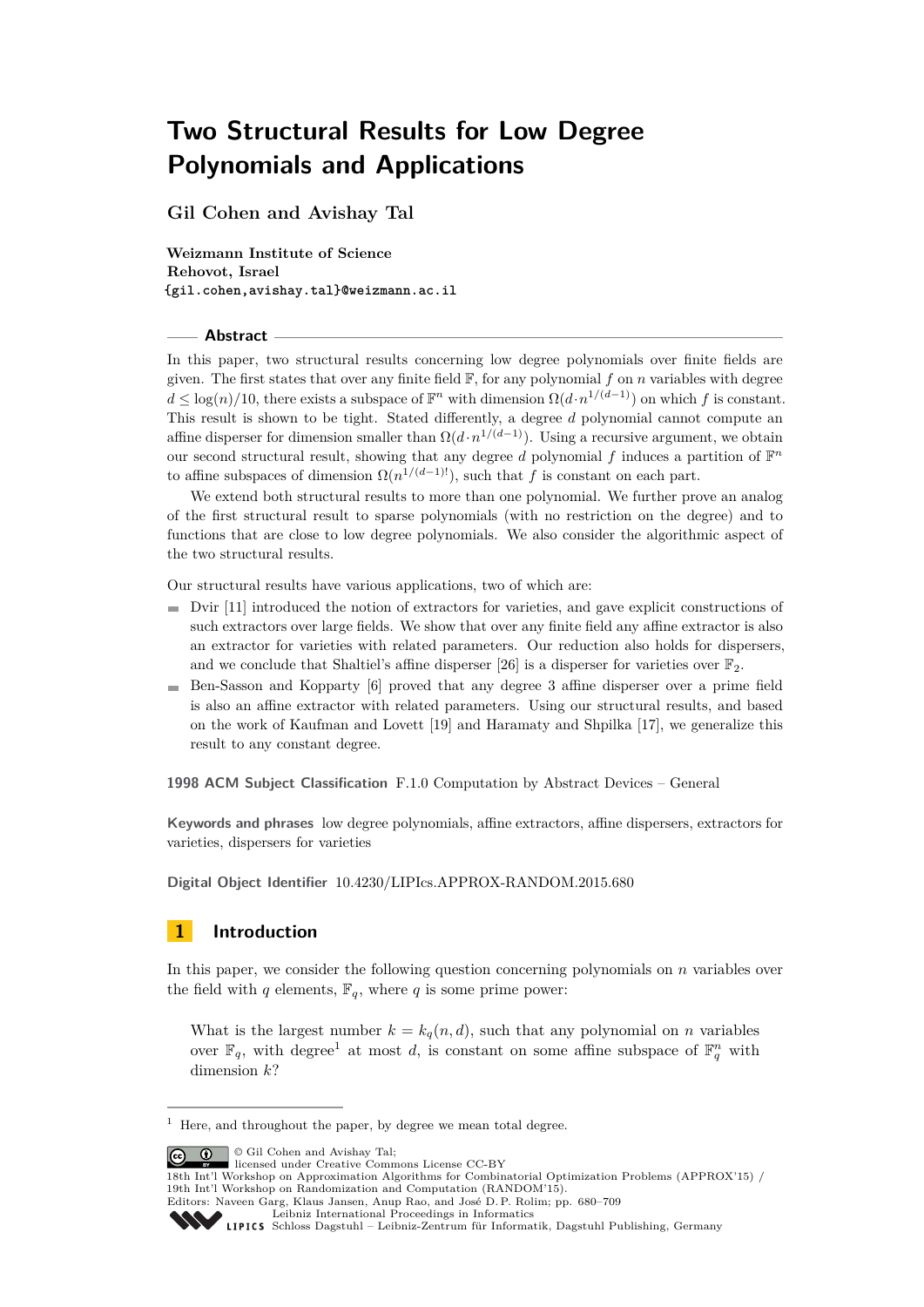A related question was studied by Tardos and Barrington ([\[28\]](#page-23-1), Lemma 3) who proved that for any prime power *q* and for any degree *d* polynomial *f* on *n* variables over the *ring*  $\mathbb{Z}_q$ , there exists a "cube" with dimension  $k = \Omega(n^{1/d})$ , on which f is constant. That is, there exist linearly independent vectors  $\Delta_1, \ldots, \Delta_k \in \mathbb{Z}_q^n$  such that for every  $\alpha \in \{0,1\}^k$ ,  $f(\sum_{i=1}^{k} \alpha_i \Delta_i) = f(0)$ . Although the problem studied in [\[28\]](#page-23-1) is different than the problem mentioned above in several respects, one can make use of the proof idea of Tardos and Barrington and show that  $k_2(n,d) = \Omega(n^{1/(d-1)})$  for all  $n, d$  (see Appendix [B\)](#page-25-0).

The proof idea of [\[28\]](#page-23-1) seems to be applicable to our problem only for  $q = 2$ , and new ideas are required for larger fields. For any *q*, the case  $d = 1$  is trivial –  $k_q(n, 1) = n - 1$ . The case  $d = 2$ , at least over fields of characteristic 2, is also well understood. By Dickson's theorem ([\[9\]](#page-22-4), Theorem 199),  $k_q(n, 2) \ge |n/2|$  for fields of characteristic 2. This is tight, as can be seen by considering the inner product function  $x_1x_2 + x_3x_4 + \cdots + x_{n-1}x_n$ .

## **1.1 Our Results**

Our first result is an asymptotically tight upper and lower bounds on  $k_q(n, d)$  for any q and  $d < \log(n)/10$ . The following theorem gives a lower bound for  $k_q(n,d)$ . In fact, it has a stronger guarantee which is required by one of our applications (see Theorem [6\)](#page-5-0). Informally, for any degree *d* polynomial *f* and a point  $u_0 \in \mathbb{F}_q^n$ , there exists a large subspace *U* such that *f* is constant on  $u_0 + U$ . Note that this is equivalent to saying that there exists a large *linear* subspace on which *f* is constant (namely, the affine shift is by the zero vector).

<span id="page-1-0"></span>▶ **Theorem 1** (Structural Result 1). For any n, d, let k be the least integer such that

$$
n \le k + (d+1) \cdot \sum_{j=0}^{d-1} (d-j) \cdot \binom{k+j-1}{j} \,. \tag{1}
$$

*Let q be a prime power. Let*  $f: \mathbb{F}_q^n \to \mathbb{F}_q$  *be a degree d polynomial, and let*  $u_0 \in \mathbb{F}_q^n$ *. Then, there exists a subspace*  $U \subseteq \mathbb{F}_q^n$  *of dimension*  $k$  *such that*  $f|_{u_0+U}$  *is constant.* 

*In particular, there exists a universal constant*  $c_1 \in (0,1)$  *such that for all*  $n, d, q, it$ *holds that*  $k_q(n,d) \geq c_1 \cdot n^{1/(d-1)}$ *. Moreover, for*  $d \leq \log(n)/10$  *it holds that*  $k_q(n,d) =$  $\Omega(d \cdot n^{1/(d-1)})$ .

Few remarks are in order:

- **Tightness.** Theorem [1](#page-1-0) is tight for  $d \leq \log(n)/10$ . Indeed, one can show that, with probability at most  $q^{-\binom{k}{d}}$ , <sup>[2](#page-1-1)</sup> a random degree *d* polynomial on *n* variables over  $\mathbb{F}_q$  is constant on any fixed affine subspace of dimension *k*. There are at most  $q^{(k+1)n}$  affine subspaces of dimension *k*, so by the union bound,  $k_q(n, d)$  must be smaller than any *k* such that  $\binom{k}{d}$  >  $(k+1)n$ . Hence,  $k_q(n,d)$  <  $d^{1+1/(d-1)} \cdot n^{1/(d-1)}$ . For  $d \leq \log(n)/10$ , the ratio between our upper and lower bound is  $d^{O(1/d)} = 1 + O(\log(d)/d)$ .
- **Low degree polynomials, affine dispersers and affine extractors.** An *affine disperser* for dimension *k* is a function  $f: \mathbb{F}_q^n \to \mathbb{F}_q$  with the following property. For every affine subspace  $u_0 + U \subseteq \mathbb{F}_q^n$  of dimension *k*, *f* restricted to  $u_0 + U$  is not constant <sup>[3](#page-1-2)</sup>. Thus, in the language of pseudorandomness, Theorem [1](#page-1-0) states that a degree  $d \leq \log(n)/10$

<span id="page-1-1"></span><sup>&</sup>lt;sup>2</sup> The expression  $\binom{k}{d}$  in the exponent can be replaced by the number of solutions to the equation  $r_1 + \cdots + r_k \leq d$ , where  $r_i \in \{0, \ldots, q-1\}.$ 

<span id="page-1-2"></span>An alternative definition requires that almost all field elements are obtained by  $f$  on  $u_0 + U$ .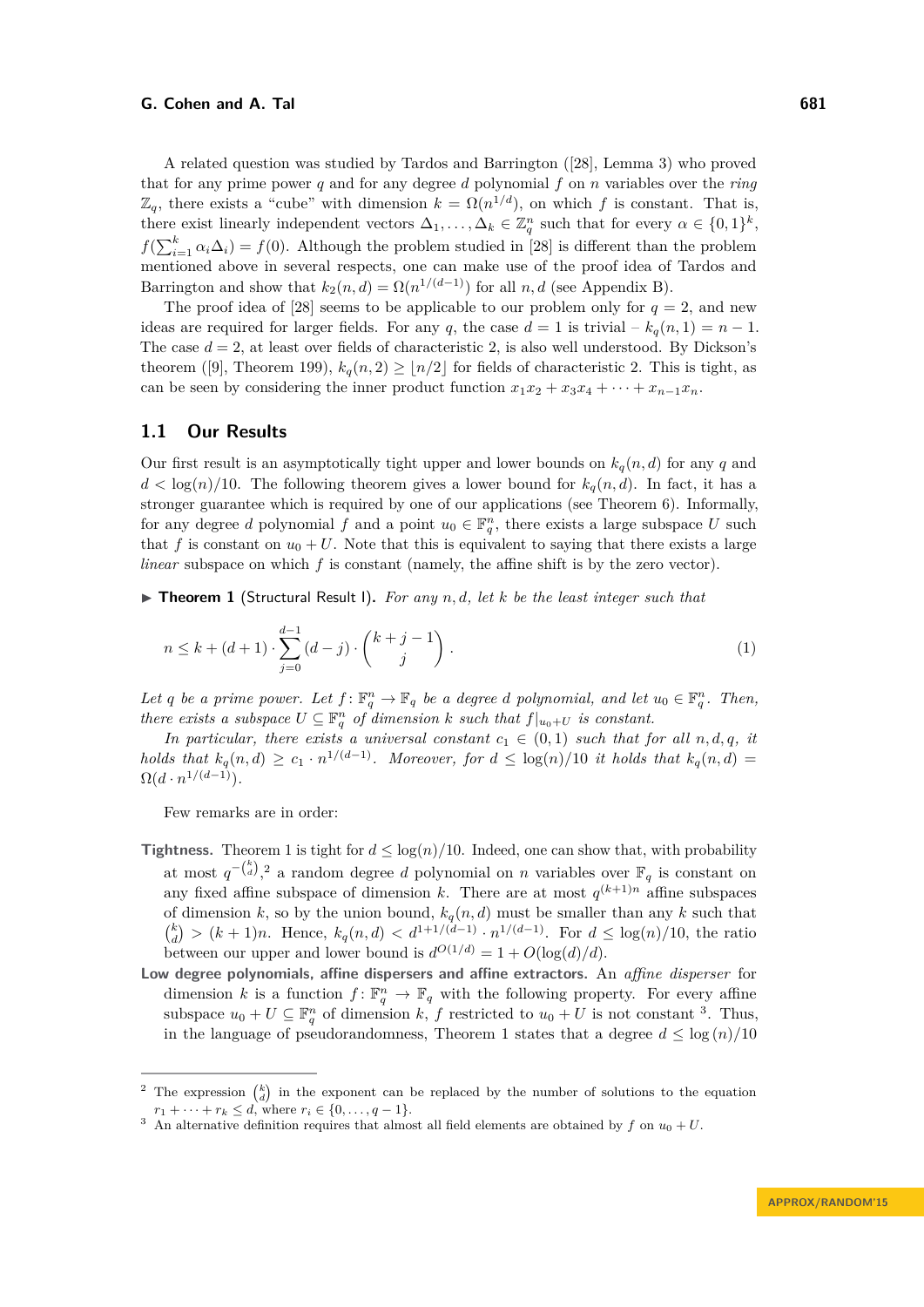polynomial is not an affine disperser for dimension  $o(d \cdot n^{1/(d-1)})$ , and in particular, polynomials with constant degree are not affine dispersers for sub-polynomial dimension. For the special case  $q = 2$ , based on the work of Ben-Eliezer *et al.* [\[2\]](#page-22-5), one can say something stronger regarding the tightness of Theorem [1.](#page-1-0) A function  $f: \mathbb{F}_q^n \to \mathbb{F}_q$  is called an *affine extractor* for dimension *k* with bias  $\varepsilon$ , if for every affine subspace  $u_0 + U \subseteq \mathbb{F}_q^n$ of dimension k, it holds that  $f(x)$ , where x is sampled uniformly from  $u_0 + U$ , is  $\varepsilon$ -close in statistical distance, to the uniform distribution over  $\mathbb{F}_q$ . By [\[2\]](#page-22-5) it holds that for every  $d \geq 1$ , there exists a degree *d* affine extractor  $f: \mathbb{F}_2^n \to \mathbb{F}_2$  for any  $k \geq \Omega(d \cdot n^{1/(d-1)}),$ with  $\varepsilon = 2^{-\Omega(k/d)}$  (see Section [3.3\)](#page-14-0).

- **The case of unbounded degree.** Theorem [1](#page-1-0) yields a non-trivial bound only for  $d \leq O(\log n)$ . When the degree of the polynomial is unbounded things behave differently. For example, it is considered a folklore that any function  $f: \mathbb{F}_2^n \to \mathbb{F}_2$  is constant on some affine subspace with dimension  $\Omega(\log n)$ . Namely,  $k_2(n,\infty) = \Omega(\log n)$  (this is, in fact, tight). On the other hand, Gabizon and Raz [\[12\]](#page-22-6) noted that the polynomial  $x_1^1 + x_2^2 + \cdots + x_n^n$ over the field with  $n+1$  elements is not constant on any dimension 1 affine subspace (see also [\[8\]](#page-22-7)). Thus,  $k_{n+1}(n, \infty) = 1$ .
- The independence of the field size. Note that the bound on  $k_q(n,d)$  in Theorem [1](#page-1-0) is independent of *q*. That is, when considering bounded degree polynomials, the field size does not affect  $k_q(n,d)$ . Throughout the paper we focus on low degree polynomials – polynomials of degree up to  $log(n)/10$ . In this range of parameters, Theorem [1](#page-1-0) and the fact that it is tight, allow us to suppress the field size and write  $k(n, d)$  instead of  $k_q(n, d)$ , as we do from here on.

## Partition of  $\mathbb{F}^n$  to affine subspaces, induced by a low degree polynomial

Theorem [1](#page-1-0) states that for any degree *d* polynomial *f* on *n* variables, there exists at least one large affine subspace, restricted to which, *f* is constant. However, for some of our applications we need a stronger structural result. More specifically, we ask what is the maximum number  $\mathcal{K} = \mathcal{K}_q(n, d)$ , such that any degree *d* polynomial on *n* variables over  $\mathbb{F}_q$  induces a *partition* of  $\mathbb{F}_q^n$  to dimension K affine subspaces, on each of which f is constant. Using Theorem [1,](#page-1-0) we show that  $\mathcal{K}_q(n, d) = \Omega(n^{1/(d-1)!})$ . That is, we obtain the following result.

<span id="page-2-0"></span>▶ **Theorem 2** (Structural Result II). *There exists a universal constant*  $c_2 > 0$  *such that the following holds. Let q be a prime power. Let*  $f: \mathbb{F}_q^n \to \mathbb{F}_q$  *be a degree d polynomial. Then, there exists a partition of*  $\mathbb{F}_q^n$  *to affine subspaces (not necessarily shifts of the same subspace), each of dimension*  $c_2 \cdot n^{1/(d-1)!}$ *, such that f is constant on each part.* 

We do not know whether the lower bound in Theorem [2](#page-2-0) for  $\mathcal{K}_q(n, d)$  is tight or not for all *d* (note that it is tight for  $d \leq 3$ ), and leave this as an open problem. More precisely, we ask what is the asymptotic behavior of  $\mathcal{K}_q(n, d)$ ? Does it depend on *q* for, say, constant *d*?

### **Generalization of the structural results to many polynomials**

Being a natural generalization and also necessary for some of our applications, we generalize the two structural results to the case of any number of polynomials (see Section [3.4\)](#page-14-1). Let  $f_1, \ldots, f_t: \mathbb{F}_q^n \to \mathbb{F}_q$  be polynomials of degree at most *d*. The generalization of the first structural result states that there exists an affine subspace of dimension  $\Omega((n/t)^{1/(d-1)})$  on which *each* of the *t* polynomials is constant (see Theorem [19\)](#page-14-2). By applying a probabilistic argument, one can show that the dependence in *t* is tight. For the second structural result, the guaranteed dimension in Theorem [2](#page-2-0) is replaced by  $\Omega(n^{1/(d-1)!}/t^e)$ , where *e* is the base of the natural logarithm (see Theorem [20\)](#page-15-0).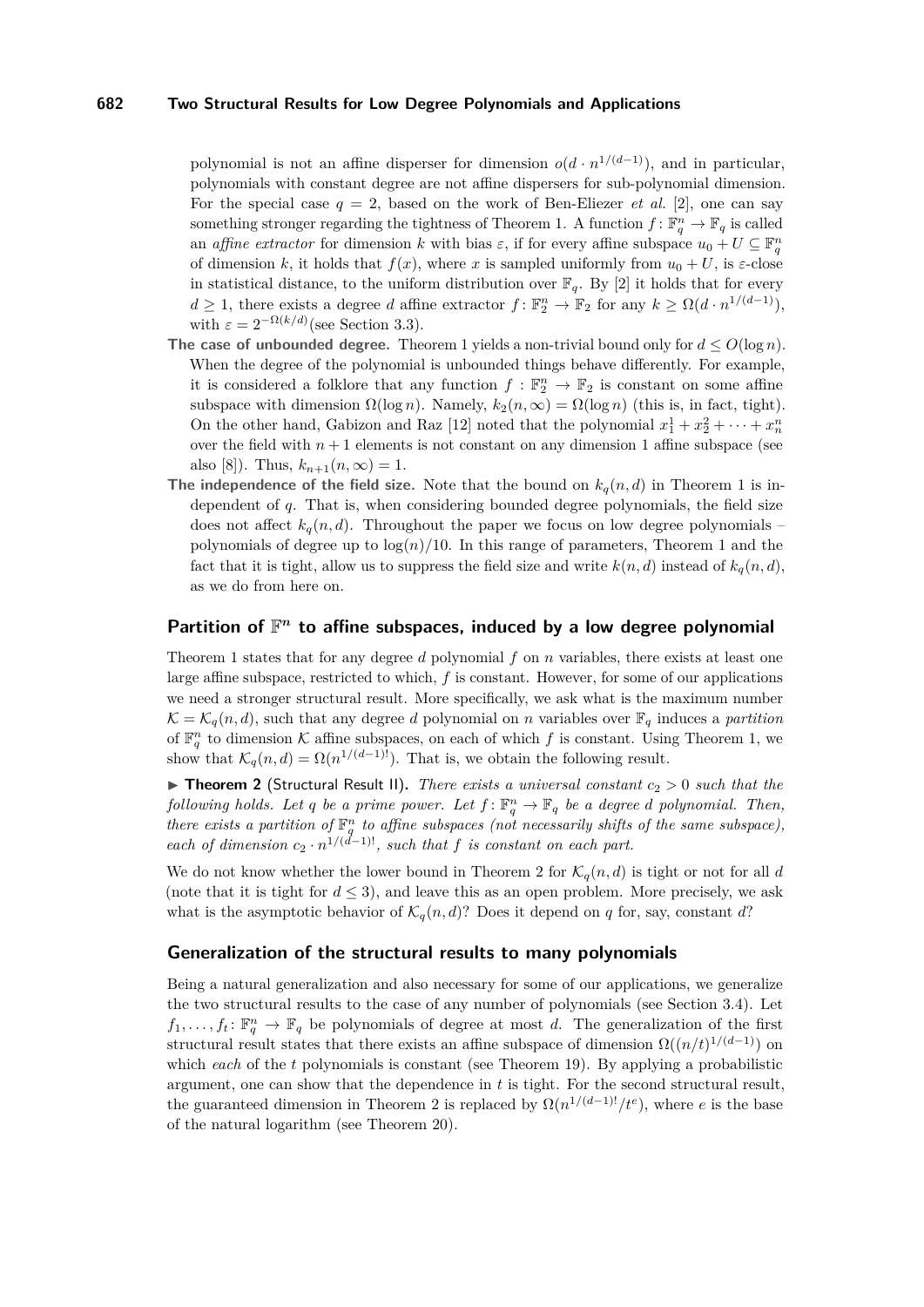## **The algorithmic aspect**

We further study the algorithmic aspect of the structural results (see Section [4\)](#page-16-0). We devise a poly $(n)$ -time deterministic algorithm (see Theorem [22\)](#page-16-1), that given a degree *d* polynomial  $f: \mathbb{F}_2^n \to \mathbb{F}_2$  as a black-box, performs  $poly(n)$  queries, and outputs a subspace of dimension  $\Omega(k(n, d))$ , restricted to which, *f* has degree at most  $d - 1$ . By applying this algorithm recursively *d* times, one can efficiently obtain a subspace of dimension  $\Omega(n^{1/(d-1)!})$  on which *f* is constant. Our algorithm only works for the binary field. Devising an algorithm for general fields is a natural problem.

Note that there is a gap between  $k(n, d)$  and the dimension of the affine subspace that our algorithm produce. A natural open problem is whether this gap can be eliminated. Specifically, we ask whether there is a  $poly(n)$ -time algorithm that, given a black-box access to a degree *d* polynomial  $f: \mathbb{F}_2^n \to \mathbb{F}_2$ , finds an affine subspace with dimension  $k(n, d)$  on which *f* is constant?

Whether there exists an algorithm as in the problem above is not at all clear to us. Verifying that a degree *d* polynomial is constant on a given affine subspace with dimension  $k(n, d)$  can be done in time  $O(k(n, d)^d) \leq O(n^2)$ , and it might be the case that this problem is expressive enough to be **NP**-hard. We show that the latter scenario is unlikely, at least for constant *d*, by devising an  $\exp(n^{1-\frac{1}{d-1}}) \cdot n^d$ -time algorithm that outputs an affine subspace with dimension  $\Omega(k(n, d))$  on which f is constant (see Theorem [24\)](#page-16-2). We note that the naive algorithm iterates over all  $\binom{2^n}{k(n)}$  $\chi_{k(n,d)}^{2^n}$  = exp( $n^{1+\frac{1}{d-1}}$ ) affine subspaces with dimension  $k(n,d)$ . It is also worth mentioning that this algorithm works for all finite fields.

#### **Sparse polynomials**

We further give an analog of the first structural result to sparse polynomials (regardless of their degree) over any finite field. We have the following.

<span id="page-3-0"></span>▶ **Theorem 3.** Let *q* be a prime power. For any integer  $c \geq 1$  the following holds. Let *f* be a *polynomial on n variables over*  $\mathbb{F}_q$ *, with at most n*<sup>*c*</sup> *monomials. Then, there exists an affine* subspace of dimension  $\Omega(n^{1/(4(q-1)c)})$  on which f is constant.

We note that unlike in the case of low degree polynomials, the field size *q* does affect the dimension of the affine subspace promised by Theorem [3.](#page-3-0) Some sort of dependency cannot be avoided. Indeed, as mentioned above, the polynomial  $x_1^1 + x_2^2 + \cdots + x_n^n$  over the field with  $n+1$  elements is not constant on any dimension 1 affine subspace, even though it has only *n* monomials. On the other hand, Theorem [3](#page-3-0) gives no guarantee already for  $q = \Omega(\log n)$ . while the example above requires fields of size  $\Omega(n)$ . We leave open the problem of improving upon the dependence of Theorem [3](#page-3-0) in the field size *q*, or proving that this dependence is optimal.

We note that for the special case  $q = 2$ , the lower bound in Theorem [3](#page-3-0) is  $\Omega(n^{1/(4c)})$ , which is essentially tight up to the constant 4 in the exponent, as implied by our tightness result for degree *d* polynomials. We do not know whether the constant 4 is necessary. Indeed, for degree *d* polynomials (which may have  $n<sup>d</sup>$  monomials), the guarantee given by Theorem [1](#page-1-0) is stronger, namely,  $\Omega(n^{1/(d-1)})$ .

#### **Functions that are close to low degree polynomials**

Theorem [1](#page-1-0) implies that any function that is close to a low degree polynomial, is constant on some large affine subspace.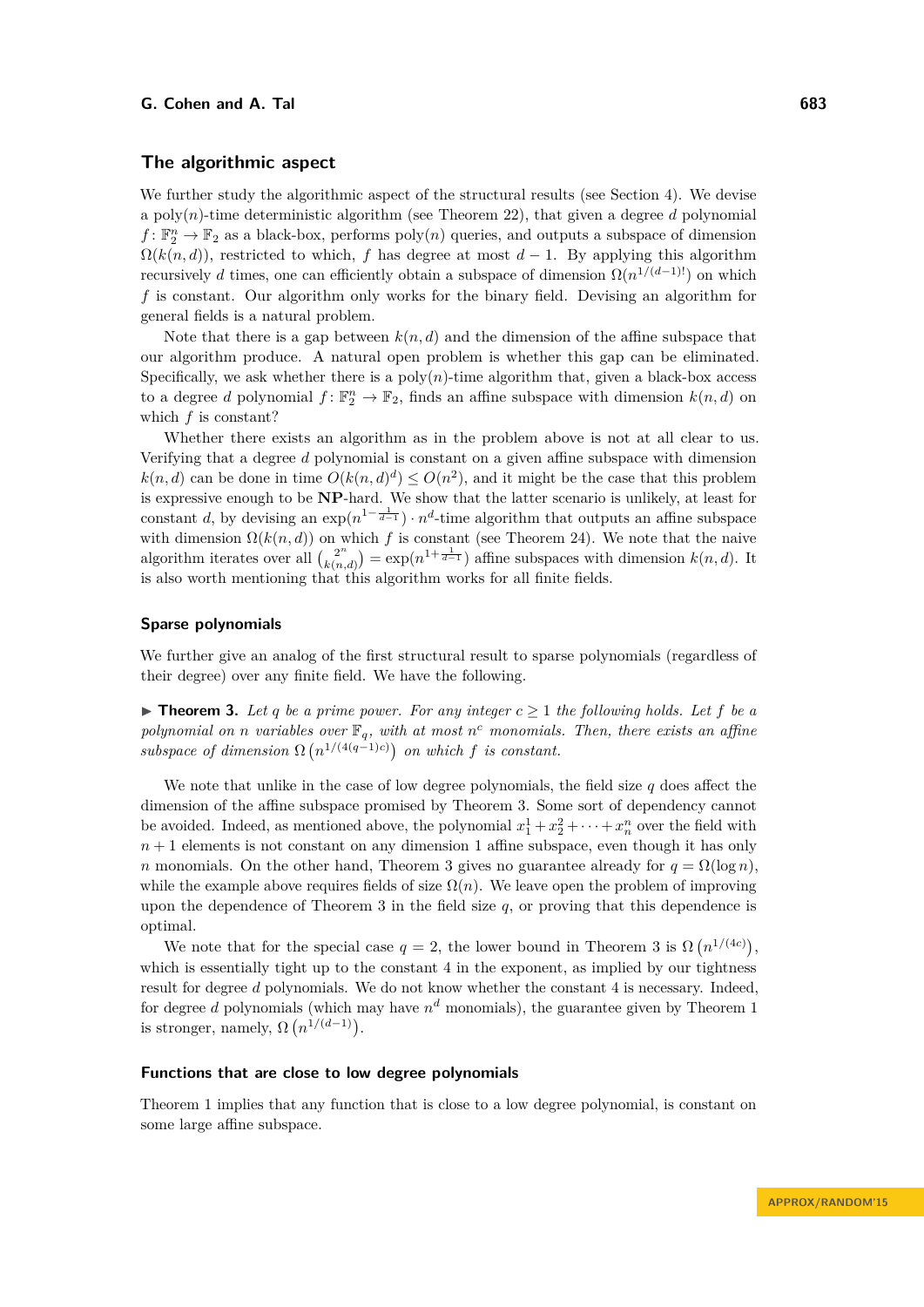**Corollary 4.** Let q be a prime power. Let  $g : \mathbb{F}_q^n \to \mathbb{F}_q$  be a function that agrees with some *degree d polynomial*  $f: \mathbb{F}_q^n \to \mathbb{F}_q$  *on all points but for some subset*  $B \subseteq \mathbb{F}_q^n$ *. Then, there exists an affine subspace with dimension*  $\Omega((n - \log_q(|B|))^{1/(d-1)})$  *on which g is constant.* 

To see that, note that by averaging argument there is an affine subspace  $w + W$  of dimension  $n - \log_q(|B|) - 1$  $n - \log_q(|B|) - 1$  on which *f* and *g* agrees. Applying Theorem 1 to  $f|_{w+W}$  gives an affine subspace  $u + U \subseteq w + W$  on which f, and thus g, is constant on. We suspect that better parameters can be achieved.

## **1.2 Applications**

We now present several applications of our structural results.

#### **Extractors and Dispersers for Varieties over all Finite Fields**

Let  $\mathbb F$  be some finite field. An affine subspace of  $\mathbb F^n$  can be thought of as the set of common zeros of one or more degree 1 polynomials with coefficients in  $\mathbb{F}$ . Recall that an affine extractor over the field  $\mathbb F$  is a function  $f: \mathbb F^n \to \mathbb F$  that has small bias on every large enough affine subspace. In [\[11\]](#page-22-0), the study of the following natural generalization was initiated: construct a function that has small bias on the set of common zeros of one or more degree *d >* 1 polynomials. In general, the set of common zeros of one or more polynomials is called a *variety*. For a set of polynomials  $g_1, \ldots, g_t$  on *n* variables over  $\mathbb{F}$ , we denote their variety by  $\mathbf{V}(g_1, \ldots, g_t) = \{x \in \mathbb{F}^n : g_1(x) = \cdots = g_t(x) = 0\}.$  A function  $f: \mathbb{F}^n \to \mathbb{F}$  as above is called an extractor for varieties.

In [\[11\]](#page-22-0), two explicit constructions of extractors for varieties were given. For simplicity, we suppress here both the bias of the extractor and the number of output bits. Dvir's first construction works under no assumption on the variety size (more precisely, some assumption is made, but that assumption is necessary). The downside of this construction is that the underlining field is assumed to be quite large, more precisely,  $|\mathbb{F}| > d^{\Omega(n^2)}$ . The second construction works for fields with size as small as  $poly(d)$ , however the construction is promised to work only for varieties with size at least  $\mathbb{F}|^{n/2}$ . Dvir applies tools from algebraic geometry for his constructions.

Even the construction of affine extractors, which is a special case of extractors for varieties, is extremely challenging. Indeed, the (far from optimal) constructions known today use either very sophisticated exponential sum estimates [\[4,](#page-22-8) [33\]](#page-23-2) or involved composition techniques [\[20\]](#page-22-9), where the correctness relies, among other results, on deep structural results from additive combinatorics [\[30\]](#page-23-3) and on XOR lemmas for low degree polynomials [\[32,](#page-23-4) [3\]](#page-22-10). The same can be said about the constructions of affine dispersers.

Given the difficulties in constructing affine extractors and dispersers, one may suspect that the construction of extractors and dispersers for varieties will be substantially more challenging, especially for small fields that seem to be immune against algebraic geometry based techniques. Nevertheless, based on our structural results, the following theorem states that any affine extractor is also an extractor for varieties with related parameters.

<span id="page-4-0"></span> $\triangleright$  **Theorem 5.** Let q be a prime power. For any integers n, d, t the following holds. Let  $f: \mathbb{F}_q^n \to \mathbb{F}_q$  *be an affine extractor for dimension*  $\Omega(n^{1/(d-1)!}/t^e)$  *with bias*  $\varepsilon$ *, where*  $e$  *is the base of the natural logarithm. Then, f is an extractor with bias ε for varieties that are the common zeros of any t polynomials, each of degree at most d.*

In fact, one can view Theorem [5](#page-4-0) as an explanation for the difficulty of constructing affine extractors for dimension  $n^{\delta}$  for constant  $\delta$  < 1.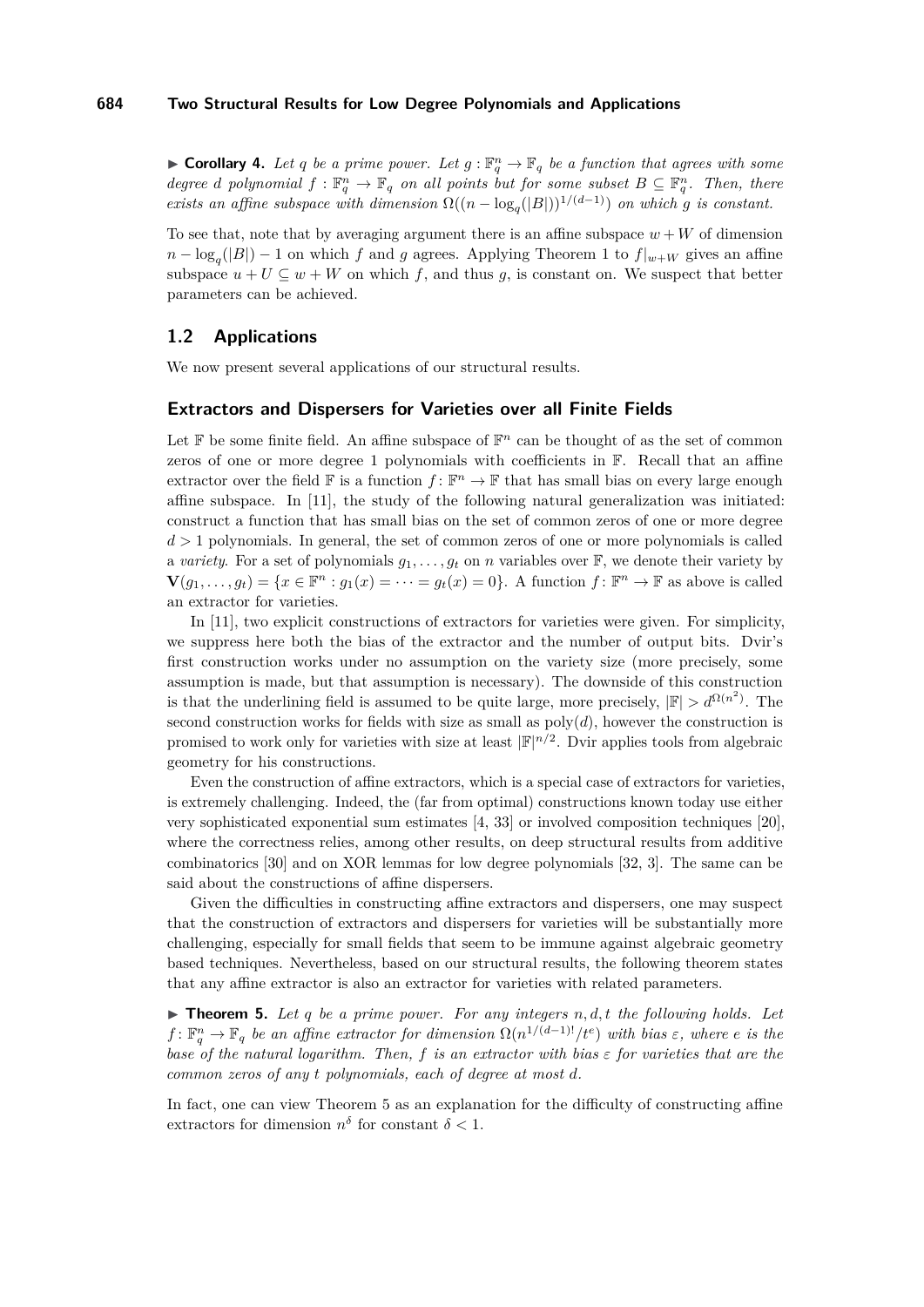We also obtain a reduction that does not depend on the number of polynomials defining the variety, but rather on the variety size (see Theorem [26\)](#page-18-0). The proof idea in this case is to "approximate" the given variety by a variety induced by a small number of low degree polynomials, and then apply Theorem [5.](#page-4-0)

The state of the art explicit constructions of affine extractors for the extreme case  $q = 2$ , The state of the art explicit constructions of almost extractors for the extreme case  $q = 2$  work only for dimension  $\Omega(n/\sqrt{\log \log n})$  [\[4,](#page-22-8) [33,](#page-23-2) [20\]](#page-22-9), and thus the reduction in Theorem [5](#page-4-0) only gives an explicit construction of an extractor for varieties defined by quadratic polynomials (and in fact, up to  $(\log \log n)^{1/(2e)}$  quadratic polynomials). However, a similar reduction to that in Theorem [5](#page-4-0) also holds for dispersers.

<span id="page-5-0"></span>**Findment 6.** Let  $n, d, t$  be integers such that  $d < log(n/t)/10$ . Let  $f: \mathbb{F}_q^n \to \mathbb{F}_q$  be an affine *disperser for dimension*  $\Omega(d \cdot (n/t)^{1/(d-1)})$ *. Then, f is a disperser for varieties that are the common zeros of any t polynomials of degree at most d.*

Over  $\mathbb{F}_2$ , an explicit construction of an affine disperser for dimension as small as  $2^{\log^{0.9} n}$  is known [\[26\]](#page-23-0). Thus, we obtain the first disperser for varieties over  $\mathbb{F}_2$ .

**► Theorem 7.** For any  $n, d, t$  such that  $d < (1 - o_n(1)) \cdot \frac{\log(n/t)}{\log^{0.9} n}$ , there exists an explicit con*struction of an affine disperser for varieties which are the common zeros of any t polynomials of degree at most d. In particular, when*  $t \leq n^{\alpha}$  *for some constant*  $\alpha < 1$ *, the requirement on the degree is*  $d < (1 - \alpha - o_n(1)) \cdot \log^{0.1} n$ .

A few words regarding the limitation of the reduction in Theorem [6](#page-5-0) are in order. Note that even if f is an optimal affine disperser, that is, a disperser for dimension  $O(\log n)$ , Theorem [6](#page-5-0) only guarantees that  $f$  is a disperser for varieties defined by degree  $O(\log n)$ polynomials. One cannot expect much more from the reduction. Indeed, there exists a degree *O*(log *n*) polynomial that computes an optimal affine disperser (this can be proven via a probabilistic argument. See also Theorem [36\)](#page-25-1). However, this affine disperser is clearly not a disperser for varieties defined by even a single degree  $O(\log n)$  polynomial.

Thus, the reduction in Theorem [6](#page-5-0) is useful only for varieties defined by degree  $o(\log n)$ polynomials. A recent work of Hrubeš and Rao [\[16\]](#page-22-11) shows that it would be challenging to construct an explicit f which is an extractor (or even a disperser) for varieties of size  $2^{pn}$ defined by degree  $n^{\varepsilon}$  polynomials over  $\mathbb{F}_2$ , for any constants  $0 < \varepsilon, \rho < 1$ . Indeed, such a function would solve Valiant's problem [\[29\]](#page-23-5), since *f* cannot be computed by Boolean circuits of logarithmic depth and linear size.

### **From Affine Dispersers to Affine Extractors**

Constructing an affine disperser is, by definition, an easier task than constructing an affine extractor. Nevertheless, Ben-Sasson and Kopparty [\[6\]](#page-22-1) proved (among other results) that any degree 3 affine disperser is also an affine extractor with comparable parameters. [4](#page-5-1) Using the extension of Theorem [1](#page-1-0) to many polynomials, we are able to generalize the reduction of Ben-Sasson and Kopparty, over prime fields, to any degree  $d \geq 3$ .

<span id="page-5-2"></span>**► Theorem 8.** Let *p* be a prime number. For all  $d > 3$  and  $\delta > 0$ , there exists  $c = c(d, \delta)$ such that the following holds. Let  $f: \mathbb{F}_p^n \to \mathbb{F}_p$  be an affine disperser for dimension  $k$ *, which has degree d as a polynomial over* F*p. Then, f is also an affine extractor for dimension*  $k' \triangleq c \cdot k^{d-2}$  *with bias*  $\delta$ *.* 

<span id="page-5-1"></span><sup>4</sup> A reduction from "low rank" extractors to dispersers in the context of two sources was also obtained, by Ben-Sasson and Zewi [\[7\]](#page-22-12), conditioned on the well-known Polynomial Freiman-Ruzsa conjecture from additive combinatorics.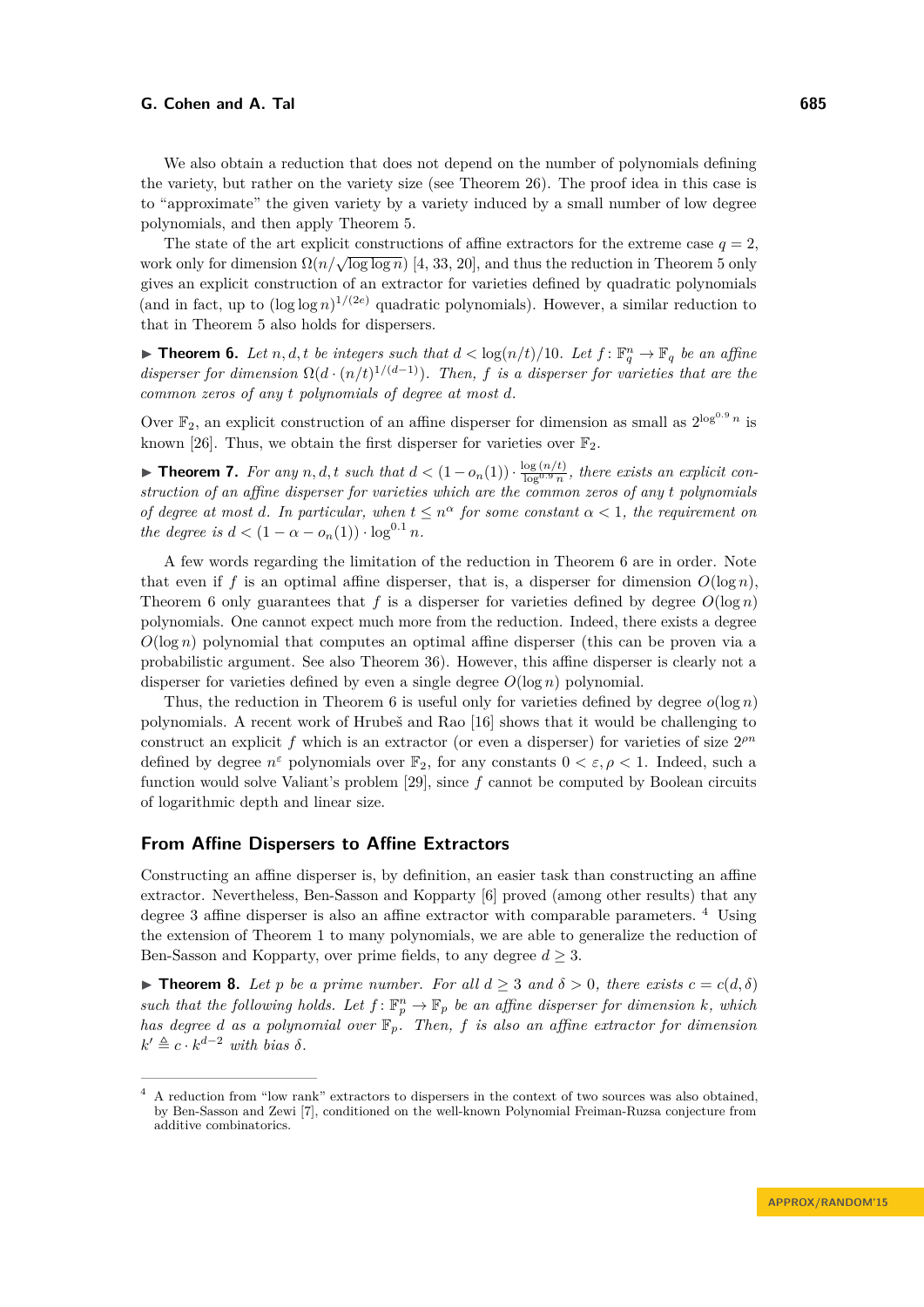Note that Theorem [8](#page-5-2) is only interesting in the case where  $k^{d-2} < n$ . However, this case is achievable since a random polynomial of degree *d* is an affine disperser for dimension  $O(d \cdot n^{1/(d-1)})$ . In particular, Theorem [8](#page-5-2) implies that an explicit construction of an optimal affine disperser that has a constant degree as a polynomial, suffices to break the current natural barrier in the construction of affine extractors, namely, constructing affine extractors for dimension  $n^{1-\delta}$  for some constant  $\delta > 0$  (here  $\delta = 1/(d-1)$ ).

On top of Theorem [1,](#page-1-0) the key ingredient we use in the proof of Theorem [8](#page-5-2) is the work of Kaufman and Lovett [\[19\]](#page-22-2), generalizing a result by Green and Tao [\[13\]](#page-22-13) (see Section [6\)](#page-18-1). For  $d = 4$ , we get a better dependency between k and  $k'$  based on the work of Haramaty and Shpilka [\[17\]](#page-22-3) (see Theorem [28\)](#page-19-0).

## **AC<sup>0</sup> [⊕] Circuits and Affine Extractors / Dispersers**

Constructing affine dispersers, and especially affine extractors, is a challenging task. As mentioned, the state of the art explicit constructions for affine extractors over  $\mathbb{F}_2$  work only for dimension  $\Omega(n/\sqrt{\log\log n})$ . By a probabilistic argument however, one can show the existence of affine extractors for dimension  $(1 + o(1)) \log n$  (see Lemma [31\)](#page-23-6). Thus, there is an exponential gap between the non-explicit construction and the explicit ones.

It is therefore tempting to try and utilize this situation and prove circuit lower bounds for affine extractors. This idea works smoothly for  $AC^0$  circuits. Indeed, by applying the work of Håstad [\[14\]](#page-22-14), one can easily show that an  $AC^0$  circuit on *n* inputs cannot compute an affine disperser for dimension  $o(n/\text{polylog}(n))$  (see Corollary [30\)](#page-20-0). However, strong lower bounds for  $AC^0$  circuits are known, even for much simpler and more explicit functions such as Parity and Majority. Thus, it is far more interesting to prove lower bounds against circuit families for which the known lower bounds are modest. One example would be to show that a De Morgan formula of size  $O(n^3)$  cannot compute a good affine extractor, improving upon the best known lower bound [\[15\]](#page-22-15). [5](#page-6-0)

Somewhat surprisingly, we show that even depth 3  $AC^0[\oplus]$  circuit (that is,  $AC^0$  circuits with XOR gates) can compute an optimal affine extractor over  $\mathbb{F}_2$ . In fact, the same construction can also be realized by a polynomial-size De Morgan formula and has degree  $(1+o(1))$  log *n* as polynomial over  $\mathbb{F}_2$  (see Theorem [36\)](#page-25-1).

Theorem [36](#page-25-1) is implicit in the works of [\[22,](#page-23-7) [24\]](#page-23-8) who studied a similar problem in the context of bipartite Ramsey graphs (that is, two-source dispersers). We give an alternative proof in Appendix [A,](#page-23-9) which can be extended to work also in the context of bipartite Ramsey graphs.

Given that depth 3  $AC^0[\oplus]$  circuits exhibit the surprising computational power mentioned above, it is natural to ask whether depth 2  $\mathsf{AC}^0[\oplus]$  circuit can compute a good affine extractor. We stress that even depth 2  $AC^0[\oplus]$  circuits should not be disregarded easily! For example, such circuits *can* compute, in a somewhat different setting, optimal Ramsey graphs (see [\[18\]](#page-22-16), Section 11.7). Moreover, any degree *d* polynomial  $f: \mathbb{F}_2^n \to \mathbb{F}_2$  can be computed by a depth 2  $AC^0[\oplus]$  circuit with size  $n^d$ . Nevertheless, we complement the above result by showing that a depth 2  $AC^0[\oplus]$  circuit cannot compute an affine disperser for sub-polynomial dimension. The proof is based on the following reduction.

<span id="page-6-1"></span>▶ **Lemma 9.** Let C be a depth 2  $AC^0[⊕]$  circuit on *n* inputs, with size  $n^c$ . Let  $k$  < *n/*10 − *c* log(*n*)*. If C computes an affine disperser for dimension k, then there exists a degree*  $n_f$  is  $\sigma$   $\cos(n_f)$ . If  $\sigma$  computes an affine disperser for dimensional over  $\mathbb{F}_2$  on  $\sqrt{n}/5$  variables which is an affine disperser for dimension *k*.

<span id="page-6-0"></span><sup>5</sup> The property of being an affine extractor meets the largeness condition of the natural proof barrier [\[23\]](#page-23-10). However, it does not necessarily get in the way of improving existing polynomial lower bounds.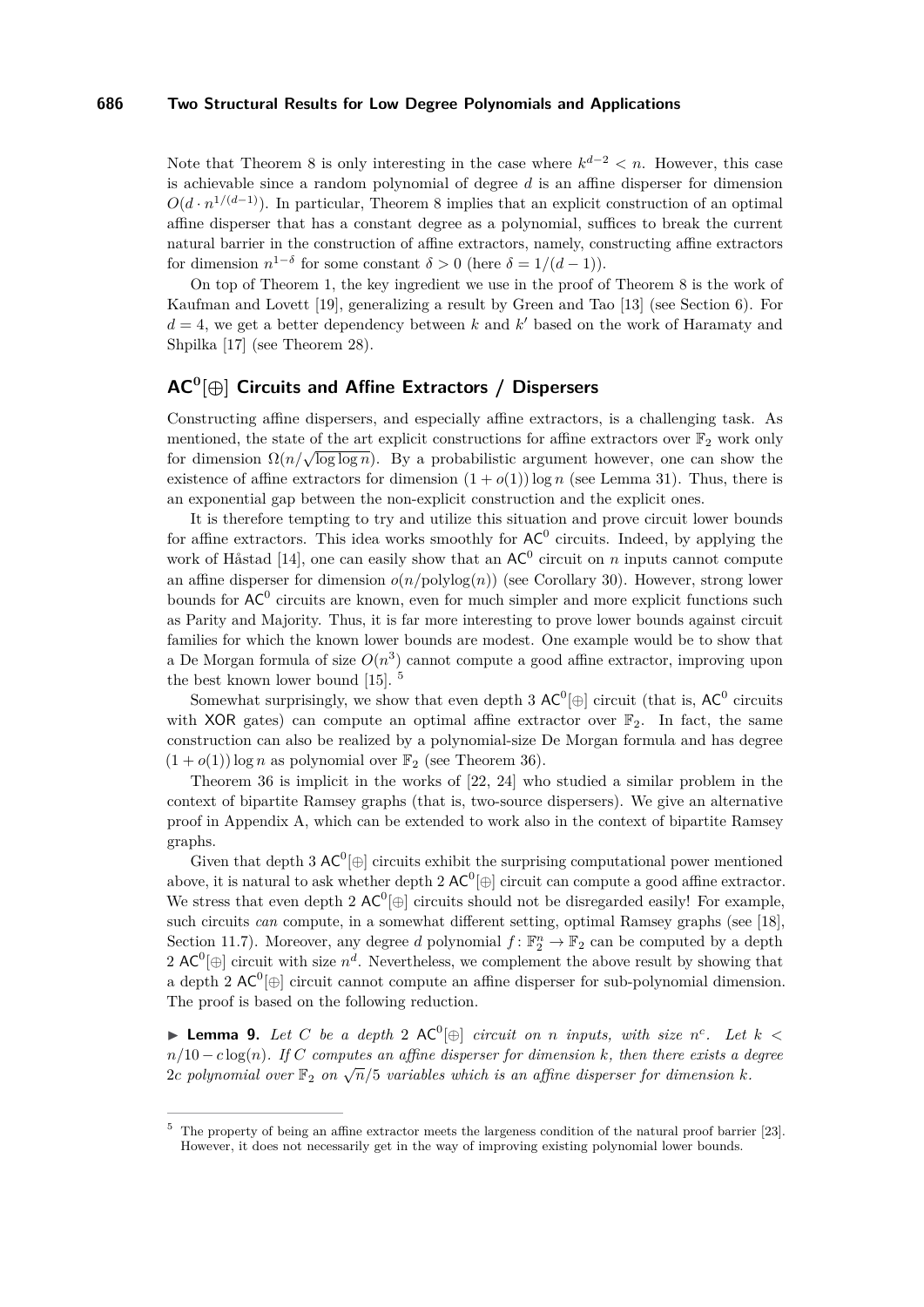The proof of Lemma [9](#page-6-1) uses ideas from our proof of the structural result for sparse polynomials (see Lemma [21\)](#page-15-1). Lemma [9](#page-6-1) together with Theorem [1](#page-1-0) imply the following theorem.

<span id="page-7-3"></span>**► Theorem 10.** *Let C be a depth* 2 AC<sup>0</sup> $[⊕]$  *circuit on n inputs, with size*  $n^c$ *, which is an affine disperser for dimension*  $k$ *. Then,*  $k > k(\sqrt{n}/5, 2c) = \Omega(n^{1/4c})$ *.* 

## **Good Affine Extractors are Hard to Approximate by Low Degree Polynomials**

Using our second structural result, Theorem [2,](#page-2-0) we obtain an average-case hardness result, or in other words, correlation bounds for low degree polynomials. Namely, we show that any affine extractor with very good parameters cannot be approximated by low degree polynomials over  $\mathbb{F}_2$ .

<span id="page-7-0"></span>**Example 11.** Let  $f: \mathbb{F}_2^n \to \mathbb{F}_2$  be an affine extractor for dimension *k* with bias  $\varepsilon$ . Then,  $for any polynomial g: \mathbb{F}_2^n \to \mathbb{F}_2$  *of degree d such that*  $k = \Omega(n^{1/(d-1)!})$ *, it holds that* 

$$
Cor(f,g) \triangleq \mathop{\mathbf{E}}_{x \sim \mathbb{F}_2^n} \left[ (-1)^{f(x)} \cdot (-1)^{g(x)} \right] \le \varepsilon.
$$

**Proof.** Let g be a degree d polynomial over  $\mathbb{F}_2$  on n variables. By Theorem [2,](#page-2-0) there exists a partition of  $\mathbb{F}_2^n$  to affine subspaces  $P_1, P_2, \ldots, P_\ell$ , each of dimension  $k = \Omega(n^{1/(d-1)!})$ , such that for all  $i \in [\ell], g|_{P_i}$  is some constant  $g(P_i)$ . Thus,

$$
Cor(f,g) = \left| \underset{x \sim \mathbb{F}_2^n}{\mathbf{E}} [(-1)^{f(x) + g(x)}] \right| = \left| \underset{x \sim P_i}{\mathbf{E}} \underset{x \sim P_i}{\mathbf{E}} [(-1)^{f(x) + g(P_i)}] \right|
$$
  

$$
\leq \underset{i \sim [\ell]}{\mathbf{E}} \left| (-1)^{g(P_i)} \cdot \underset{x \sim P_i}{\mathbf{E}} [(-1)^{f(x)}] \right|,
$$

which is at most  $\varepsilon$  since f is an affine extractor for dimension k with bias  $\varepsilon$ .

As mentioned, explicit constructions of affine extractors for dimension  $\Omega(n/\sqrt{\log \log n})$ are known. Corollary [11](#page-7-0) implies that these extractors cannot be approximated by quadratic polynomials. Corollary [11](#page-7-0) also implies that for any constant  $\beta \in (0,1)$ , affine extractors for di- $\limsup k \leq 2^{(\log n)^{\beta}}$  with bias  $\varepsilon$  have correlation  $\varepsilon$  with degree  $d \leq O_{\beta}$  (log log *n*/log log *n*) polynomials.[6](#page-7-1) Unfortunately, an explicit construction for extractors with such parameters has not yet been achieved.

We also note that stronger correlation bounds are known in the literature for explicit (and simple) functions (see [\[31\]](#page-23-11) and references therein). Nevertheless, we find the fact that *any* affine extractor has small correlation with low degree polynomials interesting.

## **The Granularity of the Fourier Spectrum of Low-Degree Polynomials over**  $\mathbb{F}_2$

The bias of an arbitrary function  $f: \mathbb{F}_2^n \to \mathbb{F}_2$  is clearly some integer multiplication of  $2^{-n}$ . Theorem [2](#page-2-0) readily implies that the bias of a degree *d* polynomial on *n* variables has a somewhat larger granularity – the bias is a multiplication of  $2^{\Omega(n^{1/(d-1)!})}/2^n$  by some integer.<sup>[7](#page-7-2)</sup>

<span id="page-7-1"></span><sup>&</sup>lt;sup>6</sup> This is the best *d* we can guarantee for any *k*, and we gain nothing more by taking  $k = O(\log n)$ .

<span id="page-7-2"></span><sup>7</sup> Throughout the paper, for readability, we supress flooring and ceiling. In the last expression, however, it should be noted that we mean  $2^{k-n}$ , where *k* is some integer such that  $k = \Omega(n^{1/(d-1)!})$ .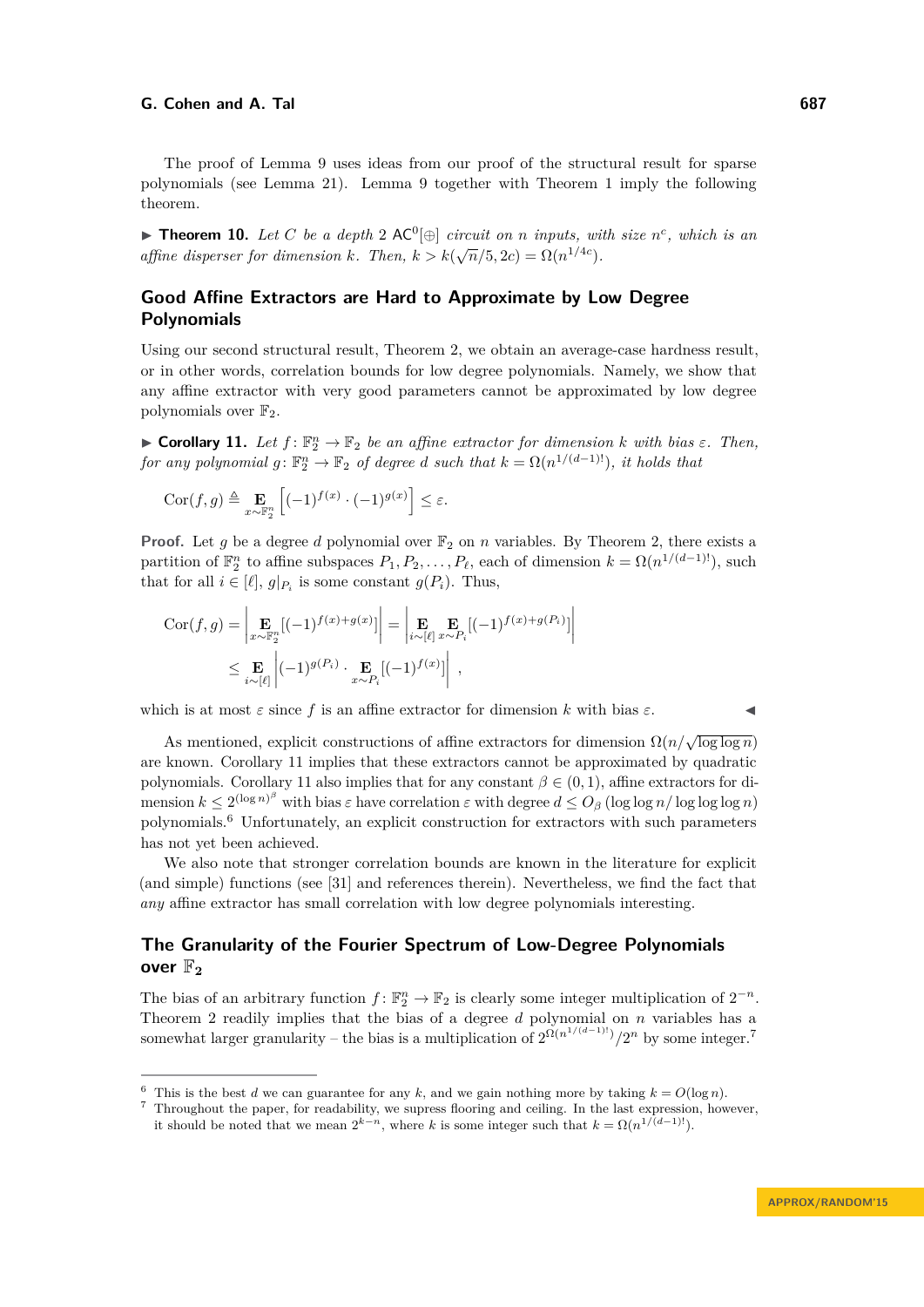In fact, Theorem [2](#page-2-0) implies that *all* Fourier coefficients of a low degree polynomial has this granularity. To see this, apply Theorem [2](#page-2-0) to obtain a partition  $P_1, \ldots, P_\ell$  of  $\mathbb{F}_2^n$  to affine subspaces of dimension  $k = \Omega(n^{1/(d-1)!})$ , such that for each  $i \in [\ell], f|_{P_i}$  is some constant *f*( $P_i$ ). Let  $\beta \in \mathbb{F}_2^n$ . Then,

$$
2^{n} \cdot \widehat{f}(\beta) = \sum_{x \in \mathbb{F}_{2}^{n}} (-1)^{\langle \beta, x \rangle} \cdot (-1)^{f(x)} = \sum_{i=1}^{\ell} \sum_{x \in P_{i}} (-1)^{\langle \beta, x \rangle} \cdot (-1)^{f(x)}
$$

$$
= \sum_{i=1}^{\ell} (-1)^{f(P_{i})} \cdot \sum_{x \in P_{i}} (-1)^{\langle \beta, x \rangle}.
$$

The proof then follows as for all  $i \in [\ell]$ , the inner sum  $\sum_{x \in P_i} (-1)^{\langle \beta, x \rangle}$  is either 0 or  $\pm 2^k$ .

## **1.3 Proof Overview**

In this section we give proof sketches for some of our structural results. We start with Theorem [1,](#page-1-0) and consider first the special case  $q = 2$ . As mentioned, the proof for this special case follows the proof idea of [\[28\]](#page-23-1). We then consider general finite fields and present the new ideas required for this case.

We are given a point  $u_0 \in \mathbb{F}_2^n$  and assume, without loss of generality, that  $f(u_0) = 0$ . We iteratively construct affine subspaces, restricted to which, *f* is zero. We start with affine subspaces of dimension 0, which are just the singletons  $\{x\}$ , where  $x \in \mathbb{F}_2^n$  is such that  $f(x) = 0$ . Assume that we were able to find basis vectors  $\Delta_1, \ldots, \Delta_k$  for a subspace *U* such that *f* restricted  $u_0 + U$  is constantly 0. Consider all cosets  $x + U$ , restricted to which *f* is constantly 0. We call such cosets *good*. Clearly the coset  $u_0 + U$  is good. If at least one more good coset  $x + U$  exists, then we can pick a new direction  $\Delta_{k+1}$  to be  $x + u_0$ , and get that *f* is zero on  $u_0$  + span $\{\Delta_1, \ldots, \Delta_{k+1}\}$ , as indeed

$$
u_0 + \operatorname{span}\{\Delta_1, \dots, \Delta_{k+1}\} = (u_0 + \operatorname{span}\{\Delta_1, \dots, \Delta_k\}) \cup (u_0 + \Delta_{k+1} + \operatorname{span}\{\Delta_1, \dots, \Delta_k\})
$$
  
=  $(u_0 + \operatorname{span}\{\Delta_1, \dots, \Delta_k\}) \cup (x + \operatorname{span}\{\Delta_1, \dots, \Delta_k\}).$ 

The main observation used to derive Theorem [1](#page-1-0) is the following. Given  $\Delta_1, \ldots, \Delta_k$ , there exists a degree  $D \leq d^2 \cdot k^{d-1}$  polynomial  $t : \mathbb{F}_2^n \to \mathbb{F}_2$ , such that  $x + U$  is a good coset if and only if  $t(x) = 1$ . Since we know that *t* is not the constant 0 function (as  $t(u_0) = 1$ , the DeMillo-Lipton-Schwartz-Zippel lemma (see Lemma [13\)](#page-10-0) implies that there are at least  $2^{n-D}$  *x*'s such that  $t(x) = 1$ , namely,  $2^{n-D}$  good cosets. So in each iteration, by our choice of  $\Delta_{k+1}$ , we ensure that one coset in the next iteration is good, and then use DeMillo-Lipton-Schwartz-Zippel to claim that many other cosets are good as well. One can continue expanding the subspace *U* until  $n \leq D$ , which completes the proof.

For a general finite field,  $\mathbb{F}_q$ , we similarly define a polynomial  $t(x)$  over  $\mathbb{F}_q$  that attains only the values 0 and 1, and whose 1's capture the good cosets. The polynomial  $t(x)$  is of degree at most  $(q-1) \cdot d^2 \cdot k^{d-1}$ . We wish to find a new direction  $\Delta_{k+1}$ , linearly independent of  $\Delta_1, \ldots, \Delta_k$ , such that all cosets along the line  $\{u_0 + \Delta_{k+1} \cdot a\}_{a \in \mathbb{F}_q}$ , i.e.  $\{u_0 + \Delta_{k+1} \cdot a + U\}_{a \in \mathbb{F}_q}$ , are good. Over  $\mathbb{F}_2$  this task was easy since  $u_0 + U$  and  $x + U$  define such a line.

The main new idea needed over  $\mathbb{F}_q$  is to consider a polynomial

$$
s(y) = \prod_{a \in \mathbb{F}_q} t(u_0 + y \cdot a),
$$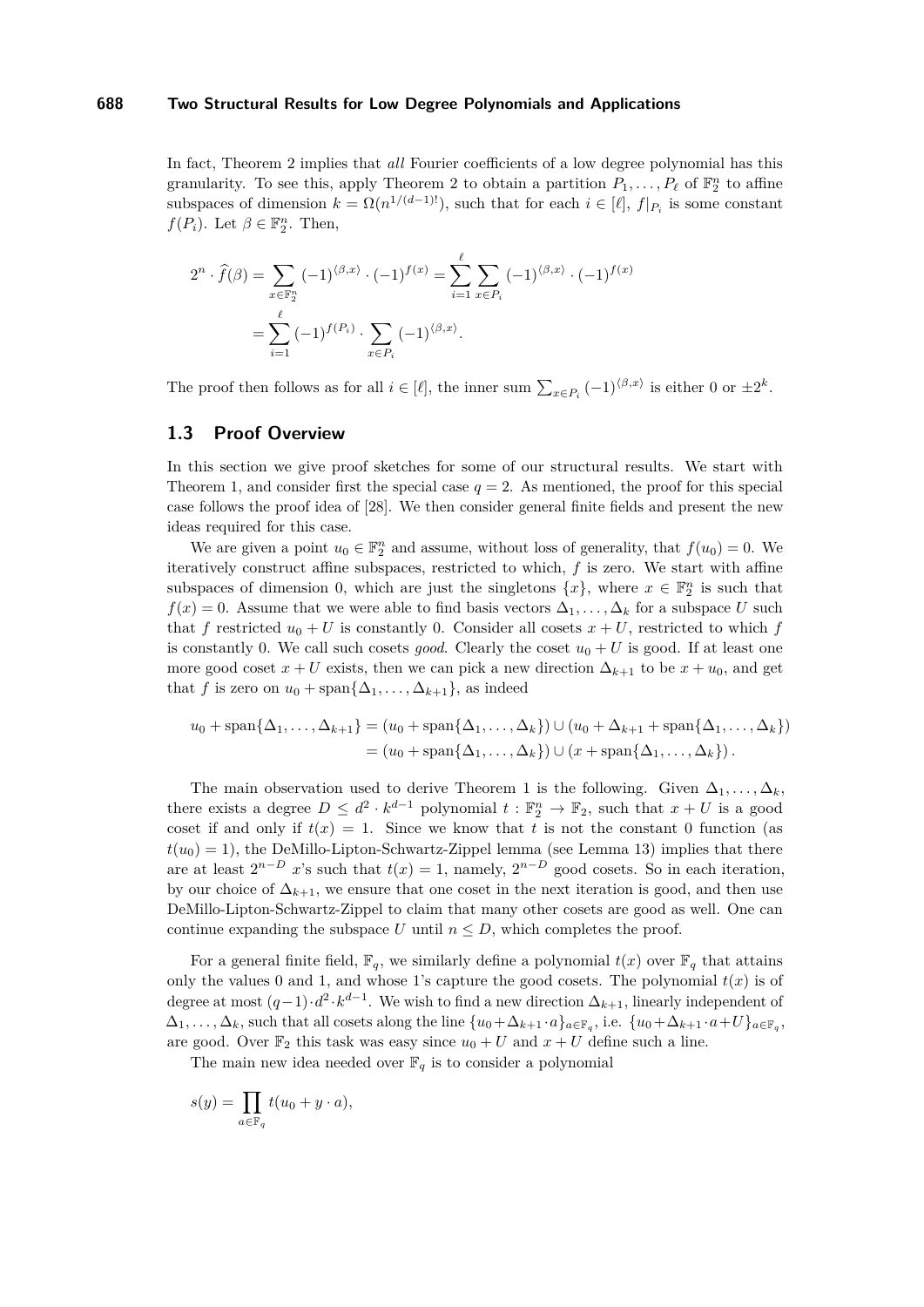whose variable represents a direction in  $\mathbb{F}_q^n$  rather than a point. Note that  $s(y)$  has degree at most  $q \cdot \deg(t)$  and that  $s(y) = 1$  if and only if  $t(u_0 + y \cdot a) = 1$  for all  $a \in \mathbb{F}_q$ . Thus,  $s(y) = 1$ iff *f* is zero on all cosets  $\{u_0 + y \cdot a + U\}_{a \in \mathbb{F}_q}$ , whose union is a dimension  $k+1$  affine subspace as long as  $y \notin U$ . As before, since  $s(0) = 1$ , by a generalized DeMillo-Lipton-Schwartz-Zippel lemma, it holds that  $s(\cdot)$  has many 1's, and as long as  $k \ll n^{1/(d-1)}$  there is some  $y \in s^{-1}(1)$ such that  $y \notin U$ . We can now pick such a *y* as  $\Delta_{k+1}$ . A slightly more careful argument shows that actually there is no dependency of the dimension *k* in the field size *q*.

The proof of the second structural result (Theorem [2\)](#page-2-0) can be described informally as follows. Consider a degree *d* polynomial *f*. Theorem [1](#page-1-0) implies the existence of an affine subspace  $u_0 + U$  with dimension  $\Omega(n^{1/(d-1)})$  on which *f* is constant. One can then show (see Lemma [16\)](#page-13-0) that restricting *f* to any affine shift of *U* yields a degree (at most) *d* − 1 polynomial. Thus, one can partition each such affine subspace recursively to obtain a partition of  $\mathbb{F}_q^n$  to affine subspaces (not necessarily shifts of one another), such that f is constant on each one of them.

In fact, to prove Theorem [2,](#page-2-0) one is not required to find an affine subspace on which *f* is constant, and it suffices to find an affine subspace on which the degree of *f* decreases. In order to obtain the first algorithmic result (Theorem [22\)](#page-16-1), we devise an algorithm that finds such an affine subspace and proceed similarly to the proof of Theorem [2.](#page-2-0) To obtain the second algorithmic result (Theorem [24\)](#page-16-2), we observe that the polynomial *t* described above has many linear factors. This structure of *t* allows us to save on the running time.

The generalization of Theorems [1](#page-1-0) and [2](#page-2-0) to more than one polynomial is quite straightforward.

## **2 Preliminaries**

We shall denote prime numbers with the letter  $p$  and prime powers with  $q$ . The set  $\{1, \ldots, n\}$ is denoted by  $[n]$ . We denote by  $log(\cdot)$  the logarithm to the base 2. Throughout the paper, for readability sake, we suppress flooring and ceiling. For  $x, y \in \mathbb{F}_q^n$  we denote by  $\langle x, y \rangle$  their scalar product over  $\mathbb{F}_q$ , i.e.,  $\langle x, y \rangle = \sum_{i=1}^n x_i \cdot y_i$ . The vector  $e_i$  is the unit vector defined as having 1 in the *i*<sup>th</sup> entry and 0 elsewhere. For a set  $T \subseteq [n]$ , we denote by  $\mathbf{1}_T$  the indicating vector of *T* with 1 in the *i*<sup>th</sup> entry if  $i \in T$  and 0 otherwise. For a vector  $\alpha \in \mathbb{N}^m$ , we denote its *weight* by  $\operatorname{wt}(\alpha) \triangleq \sum_i \alpha_i$ .

The statistical distance between two random variables *X, Y* , over the same domain *D*, denoted by  $SD(X, Y)$ , is defined as  $SD(X, Y) = max_{A \subseteq D} |Pr[X \in A] - Pr[Y \in A]|$ . It is known that  $SD(X, Y)$  is a metric. More precisely, it is (up to a multiplicative constant factor of 2) the  $\ell_1$  norm of the vector  $(\Pr[d \in X] - \Pr[d \in Y])_{d \in D} \in \mathbb{R}^{|D|}$ . In particular, we have the triangle inequality: for *X, Y, Z* over *D*,  $SD(X, Z) \leq SD(X, Y) + SD(Y, Z)$ . Moreover, if *X* can be written as a convex combination of two random variables *Y, Z* as follows  $X = (1 - \gamma) \cdot Y + \gamma \cdot Z$ , where  $\gamma \in [0, 1]$ , then  $SD(X, Y) \leq \gamma$ . We sometimes abuse notation, and for a set  $S \subseteq D$ , consider *S* also as the random variable that is uniformly distributed over the set *S*.

### **Restriction to an affine subspace**

Let  $f: \mathbb{F}_q^n \to \mathbb{F}_q$  be a function,  $U \subseteq \mathbb{F}_q^n$  a subspace of dimension  $k$  and  $u_0 \in \mathbb{F}_q^n$  some vector. We denote by  $f|_{u_0+U}$  :  $(u_0+U) \to \mathbb{F}_q$  the restriction of f to  $u_0+U$ . The degree of  $f|_{u_0+U}$ is defined as the minimal degree of a polynomial (from  $\mathbb{F}_q^n$  to  $\mathbb{F}_q$ ) that agrees with *f* on  $u_0 + U$ . For recursive arguments, it will be very useful to fix some basis  $u_1, \ldots, u_k$  for *U* and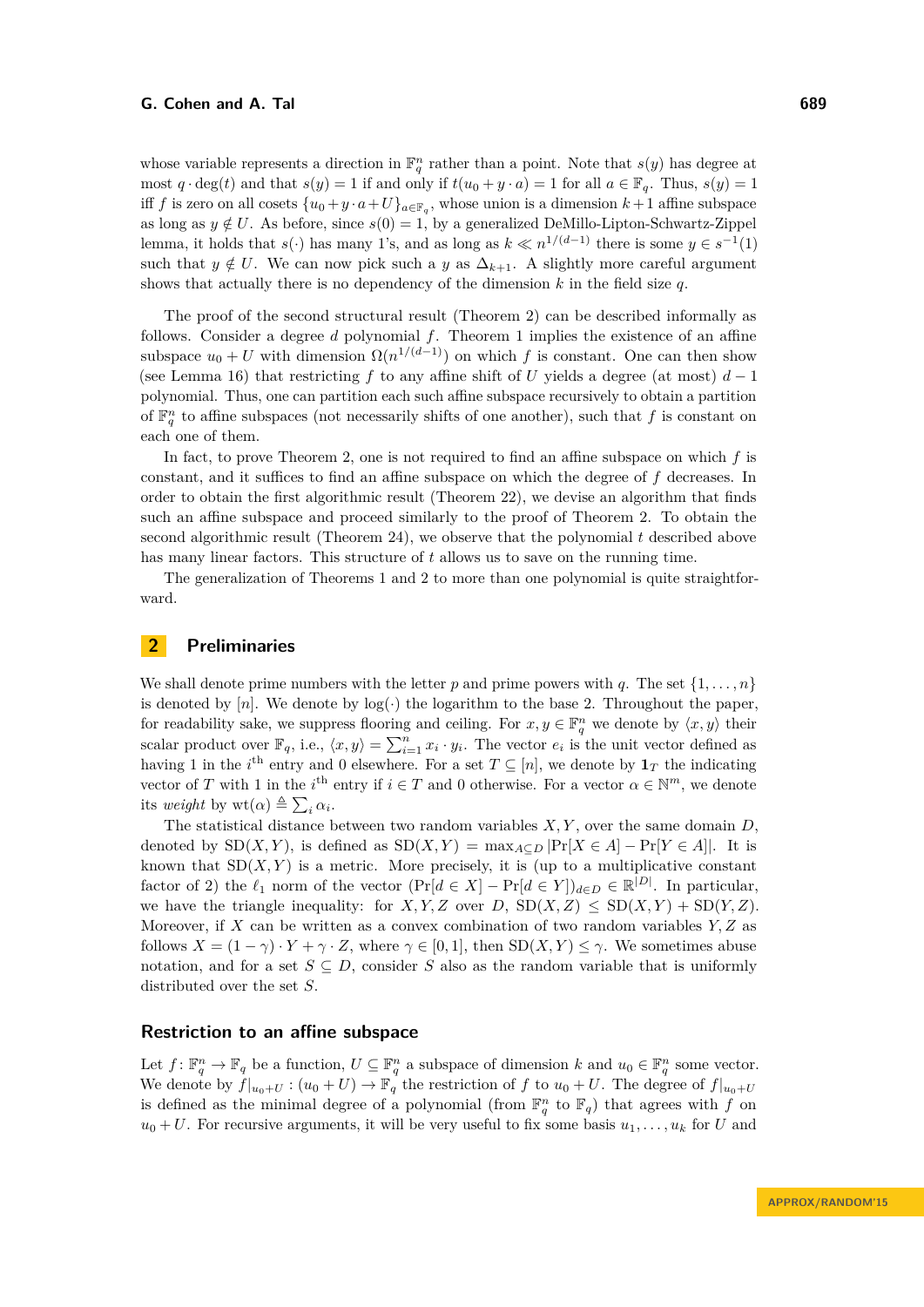to consider the function  $g: \mathbb{F}_q^k \to \mathbb{F}_q$  defined by

$$
g(x_1,\ldots,x_k)=f\left(u_0+\sum_{i=1}^k x_i\cdot u_i\right).
$$

Note that the  $\deg(g) = \deg(f|_{u_0+U})$  regardless of the choice for the basis.

## **Polynomials**

We review some definitions and known facts about polynomials that we use.

The degree of a function  $f: \mathbb{F}_q^n \to \mathbb{F}_q$ , denoted by  $\deg(f)$ , is the degree of the unique multivariate polynomial over  $\mathbb{F}_q$ , where each individual degree is at most  $q-1$ , which agrees with *f* on  $\mathbb{F}_q^n$ . In the special case  $q = 2$ , such polynomials are called multi-linear. We will abuse notation and interchange between a function and its unique polynomial over  $\mathbb{F}_q$  that agrees with  $f$  on  $\mathbb{F}_q^n$ .

► **Definition 12.** Let  $f: \mathbb{F}_q^n \to \mathbb{F}_q$  be a polynomial of degree *d*, and let  $\Delta \in \mathbb{F}_q^n$ . The polynomial  $\frac{\partial f}{\partial \Delta}(x) \triangleq f(x + \Delta) - f(x)$  is called the *derivative of f in direction*  $\Delta$ .

It is easy to verify that  $\deg\left(\frac{\partial f}{\partial \Delta}\right) \leq \deg(f) - 1$ . Let  $\Delta_1, \ldots, \Delta_k \in \mathbb{F}_q^n$  then

$$
\frac{\partial^k f}{\partial \Delta_1 \dots \partial \Delta_k}(x) = \sum_{S \subseteq [k]} (-1)^{1+|S|} \cdot f\left(x + \sum_{i \in S} \Delta_i\right)
$$

is a degree  $\leq$  deg( $f$ ) –  $k$  polynomial.

The following lemma is a variant of the well-known DeMillo-Lipton-Schwartz-Zippel lemma [\[10,](#page-22-17) [25,](#page-23-12) [34\]](#page-23-13).

<span id="page-10-0"></span>▶ Lemma 13 (DeMillo-Lipton-Schwartz-Zippel). Let q be a prime power. Let  $f \in \mathbb{F}_q[x_1, \ldots, x_n]$ *be a degree d non-zero polynomial. Then,*  $Pr_{x \sim \mathbb{F}_q^n} [f(x_1, \ldots, x_n) \neq 0] \geq q^{-d/(q-1)}$ .

For completeness, we give the proof of Lemma [13](#page-10-0) in Appendix [C.](#page-28-0) The following folklore fact about polynomials over  $\mathbb{F}_2$  is easy to verify.

<span id="page-10-1"></span>▶ **Lemma 14** (Möbius inversion formula). Let  $f(x_1, \ldots, x_n) = \sum_{S \subseteq [n]} a_S \cdot \prod_{i \in S} x_i$  be a *polynomial over*  $\mathbb{F}_2$ *. Then, its coefficients are given by the formula:*  $a_S = \sum_{T \subseteq S} f(\mathbf{1}_T)$ *.* 

## **Circuits**

A Boolean circuit is an unbounded fan-in circuit composed of OR and AND gates, and literals  $x_i, \neg x_i$ . The size of such a circuit is the number of gates in it. A Boolean formula is a Boolean circuit such that every OR and AND gate has fan-out 1. De Morgan formula is a Boolean formula where each gate has fan-in at most 2. We recall that an  $AC^0$  circuit is a Boolean circuit of polynomial size and constant depth. An  $AC^0[\oplus]$  circuit is an  $AC^0$  circuit with unbounded fan-in XOR gates as well.

## **3 Structural Results**

This section contains the proofs of all the structural results in this paper. In Section [3.1](#page-11-0) we give a proof for Theorem [1.](#page-1-0) Section [3.2](#page-13-1) contains the proof for Theorem [2.](#page-2-0) The tightness of the first structural result is given in Section [3.3.](#page-14-0) In Section [3.4](#page-14-1) we describe the generalization of the two structural results to many polynomials. In Section [3.5](#page-15-2) we prove Theorem [3.](#page-3-0)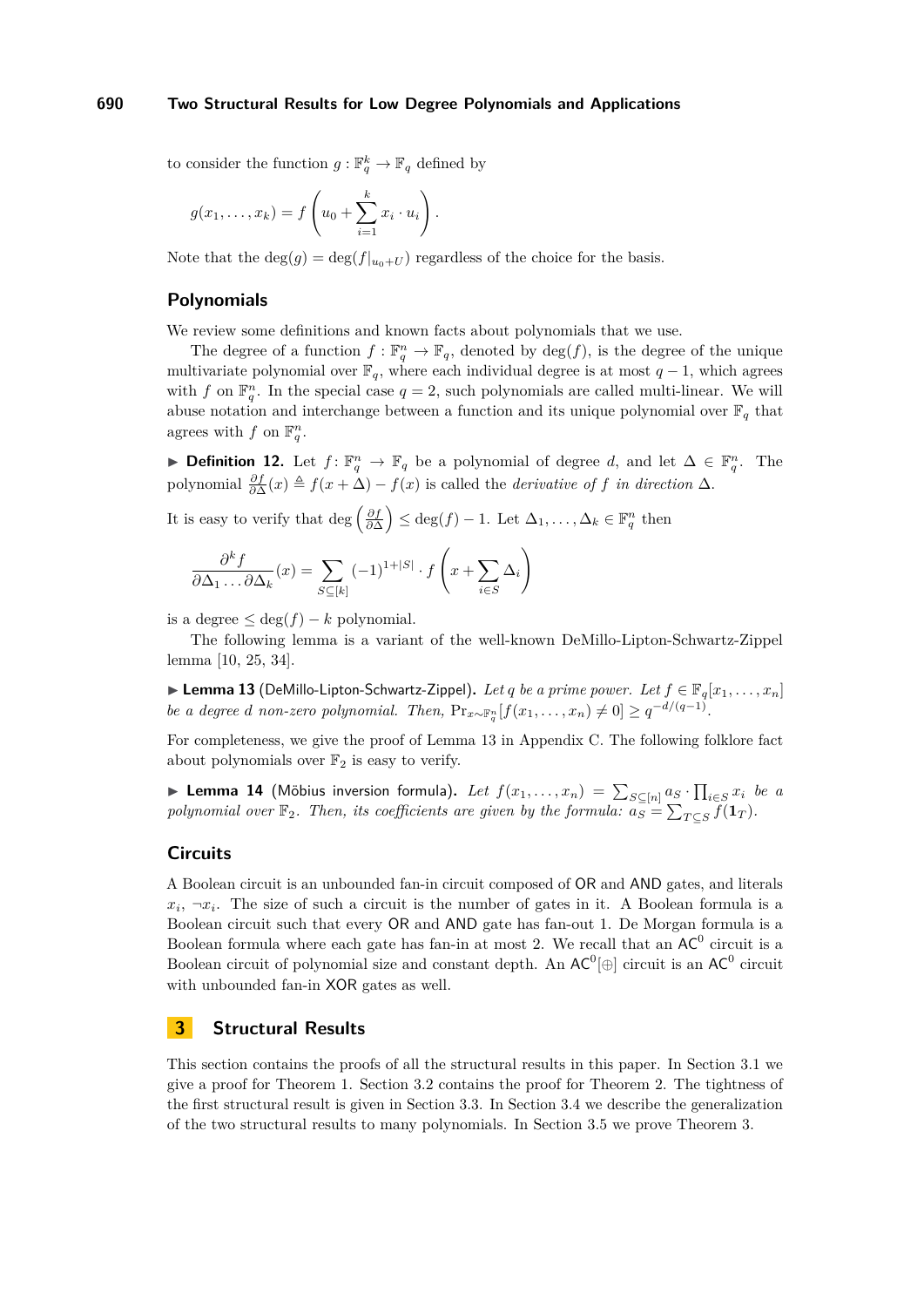## <span id="page-11-0"></span>**3.1 Proof of Theorem [1](#page-1-0)**

In this section we prove Theorem [1.](#page-1-0) For a slightly simpler proof, for the special case  $q = 2$ , we refer the reader to Appendix [B.](#page-25-0) The proof of Theorem [1](#page-1-0) is based on the following lemma.

<span id="page-11-2"></span>**Example 15.** Let  $f: \mathbb{F}_q^n \to \mathbb{F}_q$  be some function, and let U be a subspace of  $\mathbb{F}_q^n$  with basis *vectors*  $\Delta_1, \ldots, \Delta_k$ *. Then, there exist polynomials*  $(f_\alpha)_{\alpha \in \{0,1,\ldots,q-1\}^k}$  *such that* **1.** deg( $f_{\alpha}$ )  $\leq$  deg( $f$ ) – wt( $\alpha$ ) *for all*  $\alpha \in \{0, 1, ..., q - 1\}^k$ . 2. Let  $x \in \mathbb{F}_q^n$ , then  $f|_{x+U} \equiv 0$  if and only if  $f_\alpha(x) = 0$  for all  $\alpha \in \{0, 1, \ldots, q-1\}^k$ .

<span id="page-11-1"></span>**Proof.** Complete  $\Delta_1, \ldots, \Delta_k$  into a basis of  $\mathbb{F}_q^n$  by picking vectors  $\Delta_{k+1}, \ldots, \Delta_n \in \mathbb{F}_q^n$ . Let *A* be the linear transformation which maps the standard basis into  $\Delta_1, \ldots, \Delta_n$ , and let  $g(y) := f(Ay)$  (alternatively,  $f(x) = g(A^{-1}x)$ ). Write *g* as a polynomial over  $\mathbb{F}_q$ :

$$
g(y)=\sum_{\gamma\in\{0,1,...,q-1\}^n}c_\gamma\cdot\prod_{i=1}^ny_i^{\gamma_i}
$$

Since both *f* and *g* can be obtained from one another by applying a linear transformation to the inputs, we have  $deg(f) = deg(g)$ . Think of the input to g as a concatenation of two parts  $y = z \circ w$ , where  $z \in \mathbb{F}_q^k$ ,  $w \in \mathbb{F}_q^{n-k}$ . Let  $P_z : \mathbb{F}_q^n \to \mathbb{F}_q^k$  be the projection of a vector of length *n* to the first *k* coordinates and let  $P_w : \mathbb{F}_q^n \to \mathbb{F}_q^{n-k}$  be the projection to the last  $n - k$  coordinates. We may rewrite g as

$$
g(z \circ w) = \sum_{\alpha \in \{0,1,\dots,q-1\}^k} \sum_{\beta \in \{0,1,\dots,q-1\}^{n-k}} c_{\alpha \circ \beta} \cdot \prod_{i=1}^k z_i^{\alpha_i} \cdot \prod_{i=1}^{n-k} w_i^{\beta_i}.
$$

*.*

By reordering the summations we get

$$
g(z \circ w) = \sum_{\alpha \in \{0, 1, ..., q-1\}^k} g_{\alpha}(w) \cdot \prod_{i=1}^k z_i^{\alpha_i} ,
$$

where

$$
g_{\alpha}(w) = \sum_{\beta \in \{0, 1, \dots, q-1\}^{n-k}} c_{\alpha \circ \beta} \cdot \prod_{i=1}^{n-k} w_i^{\beta_i}.
$$

Note that  $deg(g_{\alpha}) \leq deg(g) - wt(\alpha)$ . We have

$$
f|_{x+U} \equiv 0 \iff g|_{A^{-1}x+A^{-1}U} \equiv 0
$$
  

$$
\iff g|_{A^{-1}x+\text{span}\{e_1,\dots,e_k\}} \equiv 0 (*) .
$$

Writing  $(z, w) = (P_z(A^{-1}x), P_w(A^{-1}x))$  gives

$$
(*) \iff \forall z' \in \mathbb{F}_q^k : g(z' \circ w) = 0
$$
  

$$
\iff \forall \alpha : g_\alpha(w) = 0
$$
  

$$
\iff \forall \alpha : g_\alpha(P_w(A^{-1}x)) = 0.
$$

Taking  $f_{\alpha}$  to be the composition  $g_{\alpha} \circ P_w \circ A^{-1}$  we obtain Item [2.](#page-11-1) As  $P_w \circ A^{-1}$  is simply a linear transformation, it is clear that  $\deg(f_\alpha) \leq \deg(g_\alpha) \leq \deg(g) - \text{wt}(\alpha) \leq \deg(f) - \text{wt}(\alpha)$ , which completes the proof.

**APPROX/RANDOM'15**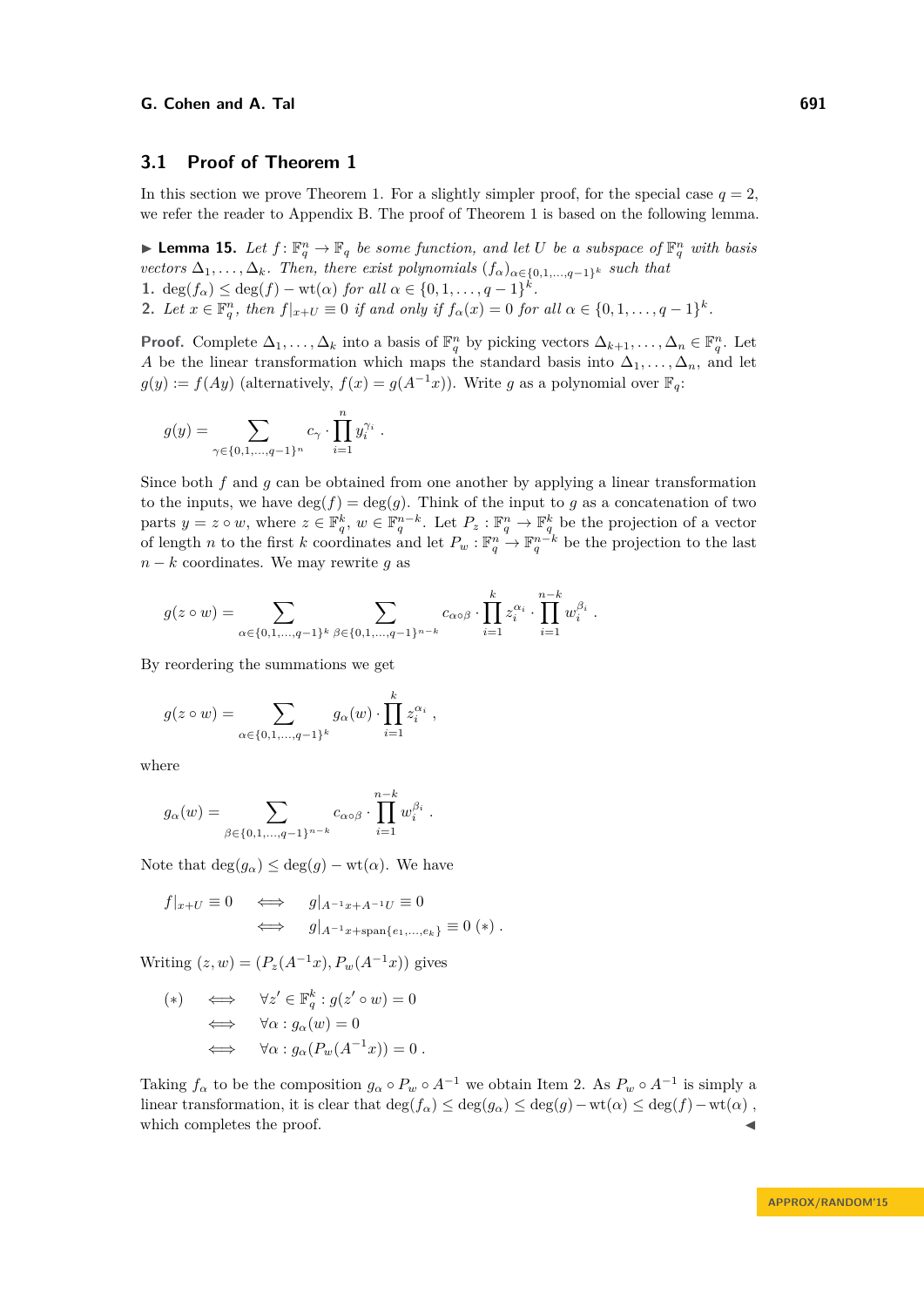**Proof of Theorem [1.](#page-1-0)** Assume without loss of generality that  $f(u_0) = 0$ , as otherwise we can look at the polynomial  $g(x) = f(x) - f(u_0)$  which is of the same degree. The proof is by induction. Let *k* be such that

<span id="page-12-0"></span>
$$
n > k + (d+1) \cdot \sum_{j=0}^{d-1} (d-j) \cdot \binom{k+j-1}{j} \,. \tag{2}
$$

We assume by induction that there exists an affine subspace  $u_0 + \text{span}\{\Delta_1, \ldots, \Delta_k\} \subseteq \mathbb{F}_q^n$ , where the  $\Delta_i$ 's are linearly independent vectors, on which  $f$  evaluates to 0. Assuming Equation [2](#page-12-0) holds, we show there exists a vector  $\Delta_{k+1}$ , linearly independent of  $\Delta_1, \ldots, \Delta_k$ , such that  $f \equiv 0$  on  $u_0 + \text{span}\{\Delta_1, \ldots, \Delta_{k+1}\}.$  To this aim, consider the set

*.*

$$
A = \left\{ x \in \mathbb{F}_q^n \middle| f|_{x + \text{span}\{\Delta_1, ..., \Delta_k\}} \equiv 0 \right\}
$$

By the induction hypothesis,  $u_0 \in A$ . By Lemma [15,](#page-11-2) for any  $x \in \mathbb{F}_q^n$ ,

$$
f|_{x+\text{span}\{\Delta_1,\ldots,\Delta_k\}} \equiv 0 \quad \iff \quad \forall \alpha \in \{0,1,\ldots,q-1\}^k : f_\alpha(x) = 0 ,
$$

where  $f_{\alpha}$  is of degree at most  $d - \text{wt}(\alpha)$ . Thus  $f_{\alpha} \equiv 0$  for  $\text{wt}(\alpha) > d$ , and we may write *A* as

$$
A = \{ x \in \mathbb{F}_q^n \mid \forall \alpha : \text{wt}(\alpha) \leq d, \ f_\alpha(x) = 0 \}.
$$

Hence, *A* is the set of solutions to a system of  $\leq {k+d \choose d}$  polynomial equations, where there are at most  $\binom{k+j-1}{j}$  equations which correspond to *α*'s of weight *j* and thus to degree (at most) *d* − *j* polynomials. One can also write *A* as the set of non-zeros to the single polynomial

$$
t(x) := \prod_{\alpha: \text{wt}(\alpha) \le d} (1 - f_{\alpha}(x)^{q-1}),
$$

which is of degree

$$
\deg(t) \le (q-1) \cdot \sum_{j=0}^{d-1} (d-j) \cdot \binom{k+j-1}{j} \, .
$$

Note that  $t(x)$  obtains only the values 0 and 1. Let  $R \subseteq \mathbb{F}_q$  be an arbitrary subset of  $\mathbb{F}_q$ with size  $|R| = \min(q, d + 1)$ . Define a polynomial  $s(y) := \prod_{r \in R} t(u_0 + r \cdot y)$ . We claim that any non-zero of *s* not in the span of  $\{\Delta_1, \ldots, \Delta_k\}$  can be taken to be the desired  $\Delta_{k+1}$ . Indeed, if *y* is such that  $s(y) = 1$ , then  $t(u_0 + r \cdot y) = 1$  for all  $r \in R$ . That is, for every  $z \in \text{span}(\Delta_1, \ldots, \Delta_k)$  and any  $r \in R$  it follows that  $f(u_0 + z + r \cdot y) = 0$ . Namely, *f* obtains |*R*| roots on the affine line with offset  $u_0 + z$  and direction *y*. If  $R = \mathbb{F}_q$  then clearly this implies that *f* is the zero function restricted to the line. Otherwise,  $|R| = d + 1$  and thus *f*, which is a degree *d* polynomial, obtains  $d+1$  zeros on the line. Thus, again *f* is the zero function on this line. Hence,  $f(u_0 + z + r \cdot y) = 0$  for all  $r \in \mathbb{F}_q$ .

Thus, we just have to show that there exists some non-zero of *s* which is linearly independent of  $\{\Delta_1, \ldots, \Delta_k\}$ . Since the trivial solution  $y = 0$  is a non-zero of *s*, we get that *s* is not the constant 0 function. Thus, by Lemma [13](#page-10-0) it holds that  $Pr[s(y) \neq 0] \geq q^{-\deg(s)/(q-1)}$ . The above equation implies that *s* has at least  $q^{n-\deg(s)/(q-1)}$  ones. Since we need to avoid  $q^k$  linear combinations of the previous  $\Delta_1, \ldots, \Delta_k$ , it is enough to have

<span id="page-12-1"></span>
$$
n - \frac{\deg(s)}{q - 1} > k \tag{3}
$$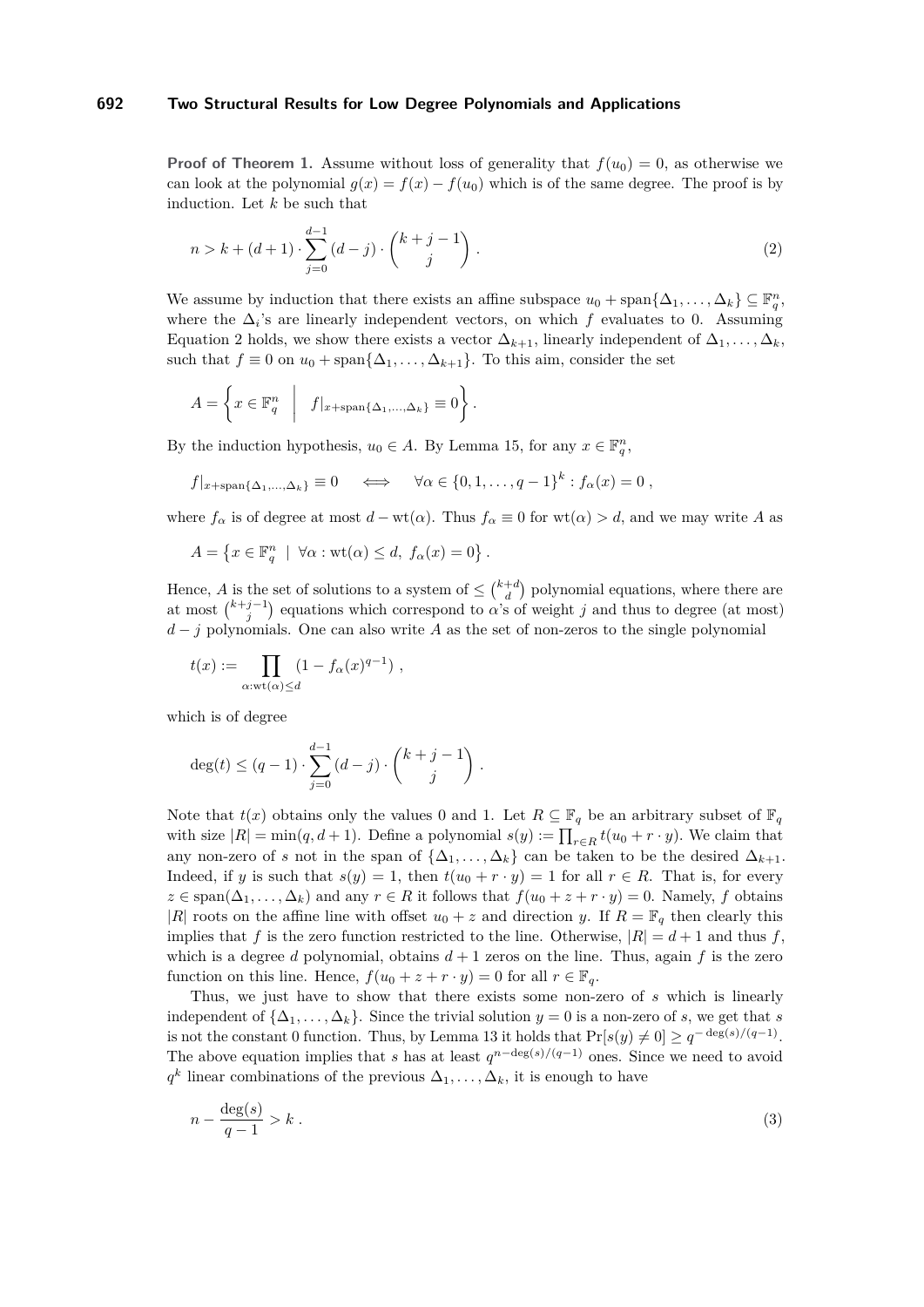Since

$$
\deg(s) \le (d+1) \cdot (q-1) \cdot \sum_{j=0}^{d-1} (d-j) \cdot \binom{k+j-1}{j}
$$

and by the assumption on  $k$  in Equation [\(2\)](#page-12-0) we have that Equation [\(3\)](#page-12-1) holds.

## <span id="page-13-1"></span>**3.2 Proof of Theorem [2](#page-2-0)**

In this section we prove Theorem [2.](#page-2-0) To this end we use the following lemma.

<span id="page-13-0"></span>**Example 16.** Let *q* be a prime power. Let  $f: \mathbb{F}_q^n \to \mathbb{F}_q$  be a degree *d* polynomial. Assume *there exists an affine subspace*  $u_0 + U$ *, restricted to which f has degree at most*  $d - 1$ *. Then, the degree of f restricted to any affine shift of U is at most*  $d-1$ *.* 

**Proof.** Fix  $u_1 \in \mathbb{F}_q^n$ . Now, for any  $u \in U$ 

$$
f(u_1 + u) = f(u_1 + u) - f(u_0 + u) + f(u_0 + u) = \frac{\partial f}{\partial (u_1 - u_0)}(u_0 + u) + f(u_0 + u).
$$

Since the degree of the partial derivative of *f* is at most  $d-1$  and the degree of  $f|_{u_0+U}$  is also at most  $d-1$ , we get that  $f|_{u_1+U}$  has degree at most  $d-1$ .

**Proof of Theorem [2.](#page-2-0)** Let  $c_1 \in (0,1)$  be the constant from Theorem [1.](#page-1-0) Define the sequence  ${β_d}$ <sub>*d*<sup>∞</sup>=1</sub> as follows.

$$
\beta_d = \begin{cases} 1/2, & d = 1; \\ \beta_{d-1} \cdot c_1^{\frac{1}{(d-2)!}}, & d > 1. \end{cases}
$$

We will prove by induction on *d*, the degree of a given polynomial *f*, that there exists a partition of  $\mathbb{F}_q^n$  to affine subspaces of dimension  $\geq \beta_d \cdot n^{1/(d-1)!}$ , such that *f* restricted to each part is constant. The proof then follows by noting that for all  $d \geq 1$ ,

$$
\beta_d = \frac{1}{2} \cdot c_1^{\frac{1}{(d-2)!} + \cdots + \frac{1}{1!} + \frac{1}{0!}} \geq \frac{c_1^e}{2},
$$

and thus one can take  $c_2 = c_1^e/2$  to be the constant in the theorem statement.

The base case of the induction, namely  $d = 1$ , trivially follows as f is an affine function, and we can partition  $\mathbb{F}_q^n$  to *q* affine subspaces of dimension  $n-1 \geq n/2 = \beta_1 n$ , such that on each of which  $f$  is constant. Assume now that  $f$  is a degree  $d > 1$  polynomial. By Theorem [1](#page-1-0) and Lemma [16,](#page-13-0) there exists a partition of  $\mathbb{F}_q^n$  to affine subspaces of dimension  $k \geq c_1 \cdot n^{1/(d-1)}$ , such that *f* restricted to any affine subspace in the partition has degree at most  $d-1$ . Fix some affine subspace  $u_0 + U$  in this partition, and apply the induction hypothesis to the polynomial  $f' = f|_{u_0+U}$ , which has degree  $d' \leq d-1$ .<sup>[8](#page-13-2)</sup> By the induction hypothesis, we obtain a partition of  $u_0 + U$  such that f is constant on each part. Moreover, the dimension of each such part is at least

$$
\beta_{d'} \cdot k^{\frac{1}{(d'-1)!}} \geq \beta_{d-1} \cdot k^{\frac{1}{(d-2)!}} \geq \beta_{d-1} \cdot \left(c_1 \cdot n^{\frac{1}{d-1}}\right)^{\frac{1}{(d-2)!}} = \beta_{d-1} \cdot c_1^{\frac{1}{(d-2)!}} \cdot n^{\frac{1}{(d-1)!}} = \beta_d \cdot n^{\frac{1}{(d-1)!}},
$$

where the first inequality follows since  $\{\beta_d\}_{d=1}^{\infty}$  is monotonically decreasing and  $d' \leq d-1$ , and the last equality follows by the definitions of the  $\beta_d$ 's.

<span id="page-13-2"></span><sup>&</sup>lt;sup>8</sup> We may apply the induction because there exists a linear bijection from *U* to  $\mathbb{F}_q^{\dim U}$ . More precisely, if *A* is an  $n \times k$  matrix over  $\mathbb{F}_q$  that maps U to  $\mathbb{F}_q^k$  bijectively, then one can apply the induction to the polynomial  $f''(x) = f'(u_0 + Ax)$ , defined on *k* variables, and then induce a partition of  $u_0 + U$  from the partition of  $\mathbb{F}_q^k$  obtained by the induction. The induction can be carried on  $f''$  since deg  $f'' \leq \deg f' \leq d-1$ , where the first inequality holds because the variables of  $f''$  are linear combinations of the variables of  $f'$ .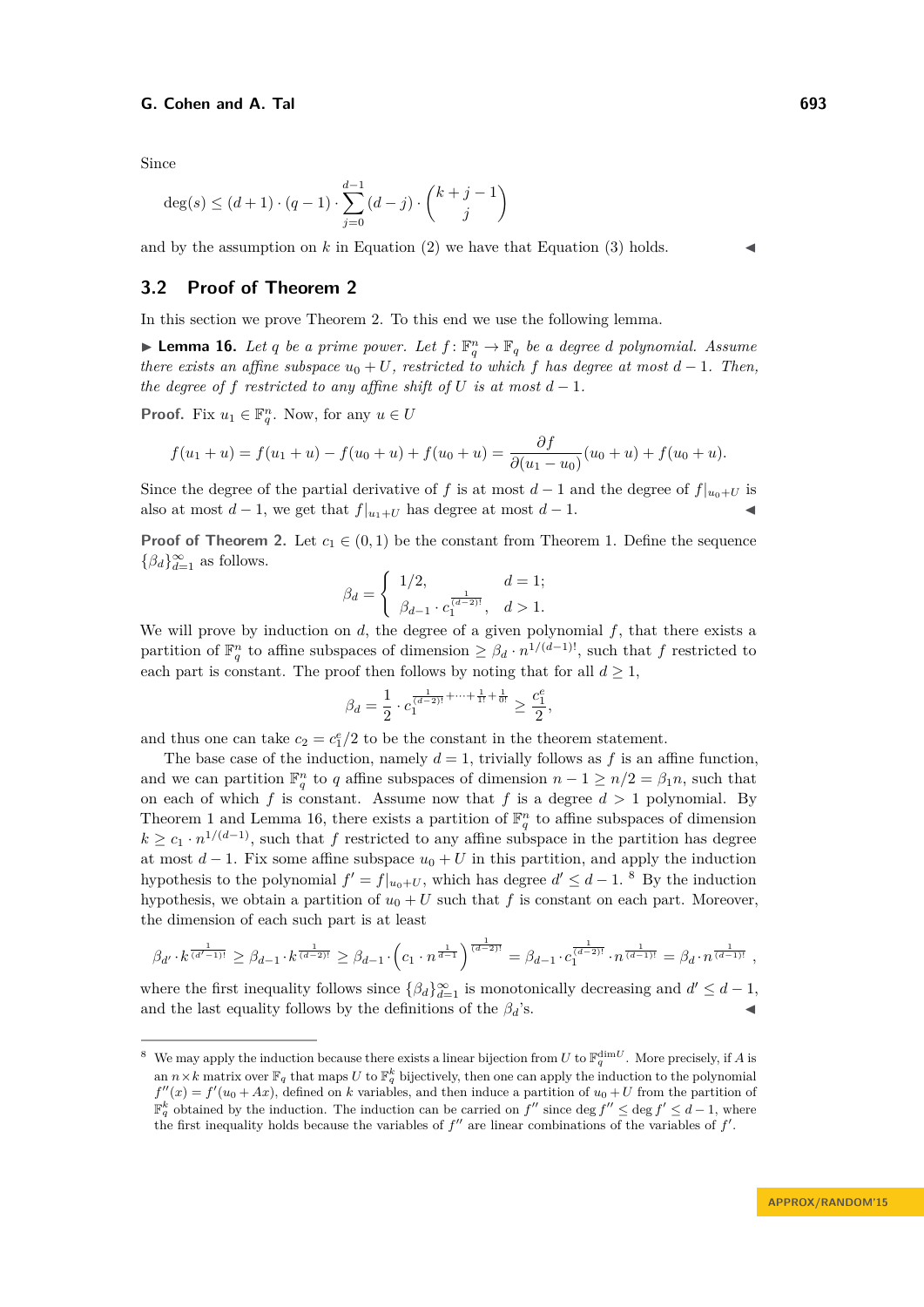## <span id="page-14-0"></span>**3.3 On the Tightness of Structural Result I**

Roughly speaking, Theorem [1](#page-1-0) states that for any prime power *q*, a degree *d* polynomial over  $\mathbb{F}_q$  in *n* variables is not an affine disperser for dimension  $k = \Omega(n^{1/(d-1)})$ . We mentioned that this result is tight in the sense that by increasing *k* a bit, there exists a degree *d* polynomial which is an affine disperser. In this section we show, that in the special case  $q = 2$ , a stronger claim can be proven. Namely, by increasing *k* a bit, there exists a degree *d* polynomial which is an affine extractor.

<span id="page-14-3"></span> $\triangleright$  **Theorem 17.** *There exists a constant c such that the following holds. Let*  $n, d$  *be such that*  $d < n/2$ . There exists a degree *d* polynomial  $f: \mathbb{F}_2^n \to \mathbb{F}_2$ , such that for every affine subspace  $u_0 + U \subseteq \mathbb{F}_2^n$  *of dimension*  $k \geq cd \cdot n^{1/(d-1)}$ , bias $(f|_{u_0+U}) \leq 2^{-\Omega(k/d)}$ .

To prove Theorem [17](#page-14-3) we apply the following lemma due to Ben-Eliezer, Hod and Lovett [\[2\]](#page-22-5).

<span id="page-14-5"></span> $\blacktriangleright$  Lemma 18 ([\[2\]](#page-22-5), Lemma 2).  $Fix\,\varepsilon > 0$  and let  $f: \mathbb{F}_2^n \to \mathbb{F}_2$  be a random degree  $d$  polynomial  $^9$  $^9$ *for*  $d \leq (1 - \varepsilon)n$ *. Then,* 

$$
Pr_f\left[\text{bias}(f) > 2^{-c_1 n/d}\right] \le 2^{-c_2\left(\frac{n}{\le d}\right)},
$$

*where*  $0 < c_1, c_2 < 1$  *are constants depending only on*  $\varepsilon$ *.* 

**Proof of Theorem [17.](#page-14-3)** Let  $f: \mathbb{F}_2^n \to \mathbb{F}_2$  be a random polynomial of degree at most *d*. Fix an affine subspace  $u_0 + U \subseteq \mathbb{F}_2^n$  of dimension *k*. One can easily show that  $f|_{u_0+U}$  is equidistributed as a random polynomial on *k* variables, of degree at most *d*. Therefore, by Lemma [18,](#page-14-5)

$$
\Pr_f\left[\text{bias}(f|_{u_0+U}) > 2^{-c_1 k/d}\right] \le 2^{-c_2\left(\frac{k}{\le d}\right)},
$$

where  $c_1, c_2$  are the constants from Lemma [18](#page-14-5) suitable for the (somewhat arbitrary) choice  $\varepsilon = 1/2$ . By taking the union bound over all  $\leq 2^n \cdot \binom{2^n}{k}$  $\binom{n}{k}$  affine subspaces of  $\mathbb{F}_2^n$  of dimension *k*, it is enough to require that

$$
2^{-c_2\binom{k}{\leq d}}\cdot 2^n\cdot \binom{2^n}{k}<1
$$

so to conclude the proof of the theorem. It is easy to verify that one can choose *c*, as a function of *c*2, such that the above equation does hold for *k* as defined in the theorem statement.  $\blacksquare$ 

#### <span id="page-14-1"></span>**3.4 Generalization of the Structural Results to Many Polynomials**

<span id="page-14-2"></span>▶ Theorem 19 (Structural Result I for many polynomials). Let q be a prime power. Let  $f_1, \ldots, f_t : \mathbb{F}_q^n \to \mathbb{F}_q$  *be polynomials of degree*  $d_1, \ldots, d_t$  *respectively. Let k be the least integer satisfying the inequality*

$$
n \leq k + \sum_{i=1}^{t} (d_i + 1) \cdot \sum_{j=0}^{d_i - 1} (d_i - j) \cdot \binom{k+j-1}{j} \, .
$$

*Then, for every*  $u_0 \in \mathbb{F}_q^n$  *there exists a subspace*  $U \subseteq \mathbb{F}_q^n$  *of dimension k, such that for all*  $i \in [t]$ ,  $f_i$  restricted to  $u_0 + U$  is a constant function. In particular, if  $d_1, \ldots, d_t \leq d$  then  $k = \Omega((n/t)^{1/(d-1)})$ *. Moreover, for*  $d \leq \log(n/t)/10$ *,*  $k = \Omega(d \cdot (n/t)^{1/(d-1)})$ *.* 

<span id="page-14-4"></span><sup>9</sup> That is, every monomial of degree at most *d* appears in *f* with probability 1*/*2, independently of all other monomials.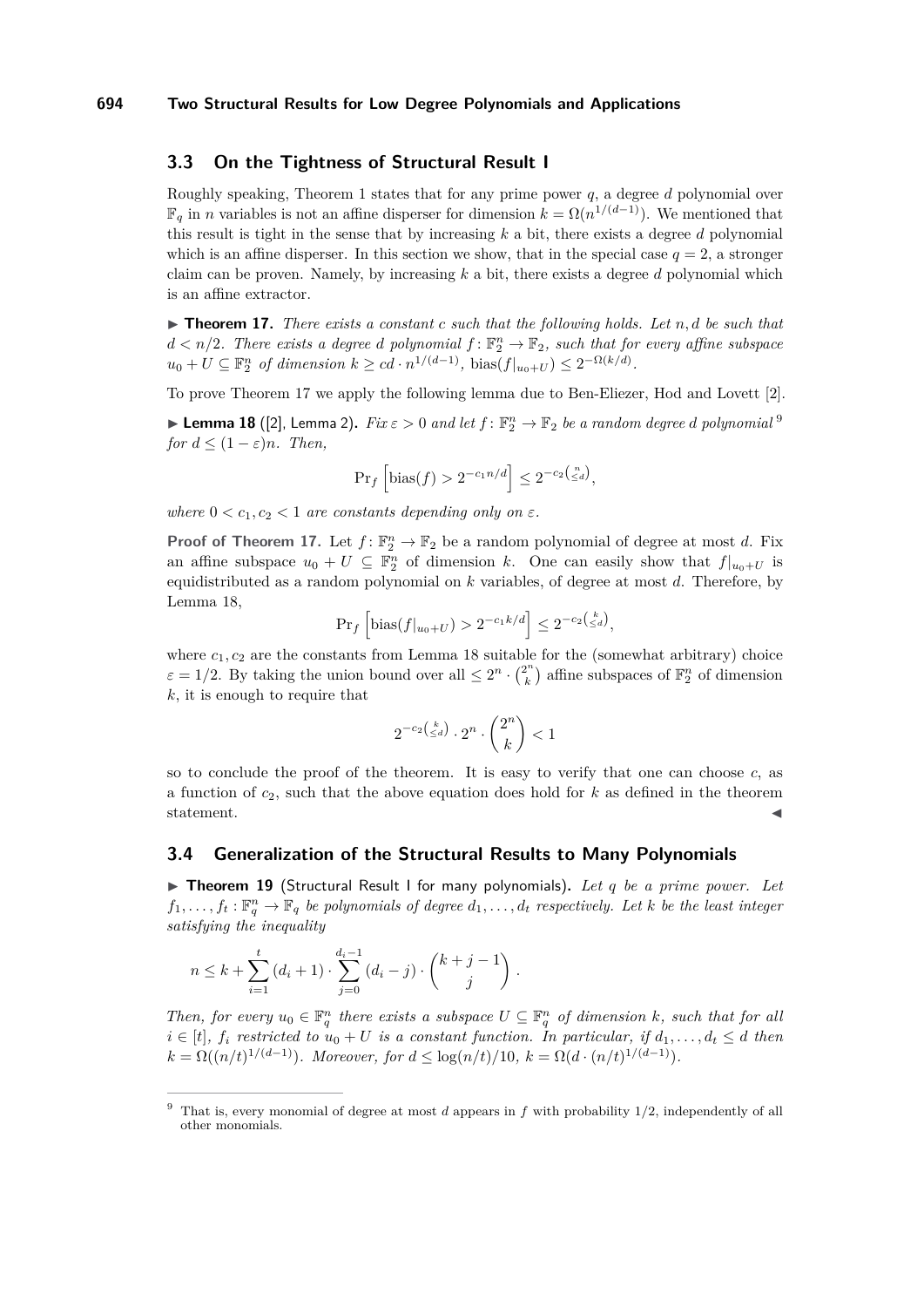Before proving Theorem [19](#page-14-2) we note that by applying a probabilistic argument, it can be shown that the theorem is tight. In particular, it has the right dependency in the number of polynomials *t*.

**Proof.** The proof is very similar to that of Theorem [1,](#page-1-0) so we only highlight the differences. As in the proof of Theorem [1,](#page-1-0) we may assume that  $f_1, \ldots, f_t$  evaluate to 0 at  $u_0$ . We build by induction an affine subspace  $u_0 + U$  on which all the *t* polynomials evaluate to 0. Given we already picked basis vectors  $\Delta_1, \ldots, \Delta_k$ , we consider the set *A* to be the following:

$$
A = \left\{ x \in \mathbb{F}_q^n \middle| \forall i \in t, f_i|_{x + \text{span}\{\Delta_1, ..., \Delta_k\}} \equiv 0 \right\}.
$$

As in the proof of Theorem [1,](#page-1-0) *A* can be written as the set of solutions to a single polynomial equation  $t(x) = 1$ , where

$$
\deg(t) \le (q-1) \cdot \sum_{i=1}^{t} (d_i + 1) \sum_{j=0}^{d_i - 1} (d_i - j) \cdot \binom{k+j-1}{j},
$$

Similarly to Theorem [1,](#page-1-0) the polynomial *s* is now defined, where  $\deg(s) \leq (d+1) \cdot \deg(t)$  and such that any non-zero of *s*, that is independent of  $\Delta_1, \ldots, \Delta_k$ , can be taken to be  $\Delta_{k+1}$ . By DeMillo-Lipton-Schwartz-Zippel lemma, it follows that as long *k* is not too large, such a root can be found.

Similarly to the way we deduced Theorem [2](#page-2-0) from Theorem [1,](#page-1-0) one can deduce the following theorem from Theorem [19.](#page-14-2) We omit the proof.

<span id="page-15-0"></span>▶ Theorem 20 (Structural Result II for many polynomials). Let q be a prime power. Let  $f_1, \ldots, f_t : \mathbb{F}_q^n \to \mathbb{F}_q$  *be polynomials of degree at most d. Then, there exists a partition of*  $\mathbb{F}_q^n$ *to affine subspaces, each of dimension*  $\Omega(n^{1/(d-1)!}/t^e)$ , such that  $f_1, \ldots, f_t$  are all constant *on each part.*

## <span id="page-15-2"></span>**3.5 Sparse Polynomials**

In this section we prove Theorem [3.](#page-3-0) To this end, we prove the following lemma.

<span id="page-15-1"></span>**Example 21.** Let f be a polynomial on *n* variables over  $\mathbb{F}_q$ , with  $n^c$  monomials. If f is **a** *affine disperser for dimension k, then there exists a subspace U* of dimension  $\Omega(\sqrt{n})$  on *which*  $f|_U$  *is of degree at most*  $2(q-1)c$ *.* 

Lemma [21](#page-15-1) implies Theorem [3.](#page-3-0) Indeed, the above lemma states that for any polynomial *f* on *n* variables and *n*<sup>*c*</sup> monomials over  $\mathbb{F}_q$ , there exists an affine subspace of  $\mathbb{F}_q^n$ , with dimension  $k(\Omega(\sqrt{n}), 2(q-1)c)$ , on which *f* is constant. By Theorem [1,](#page-1-0)  $k(\Omega(\sqrt{n}), 2(q-1)c)$  =  $\Omega(n^{1/(4(q-1)c)})$ , as desired.

**Proof of Lemma [21.](#page-15-1)** We perform a random restriction to all variables  $x_1, \ldots, x_n$ . For each *i* ∈ [*n*], independently, with probability  $1-(2 \cdot n^c)^{-1/(2c)}$ , we set *x<sub>i</sub>* to 0. Consider a monomial that has at least 2*c* distinct variables. The probability that such a monomial survives the restriction is at most  $1/(2 \cdot n^c)$ . Thus, by the union bound, with probability at least  $1/2$ , no monomial with more than 2*c* distinct variables survived the restriction. Restricting ourselves to this event, since we may assume that the individual degree of each variable in the original polynomial is at most  $q - 1$ , any surviving monomial has degree at most  $2(q - 1)c$ .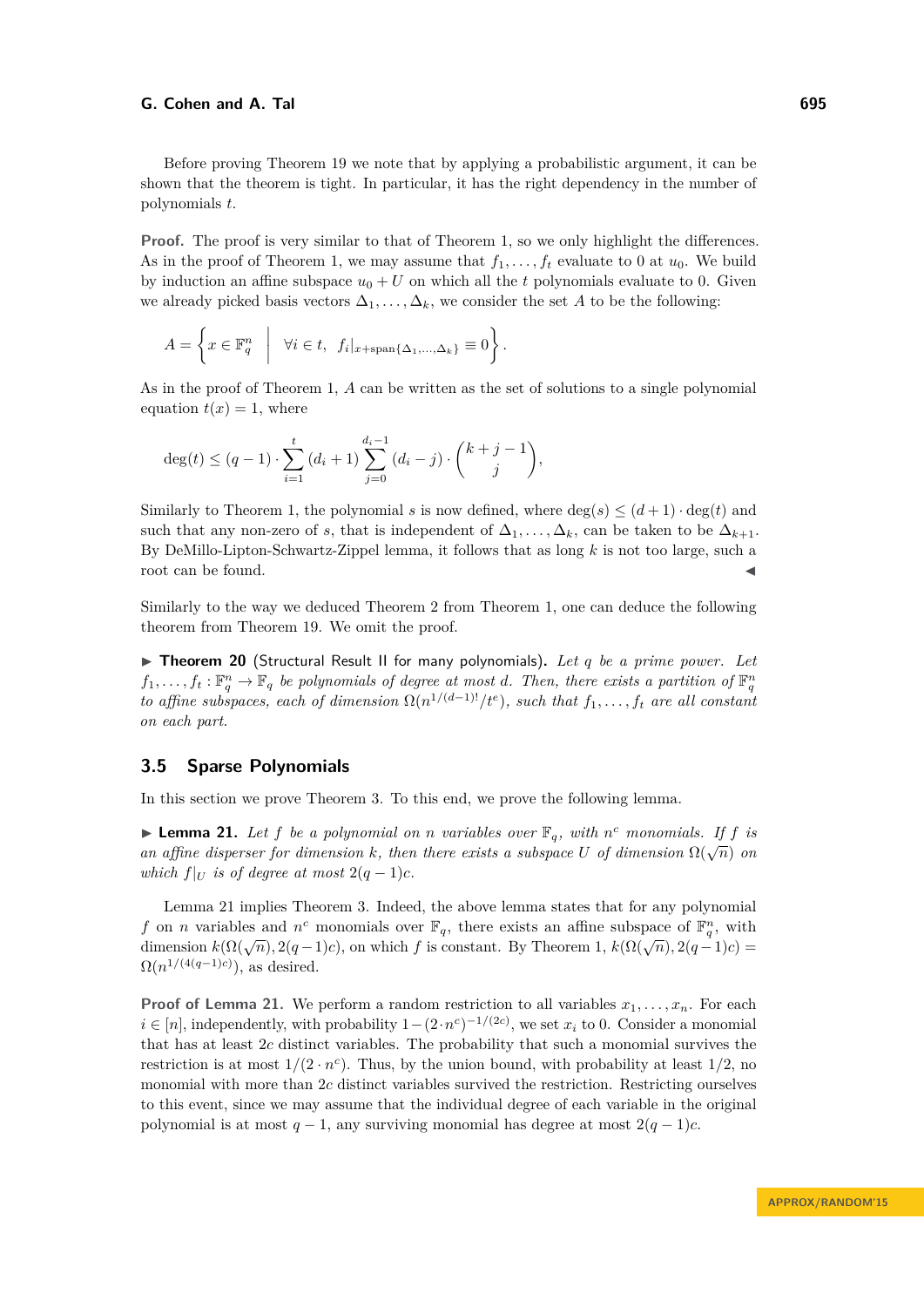The expected number of variables that survived the random restriction is  $n \cdot (2 \cdot n^c)^{-1/(2c)} =$  $\Omega(\sqrt{n})$ . Thus, by the Chernoff bound, with probability at least, say, 3/4, the number of surviving variables is  $\Omega(\sqrt{n})$ .

Thus, there exists a restriction of the variables that keeps  $\Omega(\sqrt{n})$  of them alive, and such that the resulting polynomial has degree at most  $2(q-1)c$ .

## <span id="page-16-0"></span>**4 The Algorithmic Aspect**

## **4.1 Efficient Algorithm for Finding a Somewhat Large Subspace**

<span id="page-16-1"></span>▶ **Theorem 22.** *Let*  $f: \mathbb{F}_2^n \to \mathbb{F}_2$  *be a polynomial of degree*  $d ≤ log(n)/3$  *given as a black-box. Then, there exists an algorithm that makes* poly(*n*) *queries to f, runs in time* poly(*n*)*, and finds an affine subspace U of dimension*  $\Omega(d \cdot n^{1/(d-1)})$  *such that*  $\deg(f|_U) \leq d-1$ *.* 

The proof of Theorem [22](#page-16-1) is deferred to Appendix [B.1](#page-27-0) as it relies on notations and ideas from the proof of the first structural result for the binary field, which can be found in Appendix [B.](#page-25-0) We advise the reader to look at the latter section before reading the proof of Theorem [22.](#page-16-1)

Theorem [22](#page-16-1) yields the following corollary.

**Corollary 23.** *There exists an algorithm that given a degree d polynomial*  $f : \mathbb{F}_2^n \to \mathbb{F}_2$  *as a black box, runs in* poly(*n*)*-time and finds an affine subspace of dimension*  $\Omega(n^{1/(d-1)!})$  *on which f is constant.*

## **4.2 Subexponential-Time Algorithm for Finding an Optimal Subspace**

<span id="page-16-2"></span>I **Theorem 24.** *There exists a constant β >* 0 *such that the following holds. There is an algorithm that given*  $f: \mathbb{F}_q^n \to \mathbb{F}_q$ , a degree *d* polynomial (as a list of monomials), where  $3 \leq$  $d \leq \log(n)/10$ , and  $u_0 \in \mathbb{F}_q^n$  as inputs, finds an affine subspace  $u_0+U$  of dimension  $\Omega(k(n,d))$ , *restricted to which f is constant. The algorithm runs in time*  $q^{\beta \cdot n^{(d-2)/(d-1)}} \cdot \text{poly}(n^d)$ , and  $uses poly(n^d, \log q) space.$ 

We obtain the following corollary.

<span id="page-16-3"></span>▶ **Corollary 25.** *There exists a*  $q^{n-k}$  ·  $poly(n^d)$ -time  $poly(n^d, \log q)$ -space algorithm that given  $f: \mathbb{F}_q^n \to \mathbb{F}_q$ , a degree *d* polynomial, partitions  $\mathbb{F}_q^n$  to affine subspace of dimension *k* on each *of which f is constant, where*  $k = \Omega(n^{1/(d-1)!})$ *.* 

In particular, one can compute the number of satisfying assignments for *f* using Corollary [25.](#page-16-3)

**Proof.** We follow the proof of Theorem [1.](#page-1-0) Again, we may assume  $f(u_0) = 0$ . Given the previously chosen vectors  $\Delta_1, \ldots, \Delta_k$  such that *f* is the constant 0 on  $u_0 + \text{span}\{\Delta_1, \ldots, \Delta_k\}$ , we show how to find a new vector  $\Delta_{k+1}$  which is linearly independent of  $\Delta_1, \ldots, \Delta_k$ , such that *f* is constantly zero on  $u_0 + \text{span}\{\Delta_1, \ldots, \Delta_{k+1}\}.$  The set *A* is the set of solutions to the following set of polynomial equations:

 ${f_{\alpha}(x) = 0 : \alpha \in \{0, 1, \ldots, q-1\}^k, \text{wt}(\alpha) \leq d-1}$ 

and by our assumptions,  $u_0$  is a solution to all of these equations. By treating the polynomial *f* as a formal sum of monomials we can calculate each  $f_{\alpha}$  in poly $(n^d)$  time. Let *R* be some arbitrary subset of  $\mathbb{F}_q$  of size min  $(q, d + 1)$  then any solution *y* to the following set of equations which is linearly independent of  $\Delta_1, \ldots, \Delta_k$  can be the new direction  $\Delta_{k+1}$ :

 ${f_a(u_0 + r \cdot y) = 0 : \alpha \in \{0, 1, \ldots, q - 1\}^k, \text{wt}(\alpha) \leq d - 1, r \in R}$ .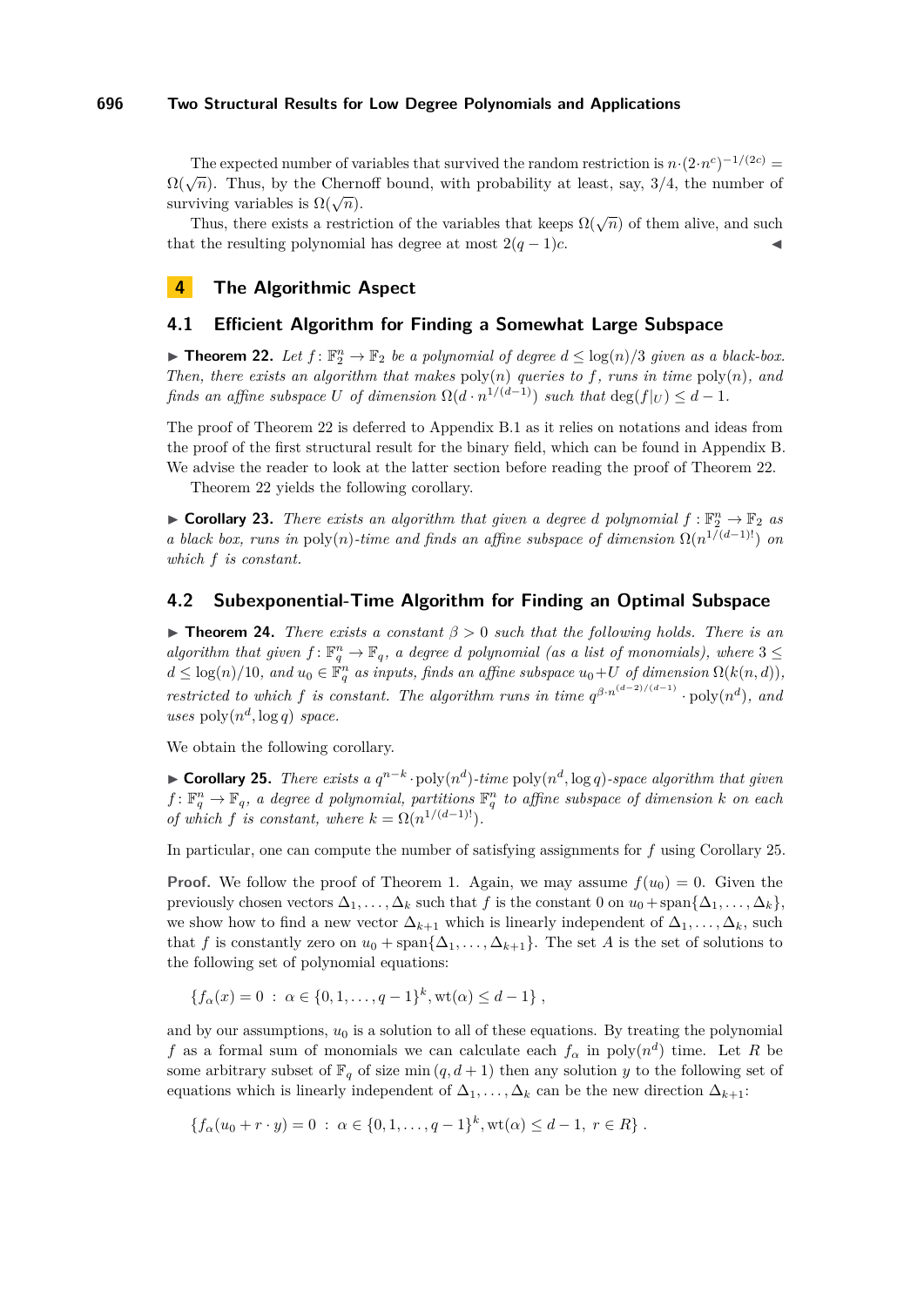It is therefore enough to find more than  $q^k$  different solutions to this set of equations, in order to guarantee that one of them will be linearly independent of the previous  $\Delta_i$ 's. In order to do so, we partition the set of equations into the set of linear equations and the set of non-linear equations:

$$
L = \{ f_{\alpha}(u_0 + r \cdot y) = 0 \; : \; \alpha \in \{0, 1, \dots, q - 1\}^k, \text{wt}(\alpha) \leq d - 1, \deg(f_{\alpha}) = 1, \; r \in R \} .
$$
  

$$
NL = \{ f_{\alpha}(u_0 + r \cdot y) = 0 \; : \; \alpha \in \{0, 1, \dots, q - 1\}^k, \text{wt}(\alpha) \leq d - 1, \deg(f_{\alpha}) > 1, \; r \in R \} .
$$

Let  $m = \sum_{f_\alpha \in NL} \deg(f_\alpha)$ . Since  $0^n$  is a solution to all equations in  $L \cup NL$ , we can impose new linear equations which hold for  $0<sup>n</sup>$ , keeping the system consistent. More specifically, we define a new set  $L'$ , which initially is equal to  $L$ , and iteratively add equations of the form  $\{y_i = 0\}$  to *L'* until dim(*L'*) = *n* − *m* − *k* − 1.<sup>[10](#page-17-0)</sup>

The set of solutions to both  $L'$  and  $NL$  is non-empty as it contains the all zeros vector. Furthermore, the sum of the degrees of equations in  $L' \cup NL$  is exactly  $(n - m - k - 1) + m =$  $n - k - 1$ . Therefore, by Lemma [13,](#page-10-0) there are at least  $q^{k+1}$  solutions to the equations in *L*<sup> $\prime$ </sup> ∪ *NL*, which guarantees that one of the solutions is linearly independent of  $\Delta_1, \ldots, \Delta_k$ .

Next, we show how to find all solutions to the equations in  $L' \cup NL$ . We find a basis for the set of solutions to  $L'$  using Gaussian elimination, and iterate over all vectors in the affine subspace this basis spans. For each vector *y* in this affine subspace we verify that all the equations in *NL* are satisfied by *y*. The running time of this process is  $O(q^{n-\dim(L')}\cdot|NL|\cdot n^d)$ , which is  $O(q^{m+k+1} \cdot n \cdot n^d)$ .

As  $m \le \min(d+1, q) \cdot \sum_{i=0}^{d-2} (d-i) \cdot {k+i-1 \choose i}$ , an elementary calculation shows that for  $k \leq \frac{d}{10e} \cdot n^{1/(d-1)}$  and  $3 \leq d \leq \log(n)/10$  we have  $m + k \leq \beta \cdot n^{(d-2)/(d-1)}$  for some universal constant  $\beta$ . Thus, the total running time of the algorithm is  $q^{\beta \cdot n^{(d-2)/(d-1)}} \cdot \text{poly}(n^d)$ . The algorithm uses  $O((|NL|+|L|)\cdot n^d \cdot \text{polylog}(q))$  space to store and manipulate the polynomials  $f_{\alpha}$ . In addition,  $O(n^2 \cdot \text{polylog}(q))$  space is used to perform the Gaussian elimination. Overall the space used by the algorithm is  $O(n^{d+1} \cdot \text{polylog}(q))$ .

## **5 Extractors and Dispersers for Varieties**

We start this section by proving Theorem [5.](#page-4-0)

**Proof of Theorem [5.](#page-4-0)** Let  $g_1, \ldots, g_t: \mathbb{F}_q^n \to \mathbb{F}_q$  be degree *d* polynomials. By Theorem [20,](#page-15-0) there exists a partition of  $\mathbb{F}_q^n$  to affine subspaces  $P_1, \ldots, P_\ell$ , each of dimension  $\Omega(n^{1/(d-1)!}/t^e)$ , such that  $g_j|_{P_i}$  is constant for all  $i \in [\ell]$  and  $j \in [t]$ . Since f is an affine extractor for such dimension, with bias  $\varepsilon$ , then for all  $i \in [\ell]$  it holds that  $SD(f(P_i), \mathbb{F}_q) \leq \varepsilon$ .

Let  $I \subseteq [\ell]$  be the set of indices of affine subspaces in the partition such that  $i \in I$  if and only if  $g_j|_{P_i} = 0$  for all  $j \in [t]$ . In other words, we consider the partition of  $\mathbf{V}(g_1, \ldots, g_t)$  to affine subspaces, induced by the partition of  $\mathbb{F}_q^n$  to  $P_1, \ldots, P_\ell$ . Since the  $P_i$ 's are disjoint, the random variable  $f(\mathbf{V}(g_1, \ldots, g_t)) = f(\bigcup_{i \in I} P_i)$  is a convex combination of the random variables  $\{f(P_i)\}_{i\in I}$ . Thus,  $\text{SD}(f(\mathbf{V}(g_1,\ldots,g_t)), \mathbb{F}_q) \leq \max_{i\in I} \text{SD}(f(P_i), \mathbb{F}_q) \leq \varepsilon$ .

We now give a formal statement and proof for the reduction from extractors for varieties to affine extractors, which does not depend on the number of polynomials defining the variety, but rather on the variety size.

<span id="page-17-0"></span><sup>10</sup>We add these constraints as concentrating at finding a solution of this form (that is, a solution that satisfies all equations in  $L' \cup NL$  rather than only the equations in  $L \cup NL$  is easier from the computational aspect.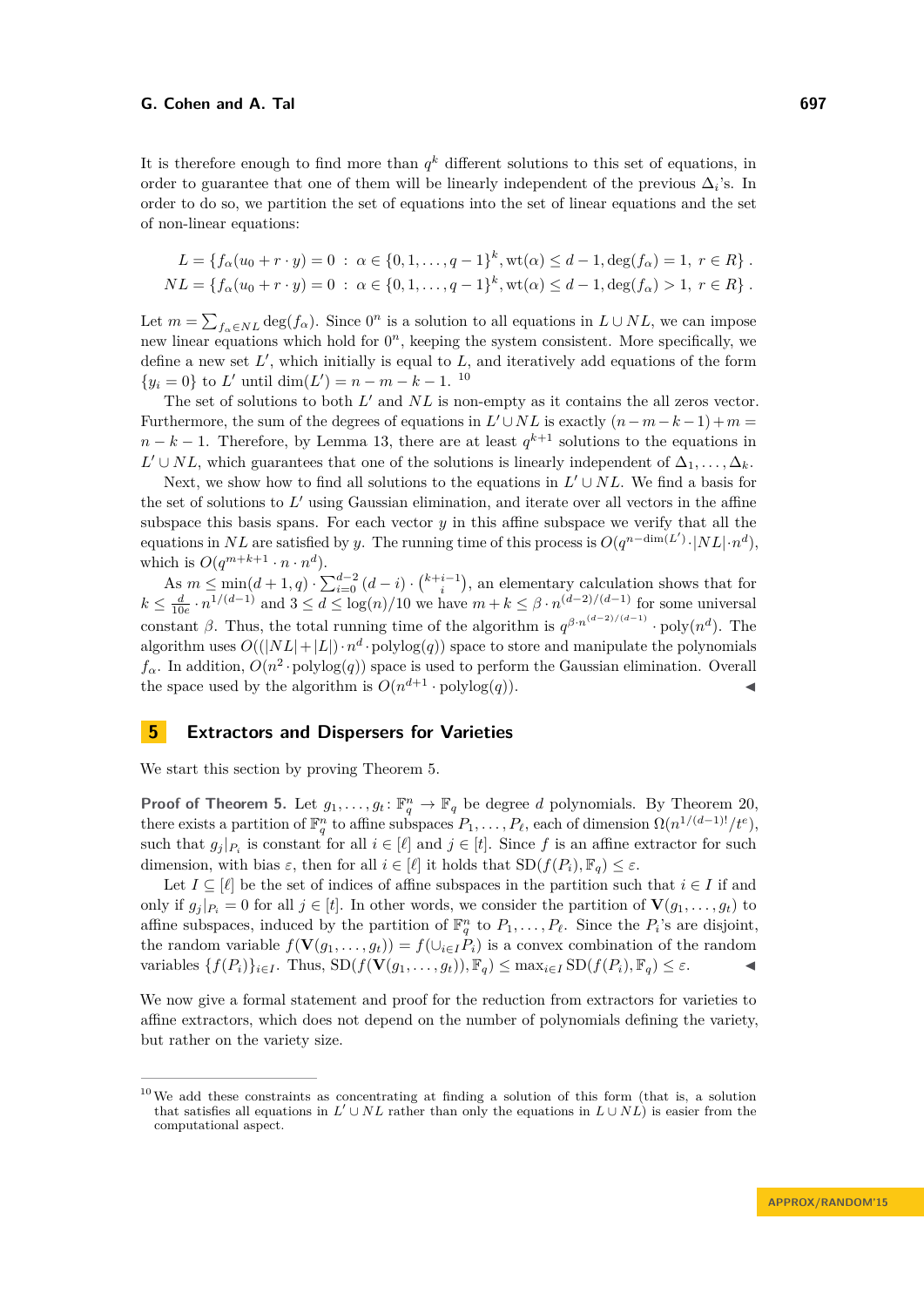<span id="page-18-0"></span>**► Theorem 26.** For every  $d \in \mathbb{N}$  and  $\delta, \rho \in (0, 1)$  the following holds. Let  $f: \mathbb{F}_q^n \to \mathbb{F}_q$  be an *affine extractor for dimension*  $\Omega(n^{1/(d-1)}/\ell^e)$  *with bias*  $\varepsilon$ *, where*  $\ell = \log_q(1/(\rho\delta))$ *. Then, f is an extractor with bias*  $\varepsilon + \delta$  *for varieties with density at least*  $\rho$  *(i.e., size at least*  $\rho \cdot q^n$ *), that are the common zeros of any degree (at most) d polynomials.*

**Proof.** Let  $g_1, \ldots, g_t: \mathbb{F}_q^n \to \mathbb{F}_q$  be degree (at most) *d* polynomials. First, we prove the existence of  $\ell$  polynomials  $h_1, \ldots, h_\ell \colon \mathbb{F}_q^n \to \mathbb{F}_q$ , each of degree at most *d*, with a variety that approximates  $\mathbf{V}(g_1, \ldots, g_t)$ . More precisely, we will have

$$
\mathbf{V}(g_1,\ldots,g_t) \subseteq \mathbf{V}(h_1,\ldots,h_\ell) \quad \text{and} \quad \Pr_{x\sim \mathbb{F}_q^n}[x \in \mathbf{V}(h_1,\ldots,h_\ell) \setminus \mathbf{V}(g_1,\ldots,g_t)] \leq q^{-\ell}, \tag{4}
$$

The proof of this claim follows by a standard argument, like the one that appears in [\[21,](#page-22-18) [27\]](#page-23-14): Let  $\alpha_1, \ldots, \alpha_\ell$  be random vectors, sampled uniformly and independently from  $\mathbb{F}_q^t$ . For each  $i \in [\ell]$ , define the (random) polynomial

<span id="page-18-2"></span>
$$
H_i(x) = \sum_{j=1}^t (\alpha_i)_j \cdot g_j(x),
$$

where the summation and multiplications are taken over  $\mathbb{F}_q$ . Clearly, if  $x \in \mathbf{V}(g_1, \ldots, g_t)$  then  $H_i(x) = 0$  with probability 1 (where the probability is taken over  $\alpha_1, \ldots, \alpha_\ell$ ). Otherwise, for each  $i \in [\ell], \Pr[H_i(x) = 0] = 1/q$ . By an averaging argument, one can fix  $\alpha_1, \ldots, \alpha_\ell$ and obtain fixed polynomials  $h_1, \ldots, h_\ell$ , of degree at most *d*, that satisfy the conditions in Equation [\(4\)](#page-18-2).

Since f is an affine extractor with bias  $\varepsilon$  for dimension  $\Omega(n^{1/(d-1)}/\ell^e)$ , Theorem [5](#page-4-0) implies that  $SD(f(\mathbf{V}(h_1, \ldots, h_\ell)), \mathbb{F}_q) \leq \varepsilon$ . To conclude the proof, we show that

$$
SD(f(\mathbf{V}(h_1,\ldots,h_\ell)),f(\mathbf{V}(g_1,\ldots,g_t))) \leq \delta.
$$

To see this, observe that  $\mathbf{V}(h_1, \ldots, h_\ell)$  can be written as a convex combination

$$
\mathbf{V}(h_1,\ldots,h_\ell)=\frac{|\mathbf{V}(g_1,\ldots,g_t)|}{|\mathbf{V}(h_1,\ldots,h_\ell)|}\cdot\mathbf{V}(g_1,\ldots,g_t)+\left(1-\frac{|\mathbf{V}(g_1,\ldots,g_t)|}{|\mathbf{V}(h_1,\ldots,h_\ell)|}\right)\cdot\mathcal{E},
$$

where  $\mathcal E$  is some random variable over  $\mathbb F_q$ . Thus, by Equation [\(4\)](#page-18-2),

$$
\text{SD}(\mathbf{V}(h_1,\ldots,h_\ell),\mathbf{V}(g_1,\ldots,g_t))\leq 1-\frac{|\mathbf{V}(g_1,\ldots,g_t)|}{|\mathbf{V}(h_1,\ldots,h_\ell)|}\leq \frac{q^{-\ell}}{\rho}=\delta.
$$

This implies that  $SD(f(\mathbf{V}(h_1, \ldots, h_\ell)), f(\mathbf{V}(g_1, \ldots, g_t))) \leq \delta$ , as claimed.

Next, we prove Theorem [6](#page-5-0) which gives an analog reduction from dispersers for varieties to affine dispersers.

**Proof of Theorem [6.](#page-5-0)** Let  $g_1, \ldots, g_t: \mathbb{F}_q^n \to \mathbb{F}_q$  be degree (at most) *d* polynomials. Let  $u_0 \in \mathbf{V}(g_1, \ldots, g_t)$  (if  $\mathbf{V}(g_1, \ldots, g_t) = \emptyset$ , there is nothing to prove). By Theorem [19,](#page-14-2) there exists a subspace *U* of dimension  $\Omega(d \cdot (n/t)^{1/(d-1)})$  such that  $u_0 + U \subseteq V(g_1, \ldots, g_t)$ . The proof then follows as *f* is an affine disperser for dimension  $\Omega(d \cdot (n/t)^{1/(d-1)})$ .

## <span id="page-18-1"></span>**6 From Affine Dispersers to Affine Extractors**

To prove Theorem [8,](#page-5-2) we use the following theorem of Kaufman and Lovett [\[19\]](#page-22-2).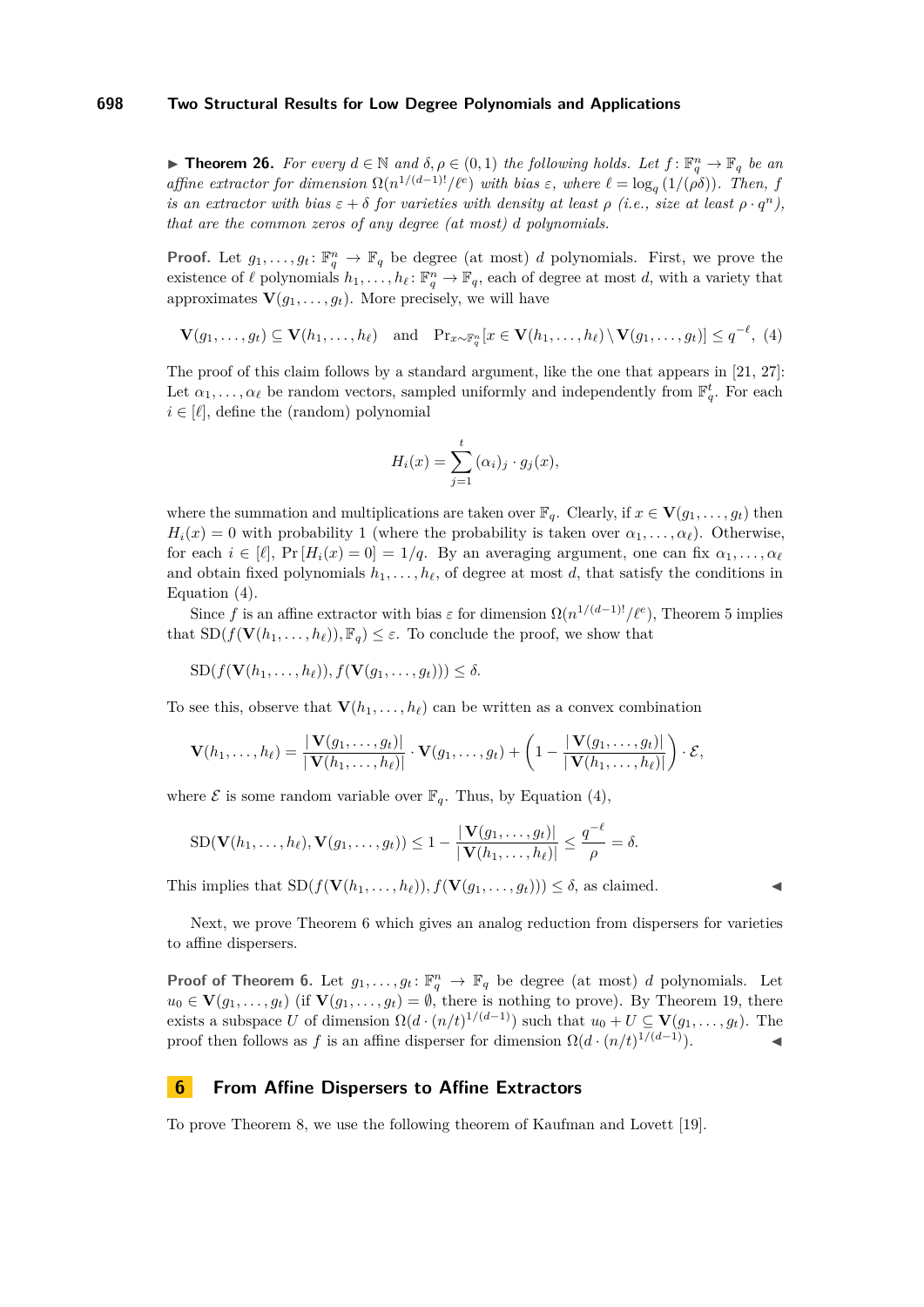<span id="page-19-1"></span>**Find 17** ([\[19\]](#page-22-2)). Let p be a prime number and let  $f: \mathbb{F}_p^n \to \mathbb{F}_p$  be a degree (at most) d *polynomial with* bias( $f$ )  $\geq \delta$ *. Then, there exist*  $c = c(d, \delta)$  *polynomials*  $f_1, \ldots, f_c$  *of degree at most*  $d-1$  *such that*  $f = G(f_1, \ldots, f_c)$ *, for some function*  $G : \mathbb{F}_p^c \to \mathbb{F}_p$ *. Moreover,*  $f_1, \ldots, f_c$ *are derivatives of the form*  $\frac{\partial f}{\partial y}$  *where*  $y \in \mathbb{F}_p^n$ *.* 

**Proof of Theorem [8.](#page-5-2)** We show by a counter-positive argument that if *f* is not an affine extractor for dimension  $k'$  with bias  $\delta$ , then  $f$  is not an affine disperser for dimension *k*. Let  $f : \mathbb{F}_p^n \to \mathbb{F}_p$  be a function which is not an affine extractor for dimension  $k'$ with bias  $\delta$ . Then, there exists an affine subspace  $u_0 + U$ , with  $\dim(U) = k'$  such that  $\text{bias}(f|_{u_0+U}) > \delta$ . Let  $u_1, \ldots, u_{k'}$  be a basis for *U* and let  $g: \mathbb{F}_p^{k'} \to \mathbb{F}_p$  be the function defined by  $g(y_1, \ldots, y_{k'}) = f(u_0 + \sum_{i=1}^{k'} u_i \cdot y_i)$ . Then, *g* is a *δ*-biased polynomial of degree  $\leq d$ . Applying Theorem [27](#page-19-1) to g, we can write it as  $G(g_1, \ldots, g_c)$ , where the  $g_i$ 's are of degree at most  $d-1$ , and  $c = c(d, \delta)$  as defined in Theorem [27.](#page-19-1)

By Theorem [19,](#page-14-2) there is an affine subspace *W* of  $\mathbb{F}_p^{k'}$  with dimension  $c_1 \cdot (k'/c)^{1/(d-2)}$ for which all the  $g_i$ 's are constant, for some constant  $c_1 > 0$ . In particular  $g|_W$  is constant, which implies that there exists a subspace of  $\mathbb{F}_p^n$ , with the same dimension, on which the original function *f* is constant. Taking  $k' = k^{d-2} \cdot \frac{c(d,\delta)}{d-2}$  $c_1^{(d,\delta)}$  completes the proof.  $\triangleleft$ 

For degree 3 and 4, we rely on stronger results from [\[17\]](#page-22-3). Although degree 3 was treated in [\[6\]](#page-22-1), we present it here for completeness.

<span id="page-19-0"></span>**Findmark 10. 1** *Para 18. Let*  $f: \mathbb{F}_p^n \to \mathbb{F}_p$  *be an affine disperser for dimension k of degree d. If*  $d = 3$ *then f is an affine extractor for dimension*  $k' = k + O(\log(1/\delta)^2)$  *with bias*  $\delta$ *. If*  $d = 4$  *then f is an affine extractor for dimension*  $k' = k \cdot \text{poly}(1/\delta)$  *with bias*  $\delta$ *.* 

**Proof.** As in the proof of Theorem [8,](#page-5-2) it is enough to show that if *g* is a degree 3 or 4 polynomial over  $\mathbb{F}_p$  with *k*' variables and bias  $\geq \delta$  then there exists a subspace of dimension *k* on which *g* is constant. We consider the two cases  $\deg(f) = 3, 4$  separately.

## **Cubic**  $(\deg(g) = 3)$

Implicit in [\[17\]](#page-22-3), any polynomial of degree 3 with bias  $\geq \delta$ , in particular *g*, can be represented as  $\sum_{i=1}^{r} \ell_i(x) \cdot q_i(x) + q_0(x)$ , where the  $\ell_i$ 's are linearly independent linear functions (with no constant term),  $\deg(q_i) \leq 2$  and  $r = O(\log^2(1/\delta))$ . Restricting to the subspace *W* defined by  $\{x : \ell_i(x) = 0\}$  reduces the degree of *g* to at most 2, and by Lemma [16,](#page-13-0) this is also true for any coset of this subspace. By averaging, there is a coset on which bias $(g|_{w+W}) \ge \delta$ . By Dickson's theorem [\[9\]](#page-22-4), there is an affine subspace  $w' + W'$  of  $w + W$  of co-dimension  $O(\log(1/\delta))$  on which *g* is constant. Setting  $k' = k + O(\log^2(1/\delta))$  ensures that dim(*W'*) is at least *k*.

## **Quartic**  $(\deg(q) = 4)$

Theorem 4 in [\[17\]](#page-22-3) states that any polynomial of degree 4 with bias  $\geq \delta$ , in particular *g*, can be represented as

$$
\sum_{i=1}^r \ell_i(x) \cdot g_i(x) + \sum_{i=1}^r q_i(x) \cdot q'_i(x) + g_0(x),
$$

where  $\deg(\ell_i) \leq 1, \deg(q_i) \leq 2, \deg(q'_i) \leq 2, \deg(g_i) \leq 3$  and  $r = \text{poly}(1/\delta)$ . By Theorem [19,](#page-14-2) there exists a subspace *W* of dimension  $\Omega(n/r)$  on which all  $\ell_i$ 's,  $q_i$ 's and  $q_i'$ 's are constants. By Lemma [16,](#page-13-0) in any coset of *W* the degrees of  $\ell_i$ ,  $q_i$  and  $q'_i$  for  $i = 1, ..., r$  are decreased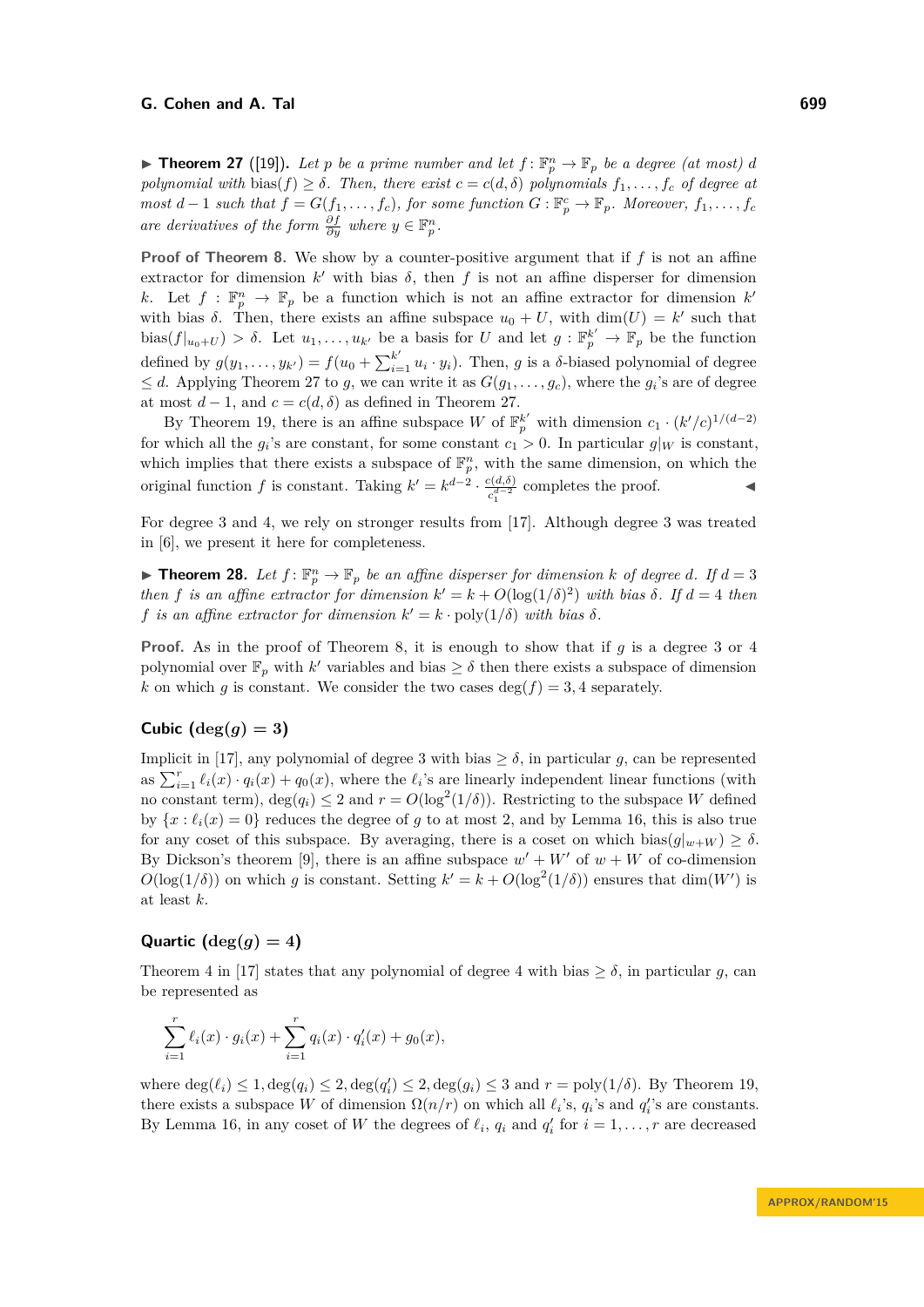by at least 1, hence  $g|_{w+W}$  is of degree at most 3 for any coset  $w+W$ . Since bias $(q) \geq \delta$ , by averaging there is a coset on which  $\text{bias}(g|_{w+W}) \geq \delta$ . Using the earlier case of biased cubic polynomials, there is an affine subspace  $w' + W'$  of dimension  $\Omega(n/r) - O(\log^2(1/\delta))$ on which *g* is constant. Setting  $k' = k \cdot \text{poly}(1/\delta)$  ensures that the dimension of W' is at least  $k$ .

### **Remark**

It may be tempting to think that the polynomial loss of parameters in our reduction from affine extractors to affine dispersers,  $k' = O_{\delta,d}(k^{d-2})$ , is not necessary. Indeed, Theorem [28](#page-19-0) shows that for degree  $3$  and  $4$  one can take the dimension  $k'$  of the affine extractor (for a constant error, say) to be linear in  $k$  – the dimension of the affine disperser. However, this linear dependency breaks for  $d \geq 6$ , as pointed up to us by Shachar Lovett. To see this, take  $f: \mathbb{F}_2^n \to \mathbb{F}_2$  to be the product of two random degree 3 polynomials. It is easy to check that, with high probability, *f* is an affine disperser for dimension  $\Theta(\sqrt{n})$ , whereas  $Pr[f = 1] = 1/4 + o(1)$ . Namely, *f* is not even an  $(n, n)$  affine extractor.

Nonetheless, a better polynomial dependency may still be possible. Perhaps  $k' =$  $O_{\delta,d}(k^{(d-2)/2})$  (which is not ruled out by similar counterexamples).

## **7 AC<sup>0</sup> [⊕] Circuits and Affine Extractors / Dispersers**

In Section [7.1](#page-20-1) we (easily) derive lower bounds on the dimension for which an  $AC^0$  circuit can be affine disperser. In Section [7.2](#page-20-2) we prove that a depth  $2 \text{ AC}^0[\oplus]$  circuit on *n* inputs cannot compute an affine disperser for dimension  $n^{o(1)}$ . We do so by a reduction to Theorem [1.](#page-1-0)

## <span id="page-20-1"></span>**7.1 AC<sup>0</sup> Circuits Cannot Compute Affine Dispersers for Dimension**  $o(n/\text{polylog}(n))$

The next lemma, following Håstad's work [\[14\]](#page-22-14), appears in [\[5\]](#page-22-19).

<span id="page-20-3"></span> $\blacktriangleright$  Lemma 29 ([\[5\]](#page-22-19), Corollary 3.7, restated). Let  $f: \mathbb{F}_2^n \to \mathbb{F}_2$  *be a function computable by a depth d* and size *s Boolean circuit. Then, there is a restriction*  $\rho$  *leaving*  $\frac{n}{10(10 \log(s))^{d-2}} - \log(s)$ *variables alive, under which f*|*<sup>ρ</sup> is constant.*

Lemma [29](#page-20-3) readily implies the following corollary.

<span id="page-20-0"></span>▶ Corollary 30. Let  $f: \mathbb{F}_2^n \to \mathbb{F}_2$  be a function computable by a Boolean circuit of depth *d and size s. Then, f cannot be a bit fixing disperser (and, in particular, f cannot be an affine*  $disperser)$  *for min-entropy*  $k < \frac{n}{10(10 \log(s))^{d-2}} - \log(s)$ .

## <span id="page-20-2"></span>**7.2 Depth 2 AC<sup>0</sup> [⊕] Circuits Cannot Compute Good Affine Dispersers**

As mentioned in the introduction, to prove Theorem [10,](#page-7-3) one only needs to prove Lemma [9.](#page-6-1)

**Proof of Lemma [9.](#page-6-1)** During the proof we will exploit the fact that if a function *f* on *n* inputs is an affine disperser for dimension *k*, then fixing the values of *m* inputs or even the values of *m* linear functions on the inputs, one gets an affine disperser on  $n - m$  inputs for the same dimension *k*.

We assume that the top gate is an XOR gate. Afterwards we justify this assumption by showing that if the top gate is not an XOR gate, then the circuit *C* could not have computed an affine disperser with the claimed parameters to begin with.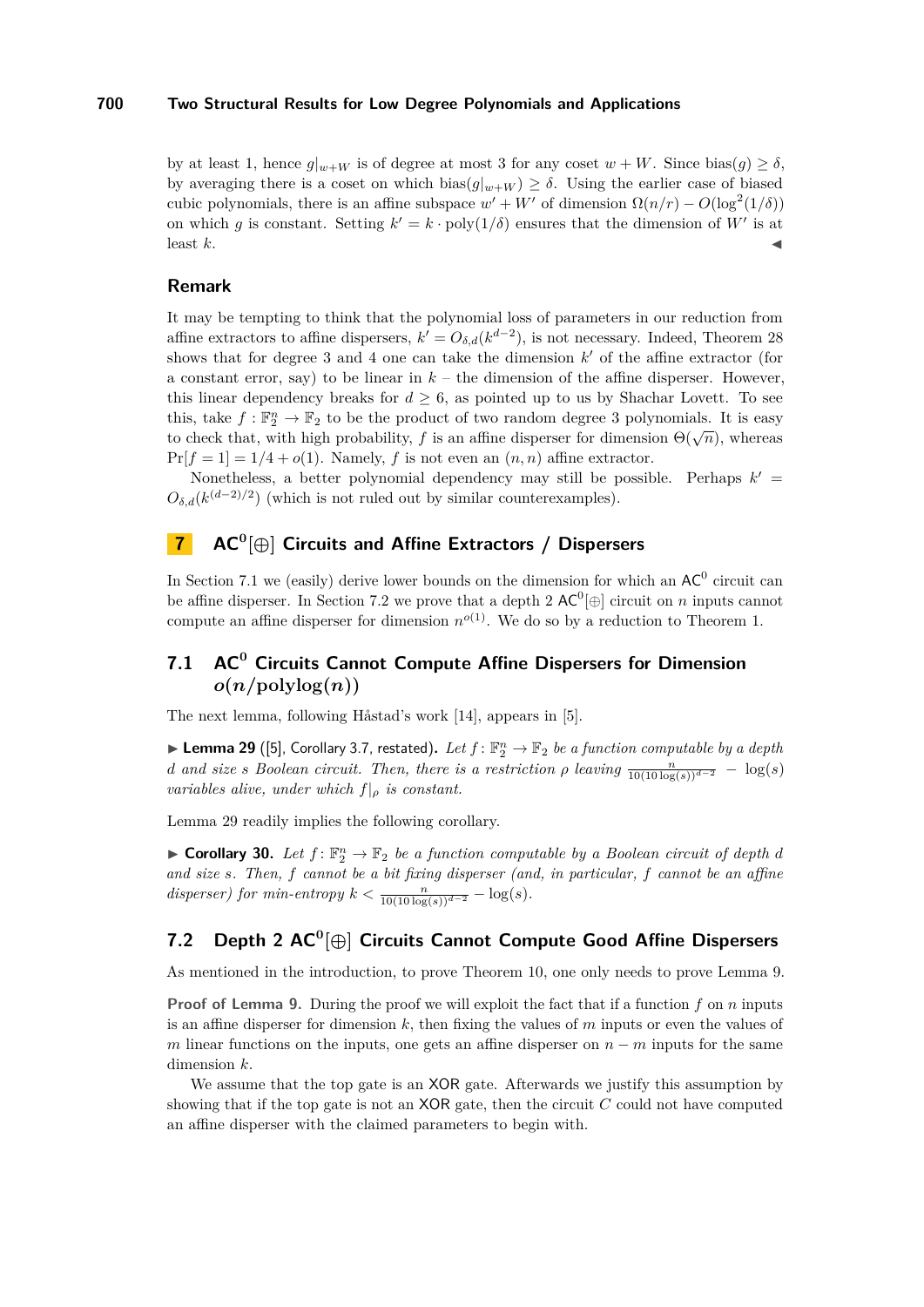Note that one might as well assume that there are no XOR gates at the bottom level. Indeed, assume there are *t* XOR gates at the bottom level, and denote by  $\ell_1, \ldots, \ell_t$  the linear functions computed by these gates, respectively. Define the linear function  $\ell = \ell_1 \oplus \cdots \oplus \ell_t$ . Note that if  $\ell$  is the constant 1 then by removing all the *t* gates from C and wiring the constant 1 as an input to the top gate, one gets an equivalent circuit with no XOR gates at the bottom layer. Assume therefore that  $\ell$  is not the constant 1. Then, by removing all the XOR gates at the bottom layer, we get a circuit, with no XOR gates at the bottom layer, that is equivalent to the original circuit on the affine subspace  $\{x : \ell(x) = 0\}$ . Hence, the resulting circuit is an affine disperser on *n* − 1 inputs for dimension *k*.

We perform a random restriction to all variables, leaving a variable alive with probability  $p = \frac{1}{4\sqrt{n}}$  and otherwise setting the value of a variable uniformly and independently at random. We show that the restriction shrinks all OR*,* AND gates to have fan-in smaller than 2*c* with positive probability. We consider AND gates, but our arguments may be carried to OR gates similarly. The restriction shrinks every AND gate in the following way: if one of the literals which is an input to the AND gate is false under the restriction, the AND gate is eliminated. Otherwise, the AND gate shrinks to be the AND of all the remaining live variables. We wish to bound the probability that each AND gate is of fan-in greater than 2*c* after the restriction. Let  $m$  be the fan-in of the AND gate before the restriction, and  $m'$  its fan-in afterwards. We have

$$
\Pr[m' \ge 2c] = \sum_{i=2c}^{m} {m \choose i} \cdot p^i \cdot \left(\frac{1-p}{2}\right)^{m-i} \le \sum_{i=2c}^{m} {m \choose i} \cdot p^i \cdot (1/2)^{m-i}
$$

$$
= (1/2)^m \cdot \sum_{i=2c}^{m} {m \choose i} \cdot (2p)^i.
$$

Since 2p is smaller than 1, the right hand side of the above inequality is at most  $(1/2)^m$ .  $2^m \cdot (2p)^{2c} = (2p)^{2c}$ . Thus,  $Pr[m' \ge 2c] \le (2p)^{2c}$ . By our choice of parameter *p*, this is at most  $1/(4n)^c$ . By union bound over all  $\leq n^c$  AND and OR gates, with probability at least  $1 - 1/4^c \geq 3/4$  over the random restrictions, the fan-in of all AND and OR gates, under the restriction, is smaller than 2*c*. Furthermore, by Chernoff bound, with probability greater than  $1/2$  over the random restrictions, the number of surviving variables is at least  $\sqrt{n}/5$ . Therefore, there exists a restriction where the number of surviving variables is  $\sqrt{n/5}$  and all Therefore, there exists a restriction where the number of surviving variables is  $\sqrt{n/5}$  and all AND and OR gates in the resulting circuit, under the restriction, have fan-in smaller than 2*c*. Expressing the resulting circuit as a polynomial over  $\mathbb{F}_2$  we get a polynomial on at least  $\sqrt{n}/5$  variables with degree at most 2*c* which is an affine disperser for dimension *k*.

We are left to justify the assumption that the top gate must be an XOR gate. For contradiction, assume that the top gate is an OR gate. The case where the top gate is an AND gate is handled similarly. If there is an XOR gate at the bottom layer of *C*, we choose such gate and consider the affine subspace of co-dimension 1 on which this XOR gate outputs 1. Since the top gate is an OR gate, the circuit *C* is the constant 1 on an affine subspace of co-dimension 1. This stands in contradiction as *k* is (much) smaller than *n* − 1. Thus, we obtain a depth 2  $AC^0$  circuit with size  $s = n^c$ . However, under the assumption that  $k < n/10 - \log(s)$  this is a contradiction to Corollary [30.](#page-20-0)

**Acknowledgement.** We wish to thank our advisor Ran Raz for many helpful discussions and for his encouragement. We thank Chaim Even Zohar, Elad Haramaty, Noam Lifshitz and Amir Shpilka for helpful discussions regarding this work. We thank the user who goes by the name david from Stack Exchange for pointing out [\[2\]](#page-22-5). We thank the anonymous referees for pointing out [\[28\]](#page-23-1) and for many helpful comments.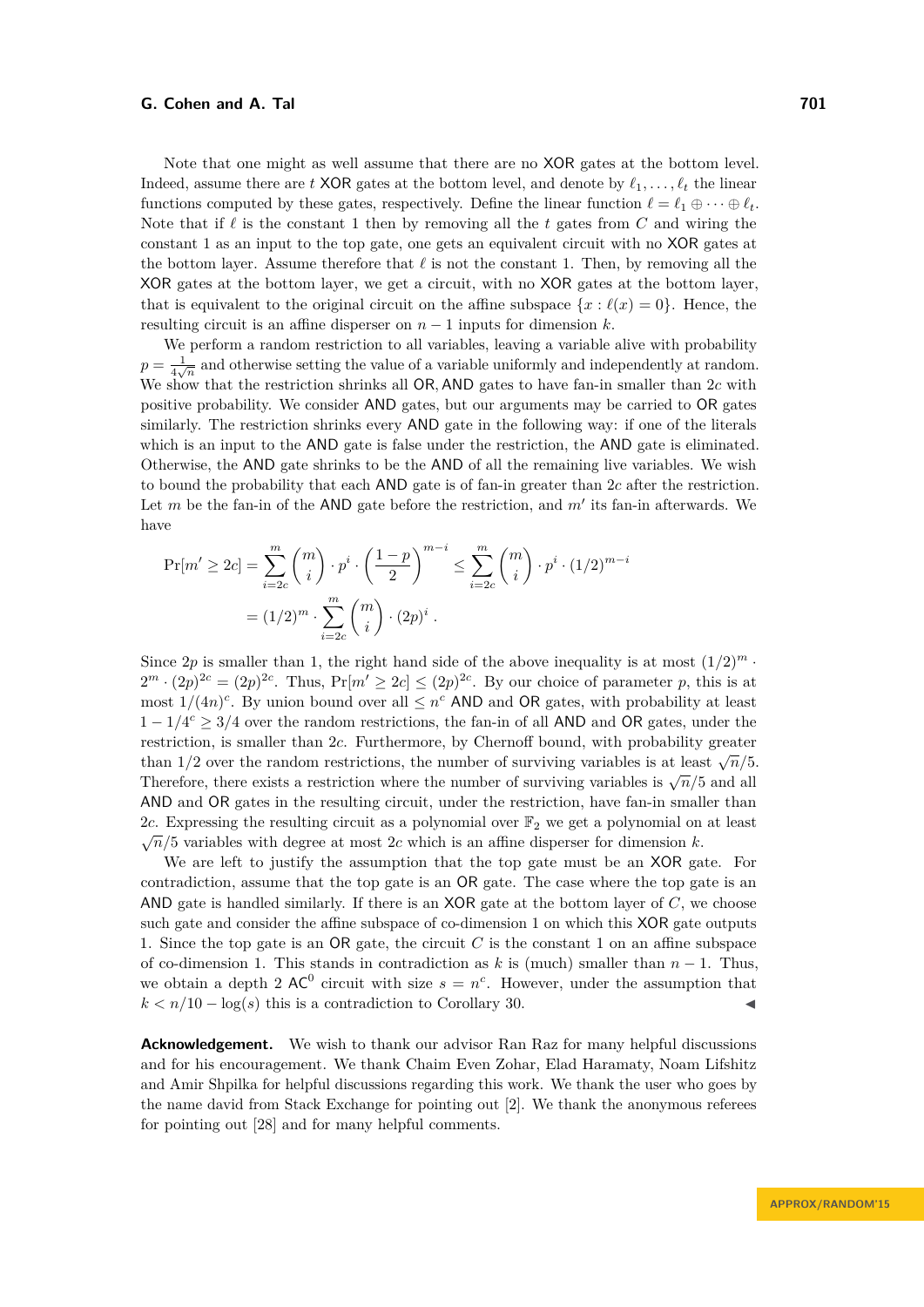#### **References**

- <span id="page-22-20"></span>**1** Sanjeev Arora and Boaz Barak. *Computational Complexity - A Modern Approach*. Cambridge University Press, 2009.
- <span id="page-22-5"></span>**2** I. Ben-Eliezer, R. Hod, and S. Lovett. Random low degree polynomials are hard to approximate. In *Approximation, Randomization, and Combinatorial Optimization. Algorithms and Techniques*, pages 366–377. Springer, 2009.
- <span id="page-22-10"></span>**3** A. Bhattacharyya, S. Kopparty, G. Schoenebeck, M. Sudan, and D. Zuckerman. Optimal testing of reed-muller codes. In *Foundations of Computer Science (FOCS), 2010 51st Annual IEEE Symposium on*, pages 488–497. IEEE, 2010.
- <span id="page-22-8"></span>**4** J. Bourgain. On the construction of affine extractors. *GAFA Geometric And Functional Analysis*, 17(1):33–57, 2007.
- <span id="page-22-19"></span>**5** R. B. Boppana and M. Sipser. The complexity of finite functions. In *Handbook of Theoretical Computer Science, Volume A: Algorithms and Complexity (A)*, pages 757–804. 1990.
- <span id="page-22-1"></span>**6** E. Ben-Sasson and S. Kopparty. Affine dispersers from subspace polynomials. *SIAM Journal on Computing*, 41(4):880–914, 2012.
- <span id="page-22-12"></span>**7** E. Ben-Sasson and N. Zewi. From affine to two-source extractors via approximate duality. In *Proceedings of the 43rd annual ACM symposium on Theory of computing*, pages 177–186. ACM, 2011.
- <span id="page-22-7"></span>**8** M. DeVos and A. Gabizon. Simple affine extractors using dimension expansion. In *Computational Complexity (CCC), 2010 IEEE 25th Annual Conference on*, pages 50–57. IEEE, 2010.
- <span id="page-22-4"></span>**9** L. E. Dickson. *Linear groups with an exposition of the Galois field theory*. B.G Teubner's Sammlung von Lehrbuchern auf dem Gebiete der mathematischen Wissenschaften mit Einschluss ihrer Anwendungen. B.G. Teubner, 1901.
- <span id="page-22-17"></span>**10** R. A. DeMillo and R. J. Lipton. A probabilistic remark on algebraic program testing. *Inf. Process. Lett.*, 7(4):193–195, 1978.
- <span id="page-22-0"></span>**11** Z. Dvir. Extractors for varieties. *computational complexity*, 21(4):515–572, 2012.
- <span id="page-22-6"></span>**12** A. Gabizon and R. Raz. Deterministic extractors for affine sources over large fields. *Combinatorica*, 28(4):415–440, 2008.
- <span id="page-22-13"></span>**13** B. Green and T. Tao. The distribution of polynomials over finite fields, with applications to the gowers norms. *Contributions to Discrete Mathematics*, 4(2), 2009.
- <span id="page-22-14"></span>**14** J. Håstad. Almost optimal lower bounds for small depth circuits. In *STOC*, pages 6–20, 1986.
- <span id="page-22-15"></span>**15** J. Håstad. The shrinkage exponent of de Morgan formulas is 2. *SIAM Journal on Computing*, 27(1):48–64, 1998.
- <span id="page-22-11"></span>**16** P. Hrubeš and A. Rao. Circuits with medium fan-in. *Electronic Colloquium on Computational Complexity (ECCC)*, 20, 2014.
- <span id="page-22-3"></span>**17** E. Haramaty and A. Shpilka. On the structure of cubic and quartic polynomials. In *Proceedings of the 42nd ACM symposium on Theory of computing*, pages 331–340. ACM, 2010.
- <span id="page-22-16"></span>**18** S. Jukna. *Boolean function complexity: advances and frontiers*, volume 27. Springerverlag Berlin Heidelberg, 2012.
- <span id="page-22-2"></span>**19** T. Kaufman and S. Lovett. Worst case to average case reductions for polynomials. In *Foundations of Computer Science (FOCS), 2008 49th Annual IEEE Symposium on*, pages 166–175. IEEE, 2008.
- <span id="page-22-9"></span>**20** X. Li. A new approach to affine extractors and dispersers. In *Computational Complexity (CCC), 2011 IEEE 26th Annual Conference on*, pages 137–147. IEEE, 2011.
- <span id="page-22-18"></span>**21** A. Razborov. Lower bounds on the size of bounded depth networks over a complete basis with logical addition (Russian). *Matematicheskie Zametki*, 41(4):598–607, 1987.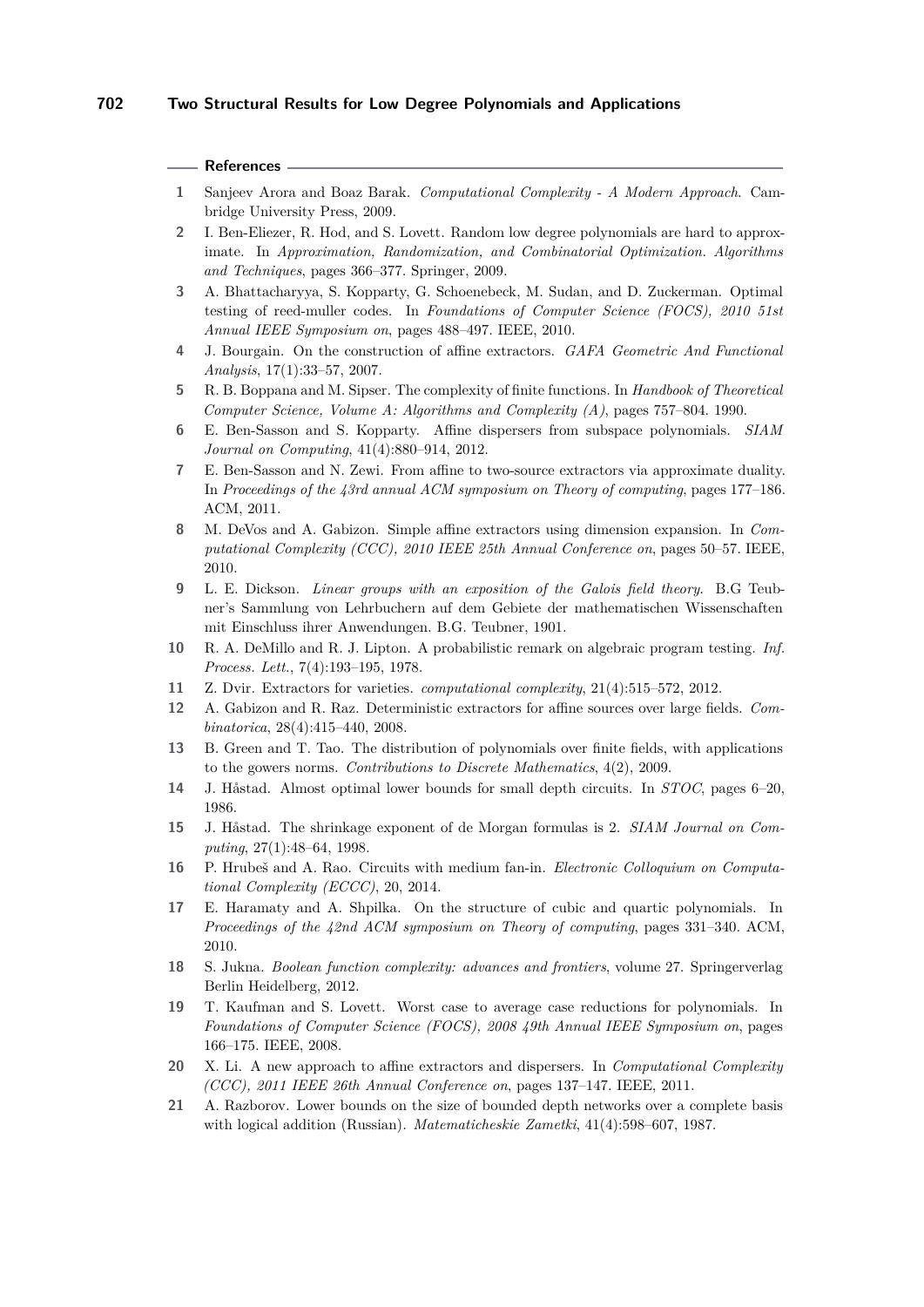- <span id="page-23-7"></span>**22** A. Razborov. Bounded-depth formulas over {∧*,* ⊕} and some combinatorial problems. *Complexity of Algorithms and Applied Mathematical Logic (in Russian). Ser. Voprosy Kibernetiky (Problems in Cybernetics), S. I. Adian, Ed., Moscow*, pages 149–166, 1988.
- <span id="page-23-10"></span>**23** A. Razborov and S. Rudich. Natural proofs. In *Proceedings of the twenty-sixth annual ACM symposium on Theory of computing*, pages 204–213. ACM, 1994.
- <span id="page-23-8"></span>**24** P. Savick`y. Improved Boolean formulas for the Ramsey graphs. *Random Structures & Algorithms*, 6(4):407–415, 1995.
- <span id="page-23-12"></span>**25** J. T. Schwartz. Fast probabilistic algorithms for verification of polynomial identities. *J. ACM*, 27(4):701–717, 1980.
- <span id="page-23-0"></span>**26** R. Shaltiel. Dispersers for affine sources with sub-polynomial entropy. In *Foundations of Computer Science (FOCS), 2011 IEEE 52nd Annual Symposium on*, pages 247–256. IEEE, 2011.
- <span id="page-23-14"></span>**27** R. Smolensky. Algebraic methods in the theory of lower bounds for Boolean circuit complexity. In *Proceedings of the nineteenth annual ACM symposium on Theory of computing*, STOC'87, pages 77–82, New York, NY, USA, 1987. ACM.
- <span id="page-23-1"></span>**28** G. Tardos and D. A. M. Barrington. A lower bound on the mod 6 degree of the or function. *Computational Complexity*, 7(2):99–108, 1998.
- <span id="page-23-5"></span>**29** L. G. Valiant. Graph-theoretic arguments in low-level complexity. In Jozef Gruska, editor, *MFCS*, volume 53 of *Lecture Notes in Computer Science*, pages 162–176. Springer, 1977.
- <span id="page-23-3"></span>**30** L. A. Vinh. The szemerédi–trotter type theorem and the sum-product estimate in finite fields. *European Journal of Combinatorics*, 32(8):1177–1181, 2011.
- <span id="page-23-11"></span>**31** E. Viola. Guest column: correlation bounds for polynomials over {0,1}. *ACM SIGACT News*, 40(1):27–44, 2009.
- <span id="page-23-4"></span>**32** E. Viola and A. Wigderson. Norms, XOR lemmas, and lower bounds for GF(2) polynomials and multiparty protocols. In *Computational Complexity, 2007. CCC'07. Twenty-Second Annual IEEE Conference on*, pages 141–154. IEEE, 2007.
- <span id="page-23-2"></span>**33** A. Yehudayoff. Affine extractors over prime fields. *Combinatorica*, 31(2):245–256, 2011.
- <span id="page-23-13"></span>**34** R. Zippel. Probabilistic algorithms for sparse polynomials. In Edward W. Ng, editor, *EUROSAM*, volume 72 of *Lecture Notes in Computer Science*, pages 216–226. Springer, 1979.

## <span id="page-23-9"></span>**A Depth 3 AC<sup>0</sup> [⊕] Circuits Can Compute Optimal Affine Extractors**

We start this section by giving a proof for the following folklore lemma. We bother doing so because afterwards we argue that the proof implies, in fact, something stronger, which we make use of.

<span id="page-23-6"></span>► **Lemma 31.** *There exist universal constants*  $n_0$ , *c such that the following holds. For every*  $\epsilon > 0$  and  $n > n_0$  there exists an affine extractor for dimension  $k$  with bias  $\varepsilon, f: \mathbb{F}_2^n \to \mathbb{F}_2$ , *where*  $k = \log \frac{n}{\varepsilon^2} + \log \log \frac{n}{\varepsilon^2} + c$ .

The proof of Lemma [31](#page-23-6) makes use of Hoeffding bound.

<span id="page-23-15"></span> $\triangleright$  **Theorem 32** (Hoeffding Bound). Let  $X_1, \ldots, X_n$  be independent random variables for *which*  $X_i \in [a_i, b_i]$ *. Define*  $X = \frac{1}{n} \cdot \sum_{i=1}^n X_i$ *, and let*  $\mu = \mathbb{E}[X]$ *. Then,* 

$$
\Pr[|X - \mu| \ge \varepsilon] \le 2 \cdot \exp\left(-\frac{2n^2 \varepsilon^2}{\sum_{i=1}^n (b_i - a_i)^2}\right).
$$

**Proof of Lemma [31.](#page-23-6)** Let  $F : \mathbb{F}_2^n \to \mathbb{F}_2$  be a random function, that is,  $\{F(x)\}_{x \in \mathbb{F}_2^n}$  are independent random bits. Fix an affine subspace  $u_0 + U \subseteq \mathbb{F}_2^n$  of dimension k as defined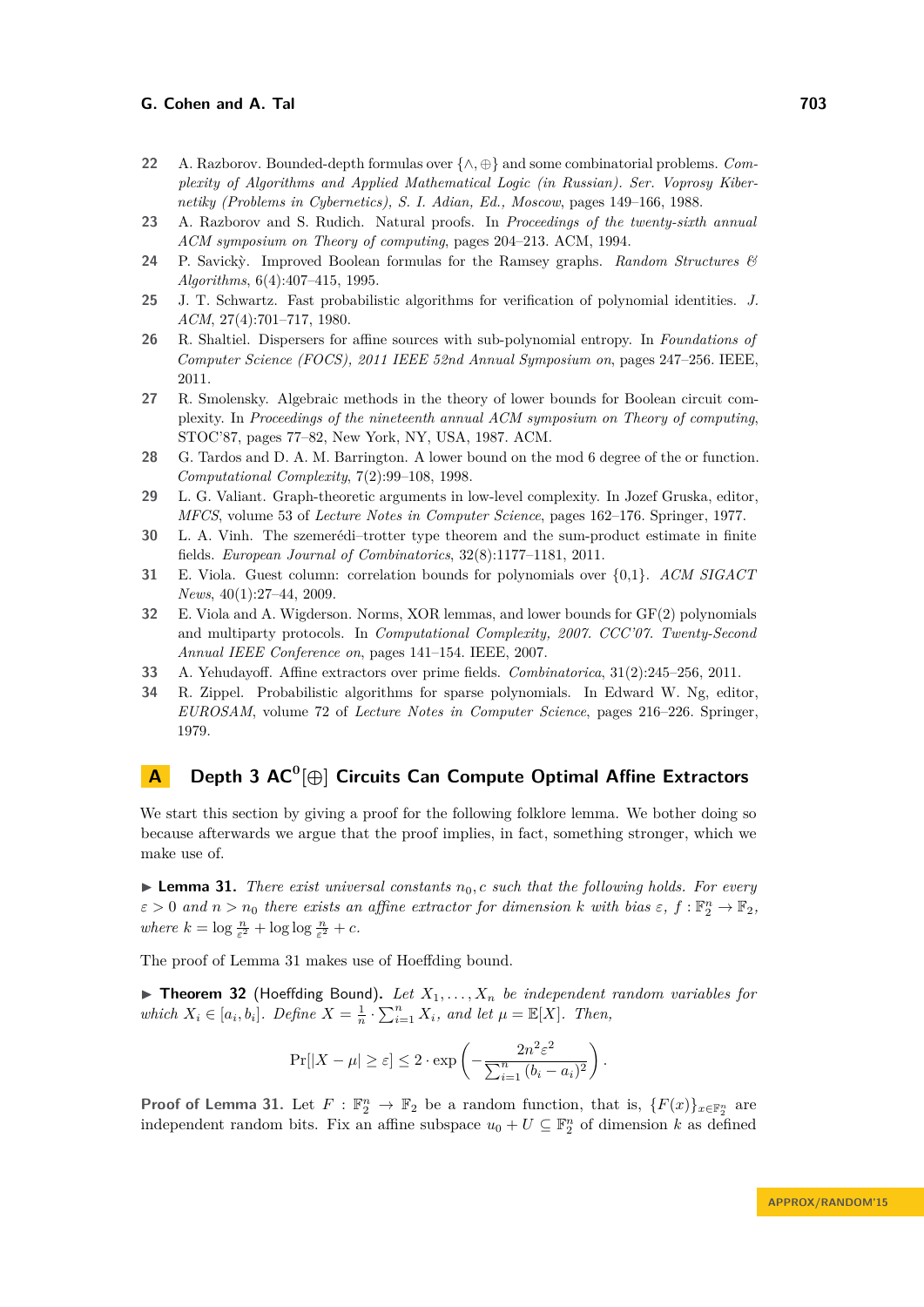above. By Hoeffding Bound (Theorem [32\)](#page-23-15),

$$
\Pr\left[\frac{1}{2^k}\left|\sum_{u\in u_0+U}(-1)^{F(u)}\right|\geq \varepsilon\right]\leq 2\cdot \exp\left(-\frac{2^k\varepsilon^2}{2}\right).
$$

The number of affine subspaces of dimension *k* is bounded by  $2^n \binom{2^n}{k}$  $\binom{2^n}{k} \leq 2^{(k+1)n}$ . Hence, by union bound over all affine subspaces, if  $2^{(k+1)n} \cdot 2e^{-2^k \varepsilon^2/2} < 1$  then there exists a function  $f: \mathbb{F}_2^n \to \mathbb{F}_2$  that is an affine extractor for dimension *k* with bias  $\varepsilon$ . It is a simple calculation to show that our choice of  $k$  suffices for the above equation to hold.

For the proof of Theorem [36,](#page-25-1) we introduce the following notion.

 $\triangleright$  **Definition 33.** An  $(n, k, d)$  *linear injector* with size *m* is a family of  $d \times n$  matrices  ${A_1, \ldots, A_m}$  over  $\mathbb{F}_2$  with the following property: for every subspace  $U \subseteq \mathbb{F}_2^n$  of dimension *k*, there exists an  $i \in [m]$  such that ker $(A_i) \cap U = \{0\}.$ 

<span id="page-24-1"></span>► **Lemma 34.** *For every*  $n, k$  *such that*  $2 \leq k \leq n$ *, there exists an*  $(n, k, k+1)$  *linear injector with size*  $m = nk$ *.* 

**Proof.** Fix a subspace  $U \subseteq \mathbb{F}_2^n$  of dimension *k*. Let *A* be a  $d \times n$  matrix such that every entry of *A* is sampled from  $\mathbb{F}_2$  uniformly and independently at random. For every  $u \in U \setminus \{0\}$ it holds that  $Pr[Au = 0] = 2^{-d}$ . By taking the union bound over all elements in  $U \setminus \{0\}$ , we get that  $Pr[\ker(A) \cap U \neq \{0\}] \leq 2^{k-d}$ . Let  $A_1, \ldots, A_m$  be  $d \times n$  matrices such that the entry of each of the matrices is sampled from  $\mathbb{F}_2$  uniformly and independently at random. By the above equation, it holds that  $Pr[\forall i \in [m] \ \ker(A_i) \cap U \neq \{0\}] \leq 2^{m(k-d)}$ . The number of linear subspaces of dimension *k* is bounded above by  $\binom{2^n}{k}$  $\binom{2^n}{k}$ , which is bounded above by  $2^{nk-1}$  for  $k \ge 2$ . Thus, if  $2^{nk-1} \cdot 2^{m(k-d)} < 1$  there exists an  $(n, k, d)$  linear injector with size *m*. The latter equation holds for  $d = k + 1$  and  $m = nk$ .

 $\blacktriangleright$  **Lemma 35.** *Let*  $n_0$ , *c be the constants from Lemma [31.](#page-23-6) Let*  $n > n_0$  *and let*  $k, \varepsilon$  *be such that*  $k = \log \frac{n}{\epsilon^2} + \log \log \frac{n}{\epsilon^2} + c$ . Let  $\{A_1, \ldots, A_m\}$  be an  $(n, k, d)$  *linear injector with size m*. *Then, there exist functions*  $f_1, \ldots, f_m : \mathbb{F}_2^d \to \mathbb{F}_2$  such that the function  $f : \mathbb{F}_2^n \to \mathbb{F}_2$  defined *by*

<span id="page-24-0"></span>
$$
f(x) = \bigoplus_{i=1}^{m} f_i(A_i x) \tag{5}
$$

*is an affine extractor for dimension*  $k$  *with bias*  $\varepsilon$ *.* 

**Proof.** Recall that in the proof of Lemma [31,](#page-23-6) we took *F* to be a random function. We observe however, that the proof did not use the full independence offered by a uniformly sampled random function. In fact, the proof required only that for every affine subspace  $u_0 + U \subseteq \mathbb{F}_2^n$  of dimension  $k$ ,  $\{f(u)\}_{u \in u_0 + U}$  are independent random bits.

Let  $F_1, \ldots, F_m : \mathbb{F}_2^d \to \mathbb{F}_2$  be independent random functions, that is, the random bits  ${F_i(x)}_{i \in [m], x \in \mathbb{F}_2^d}$  are independent. Define the random function  $F: \mathbb{F}_2^n \to \mathbb{F}_2$  as follows

$$
F(x) = \bigoplus_{i=1}^{m} F_i(A_i x).
$$

We claim that for every affine subspace  $u_0 + U \subseteq \mathbb{F}_2^n$  of dimension k, the random bits  ${F(u)}_{u \in u_0+U}$  are independent. By the observation above, proving this will conclude the proof. Let  $u_0 + U \subseteq \mathbb{F}_2^n$  be an affine subspace of dimension *k*. As  $\{A_1, \ldots, A_m\}$  is an  $(n, k, d)$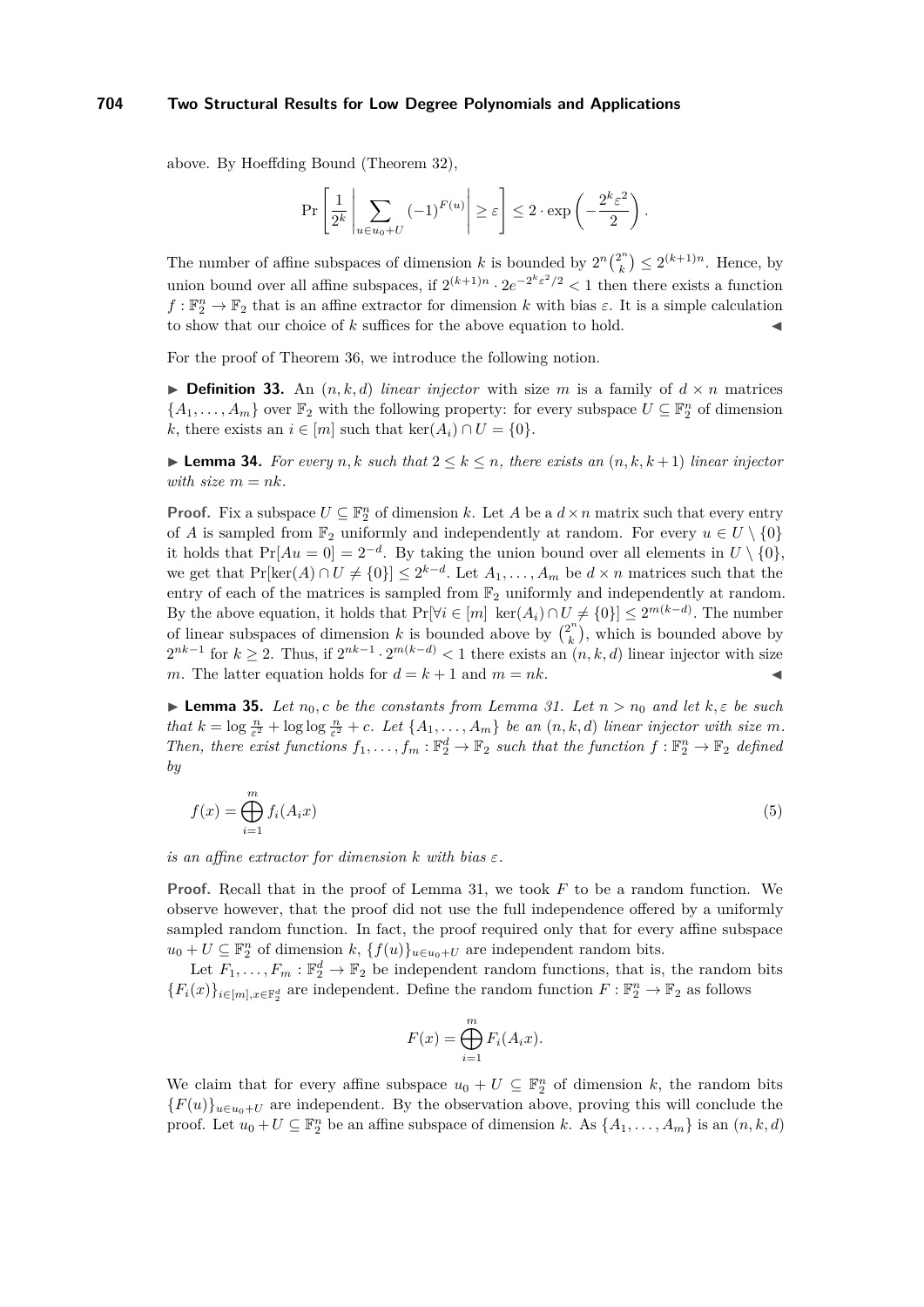linear injector, there exists an  $i \in [m]$  such that ker( $A_i$ )  $\cap U = \{0\}$ . This implies that for every two distinct elements  $u, v \in U$  it holds that  $A_i(u_0 + u) \neq A_i(u_0 + v)$ . Otherwise  $A_i(u + v) = 0$  and thus  $u + v$ , a non-zero vector in *U*, lies in ker( $A_i$ ). This stands in contradiction to the choice of  $i$ . Recall that  $F_i$  is a random function, and from the above it follows that  $A_i$  behaves as an injection to the domain  $u_0 + U$ . Hence, the random bits  ${F_i(A_iu)}_{u\in u_0+U}$  are independent. Since  $F(x)$  is defined to be the XOR of  $F_i(A_ix)$  with *m* − 1 other *independent* random variables, we get that  ${F(u)}_{u \in u_0+U}$  are also independent random bits, as claimed.

<span id="page-25-1"></span>**Findment 36.** Let f be the function from Equation [\(5\)](#page-24-0), where  $\{A_1, \ldots, A_m\}$  is the  $(n, k, d)$ *linear injector from Lemma*  $34$  (that is,  $m = nk$  and  $d = k+1$ ). Then, f is an affine extractor *for dimension k* and bias  $\varepsilon$ , where  $k = \log(n/\varepsilon^2) + \log \log(n/\varepsilon^2) + O(1)$ *. Moreover*, **1.** deg(*f*) =  $\log(n/\varepsilon^2) + \log \log(n/\varepsilon^2) + O(1)$ *.* 

**2.** *f can be realized by an* XOR−AND−XOR *circuit of size*  $O((n/\varepsilon)^2 \cdot \log^3(n/\varepsilon))$ *.* 

**3.** *f can be realized by a De Morgan formula of size*  $O((n^5/\varepsilon^2) \cdot \log^3{(n/\varepsilon)})$ .

**Proof.** To prove the first item, we note that each of the  $f_i$ 's is a function on  $d = k + 1$  inputs, and thus can be computed by a polynomial with degree at most  $k+1$ . The proof then follows as in the computation of  $f$ , each  $f_i$  is composed with linear functions of the variables, and  $f$ is the XOR of the  $f_i$ 's.

To prove the second item, we show an XOR−AND−XOR circuit *C* with the desired size, that computes the function  $f$ . Since each of the functions  $f_i$  are degree  $d$  polynomials on  $d$ inputs, each of them can be computed by an XOR − AND circuit, where the fan-in of the top XOR gate is bounded above by 2 *<sup>d</sup>* and the fan-in of each AND gate is at most *d*. Thus, for *i* ∈ [*m*], each of the functions  $f_i(A_ix)$  on *n* inputs is computable by an XOR − AND − XOR circuit.

By its definition, *f* is the XOR of these functions and so one can collapse this XOR together with the top  $m$  XOR gates. This yields an  $XOR - AND - XOR$  circuit  $C$  that computes  $f$ .

The size of the circuit *C* is  $O(m \cdot d \cdot 2^d)$  as each of the *m* functions  $f_i(A_ix)$  applies  $2^d$ AND gates, each on *d* XOR gates (whom in turn compute the linear injector). Since  $m = nk$ and  $d = k + 1$ , size( $C$ ) =  $O((n/\varepsilon)^2 \cdot \log^3(n/\varepsilon))$  as stated.

As for the third item, we show a De Morgan formula with the desired size, that computes *f*. Since each of the functions *f<sup>i</sup>* are on *d* inputs, each of them can be computed by a De Morgan formula of size  $O(2<sup>d</sup>)$ . Moreover, every XOR operation needed for the computation of the linear injector  $\{A_1, \ldots, A_m\}$  can be implemented in size  $O(n^2)$ . Replacing each leaf in the formula for  $f_i$  with the relevant formula computing the corresponding bit of  $A_i x$  (or its negation), results in an  $O(2^dn^2)$  size De Morgan formula computing  $f_i(A_ix)$ . Again, since the XOR of bits  $y_1, \ldots, y_m$  can be computed by a De Morgan formula of size  $O(m^2)$ , and one can replace each leaf marked by  $y_i$  (or  $\neg y_i$ ) with the formula computing  $f_i(A_ix)$  (or its negation), one gets a De Morgan formula computing *f* of size

$$
O(m^2 \cdot 2^d \cdot n^2) = O((nk)^2 \cdot 2^k \cdot n^2) = O((n^5/\varepsilon^2) \cdot \log^3(n/\varepsilon)),
$$

as desired.  $\blacksquare$ 

## <span id="page-25-0"></span>**B A** Slightly Simpler Proof of the First Structural Result for  $\mathbb{F}_2$

In this section we give a slightly simpler proof for Theorem [1,](#page-1-0) for the special case  $q = 2$ , based on ideas in [\[28\]](#page-23-1). We prove the following: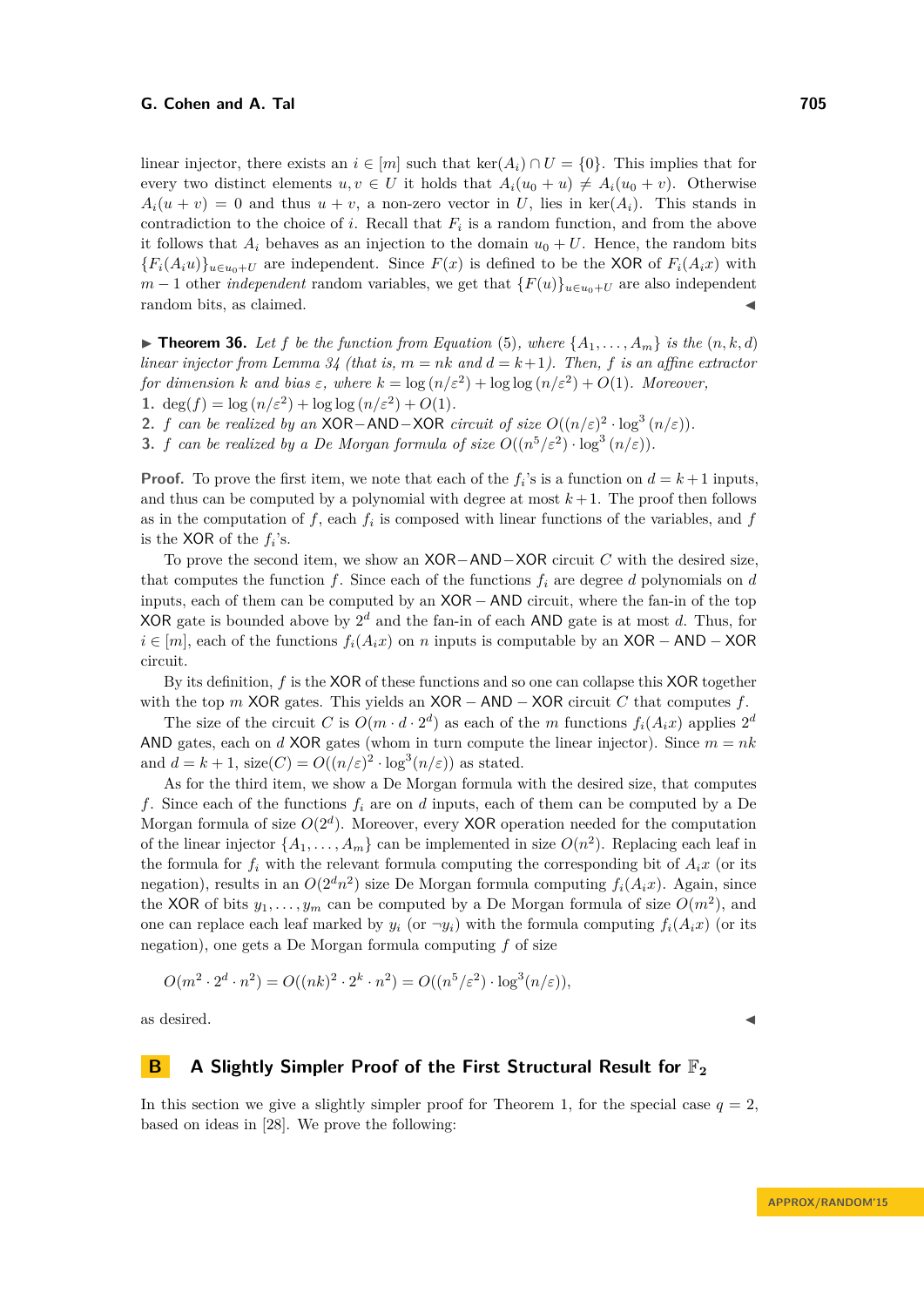<span id="page-26-2"></span>▶ Theorem 37 (Structural Result I for the Binary Field). Let *k* be the smallest integer such *that*

$$
n \leq k + \sum_{j=0}^{d-1} (d-j) \cdot \binom{k}{j} .
$$

Let  $f: \mathbb{F}_2^n \to \mathbb{F}_2$  *be a degree d polynomial, and let*  $u_0 \in \mathbb{F}_2^n$ *. Then, there exists a subspace*  $U \subset \mathbb{F}_2^n$  *of dimension*  $k$  *such that*  $f|_{u_0+U}$  *is constant.* 

**Proof.** Fix  $u_0 \in \mathbb{F}_2^n$ . We assume without loss of generality that  $f(u_0) = 0$ , as otherwise we can look at the polynomial  $g(x) = f(x) - f(u_0)$  which is of the same degree. The proof is by induction. Let *k* be such that

<span id="page-26-0"></span>
$$
n > k + \sum_{j=0}^{d-1} (d-j) \cdot \binom{k}{j} \,. \tag{6}
$$

We assume by induction that there exists an affine subspace  $u_0 + \text{span}\{\Delta_1, \ldots, \Delta_k\} \subseteq \mathbb{F}_2^n$ , where the  $\Delta_i$ 's are linearly independent vectors on which  $f$  evaluates to 0. Assuming Equation [6](#page-26-0) holds, we show there exists a vector  $\Delta_{k+1}$ , linearly independent of  $\Delta_1, \ldots, \Delta_k$ , such that  $f \equiv 0$  on  $u_0 + \text{span}\{\Delta_1, \ldots, \Delta_{k+1}\}.$  To this aim, consider the set

$$
A = \left\{ x \in \mathbb{F}_2^n \middle| \forall S \subseteq [k], f\left(x + \sum_{i \in S} \Delta_i\right) = 0 \right\}.
$$

By the induction hypothesis,  $u_0 \in A$ . It can be verified that for any  $x \in \mathbb{F}_2^n$ 

$$
\forall S \subseteq [k] : f\left(x + \sum_{i \in S} \Delta_i\right) = 0 \quad \Leftrightarrow \quad \forall S \subseteq [k] : f_S(x) = 0 ,
$$

where  $f_S$  is defined by

$$
f_S(x) \triangleq \sum_{T \subseteq S} f\left(x + \sum_{i \in T} \Delta_i\right).
$$

Namely,  $f_S$  is the derivative of  $f$  in directions  $\{\Delta_i\}_{i\in S}$ . In particular, deg( $f_S$ )  $\leq d - |S|$ . Thus  $f_S \equiv 0$  for  $|S| > d$ , and we may write *A* as

$$
A = \{x \in \mathbb{F}_2^n \mid \forall S \subseteq [k] : |S| \le d, \ f_S(x) = 0\}.
$$

Hence, *A* is the set of solutions to a system of  $\binom{k}{\leq d}$  polynomial equations, where there are  $\binom{k}{j}$  equations which correspond to sets *S* of size *j* and thus to degree (at most)  $d - j$ polynomials. [11](#page-26-1) One can also write *A* as the set of solutions to the single polynomial equation

$$
\prod_{S \subseteq [k]:|S| \le d} (1 - f_S(x)) = 1,
$$

<span id="page-26-1"></span><sup>&</sup>lt;sup>11</sup> In particular, equations that correspond to sets *S* of size *d* are of the form  $c_S = 0$  for some constant  $c_S \in \mathbb{F}_2$ . Since *A* is non-empty, the constants  $c_S$  must be 0, making those equations tautologies  $0 = 0$ that does not depend on *x*. Moreover, most of the remaining equations correspond to sets *S* of size *d* − 1, and are therefore either linear equations or tautologies.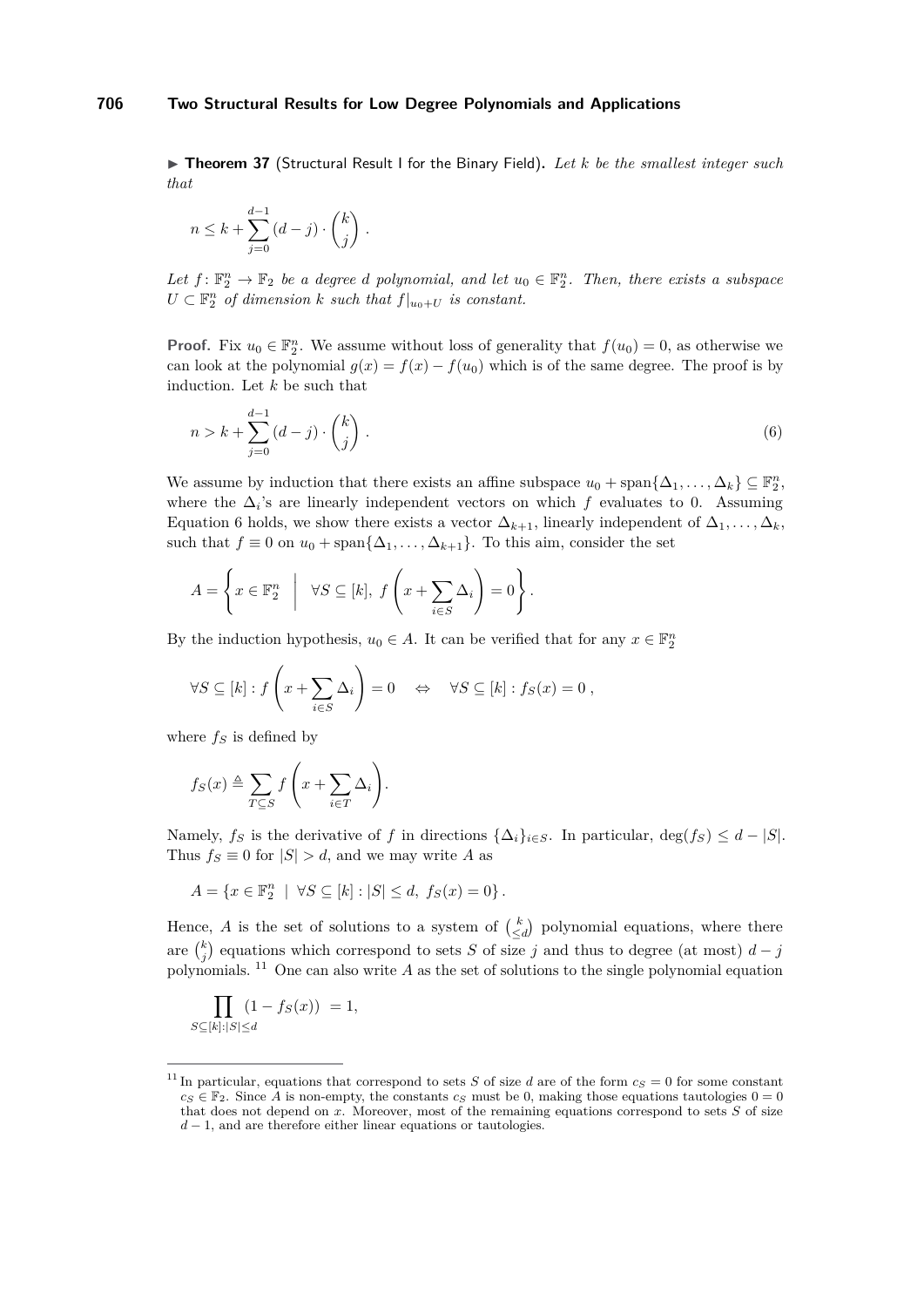which is of degree  $D \le \sum_{j=0}^{d-1} (d-j) \cdot {k \choose j}$ . Since *A* is non-empty, by DeMillo-Lipton-Schwartz-Zippel lemma (Lemma [13,](#page-10-0) for  $q = 2$ ) we have that

$$
|A| \ge 2^{n-D} \ge 2^{n-\sum_{j=0}^{d-1} (d-j)\cdot {k \choose j}}.
$$
\n
$$
(7)
$$

This, together with Equation [\(6\)](#page-26-0) implies that  $|A| > 2<sup>k</sup>$ . Hence, there exists a point  $y \in A$ such that  $y - u_0 \notin \text{span}\{\Delta_1, \Delta_2, \ldots, \Delta_k\}$ . Pick such a point *u* arbitrarily and denote by  $\Delta_{k+1} \triangleq u - u_0$ . Since both  $u_0$  and  $u$  are in *A* we have that  $f \equiv 0$  on  $u_0 + \text{span}\{\Delta_1, \ldots, \Delta_{k+1}\}\$ . The inductive proof shows that there exists a subspace  $U$  of dimension  $k$  such that  $f$  is constant on  $u_0 + U$  and

$$
n \le k + \sum_{j=0}^{d-1} (d-j) \cdot \binom{k}{j},\tag{8}
$$

since otherwise we could have continue this process and pick a bigger subspace  $U'$  $\mathcal{L} = \mathcal{A}$ 

## <span id="page-27-0"></span>**B.1 Proof of Theorem [22](#page-16-1)**

The proof of Theorem [22](#page-16-1) uses the following lemma.

<span id="page-27-1"></span>**Example 138.** Let  $f : \mathbb{F}_2^n \to \mathbb{F}_2$  be a degree *d* polynomial, and let *U* be a linear subspace with *basis*  $\Delta_1, \ldots, \Delta_k$ *. Then,*  $\deg(f|_U) \leq d-1$  *if and only if*  $f_S(0) = 0$  *for all*  $S \subseteq [k]$  *of size d*, *where*  $f_S(x) := \sum_{T \subseteq S} f(x + \sum_{i \in T} \Delta_i).$ 

**Proof of Lemma [38.](#page-27-1)** As noted in the Preliminaries section, the degree of  $f|_U$  is equal to the degree of  $g: \mathbb{F}_2^k \to \mathbb{F}_2$  defined as  $g(y_1, \ldots, y_k) = f(\sum_{i=1}^k y_i \Delta_i)$ . Since  $\deg(g) \leq d$ , we may write  $g(y) = \sum_{S \subseteq [k], |S| \le d} a_S \cdot \prod_{i \in S} y_i$ , where  $a_S \in \mathbb{F}_2$  are constants. By Möbius inversion formula (Fact [14\)](#page-10-1),  $a_S = \sum_{T \subseteq S} g(1_T)$ . By the definition of *g*, we establish the relation  $a_S = \sum_{T \subseteq S} f(\sum_{i \in T} \Delta_i) = f_S(0)$ . Hence,

$$
\deg(f|_U) \le d - 1 \iff \deg(g) \le d - 1
$$
  

$$
\iff \forall S \subseteq [k] \text{ s.t. } |S| = d, a_S = 0
$$
  

$$
\iff \forall S \subseteq [k] \text{ s.t. } |S| = d, f_S(0) = 0,
$$

which completes the proof.

**Proof of Theorem [22.](#page-16-1)** Similarly to the proof of Theorem [37,](#page-26-2) we find by induction basis vectors  $\Delta_1, \ldots, \Delta_k$  for the subspace *U*. We assume by induction that deg( $f|_U$ )  $\leq d-1$ , and we wish to find a new vector  $\Delta_{k+1}$ , linearly independent of  $\Delta_1, \ldots, \Delta_k$ , for which  $\deg(f|_{U'}) \leq d-1$ , where  $U' = \text{span}\{\Delta_1, \ldots, \Delta_{k+1}\}.$  We continue doing so as long as  ${k \choose d-1} + k < n$ <sup>[12](#page-27-2)</sup>

By Lemma [38,](#page-27-1) for any set  $S \subseteq [k]$  of size  $d, f_S(0) = 0$ . We wish to find a new vector  $\Delta_{k+1}$ such that for all  $S \subseteq [k+1]$  of size *d*,  $f_S(0) = 0$ . It suffices to consider sets *S* of size *d* that contains  $k + 1$ , since the correctness for all other sets is implied by the induction hypothesis.

For sets *S* of size  $d-1$ ,  $f_S(x)$  is an affine function and can be written as  $f_S(x) =$  $\langle \ell_S, x \rangle + c_S$ , where  $\ell_S \in \mathbb{F}_2^n$  and  $c_S \in \mathbb{F}_2$ . Let *W* be the linear subspace of  $\mathbb{F}_2^n$  spanned by  $\{\ell_S : S \subseteq [k], |S| = d - 1\}$ . Let  $\Delta_{k+1}$  be any vector orthogonal to *W*, and linearly independent of  $\Delta_1, \Delta_2, \ldots, \Delta_k$ . Since,  $\dim(W^{\perp}) = n - \dim(W) \geq n - {k \choose d-1}$ , which by our

<span id="page-27-2"></span> $12$  Note that this is slightly better than the expression we had in Theorem [37.](#page-26-2)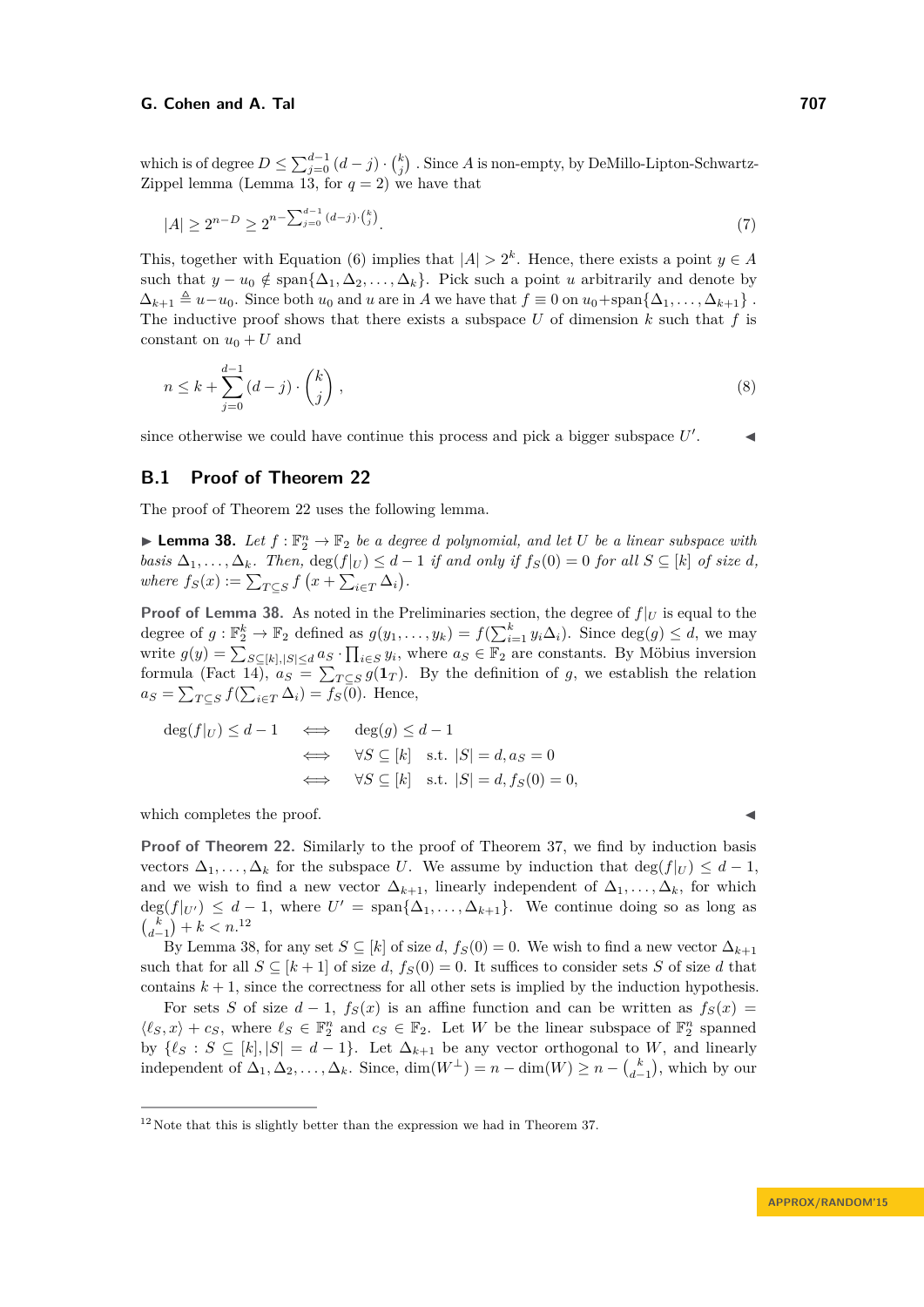assumption is strictly bigger than *k*, such a vector  $\Delta_{k+1}$  exists. Let  $S \subseteq [k+1]$  be a set of size *d* that contains  $k + 1$  and let  $S' = S \cap [k]$ , then

$$
f_S(0) = f_{S'}(0) + f_{S'}(\Delta_{k+1}) = \langle \ell_{S'}, 0 \rangle + c_{S'} + \langle \ell_{S'}, \Delta_{k+1} \rangle + c_{S'} = 0,
$$

where in the first equality we used the definitions of  $f_S$  and  $f_{S}$ , and in the last equality we used the fact that  $\Delta_{k+1}$  is orthogonal to  $\ell_{S'}$ . Using Lemma [38](#page-27-1) we have shown that our choice of  $\Delta_{k+1}$  gives a linear subspace  $U' = \text{span}\{\Delta_1, \ldots, \Delta_{k+1}\}\$  for which  $f|_{U'}$  is of degree  $\leq d-1$ .

We now explain how to find, for any set *S* of size  $d-1$ , the affine function  $f_S(x)$  (that is,  $\ell_S$  and  $c_S$ ) by performing  $2^{d-1} \cdot (n+1)$  queries to *f*. As  $f_S$  is affine, knowing the values of  $f_S$ on the inputs  $0, e_1, e_2, \ldots, e_n$  determines  $\ell_S$  and  $c_S$ :  $c_S = f_S(0)$  and  $(\ell_S)_i = c_S + f_S(e_i)$  for *i* ∈ [*n*]. Each one of the values  $f_S(0), f_S(e_1), \ldots, f_S(e_n)$  can be computed using  $2^{d-1}$  queries to *f*, by the definition of *fS*.

We now describe how can one efficiently find the vector  $\Delta_{k+1}$  given  $\Delta_1, \ldots, \Delta_k$ . Using Gaussian elimination we find a basis for  $W^{\perp}$ . We check for each basis vector if it is not in the span of  $\Delta_1, \ldots, \Delta_k$ ; after checking  $k+1$  vectors we are promised to find such a vector. Next, we analyze the dimension of the subspace returned by the algorithm, the number of queries it makes to *f*, and the total running time.

## **Dimension of subspace**

We abuse notation and denote by *k* the number of rounds in our algorithm, which is also the dimension of the subspace the algorithm returns. Since the algorithm stopped, we know that  ${k \choose d-1} + k \ge n$ . By a simple calculation, under the assumption that  $d \le \log(n)/3$  we get that  $k = \Theta(d \cdot n^{1/(d-1)})$ .

## **Number of queries**

Overall through the *k* rounds of the algorithm we query *f* on all vectors of the form  $v + \sum_{i \in T} \Delta_i$  for  $v \in \{0, e_1, \ldots, e_n\}$  and  $T \subseteq [k]$  of size  $\leq d-1$ . Hence, if we make sure not to query *f* more than once on the same point, the number of queries is  $(n+1) \cdot {k \choose \leq d-1}$  which is at most  $O(n^2)$  for  $d \leq \log(n)/3$ .

#### **Running time**

The total running time per round is  $O(n^3)$  since we perform Gaussian elimination to calculate the basis for  $W^{\perp}$ , and another Gaussian elimination to check which of the first  $k+1$  vectors of this basis is not in span $\{\Delta_1, \ldots, \Delta_{k+1}\}\$ . In addition, in each round we calculate the linear functions  $\ell_S$ , but this only takes  $O(n^2 \cdot 2^d)$  time, which is negligible compared to  $O(n^3)$  under the assumption that  $d \leq \log(n)/3$ . Therefore, the total running time is  $O(n^3 \cdot k)$ .

## <span id="page-28-0"></span>**C Proof of DeMillo-Lipton-Schwartz-Zippel Variant**

In this section we provide a proof for Lemma [13.](#page-10-0) Our proof is adapted from the proof of Lemma A.36 in the book of Arora and Barak [\[1\]](#page-22-20).

**Proof of Lemma [13.](#page-10-0)** Since we only care about the values the polynomial take on  $\mathbb{F}_q^n$ , we may assume without loss of generality that the individual degree of each variable is at most *q* − 1, since  $a^q = a$  for all  $a \in \mathbb{F}_q$ .